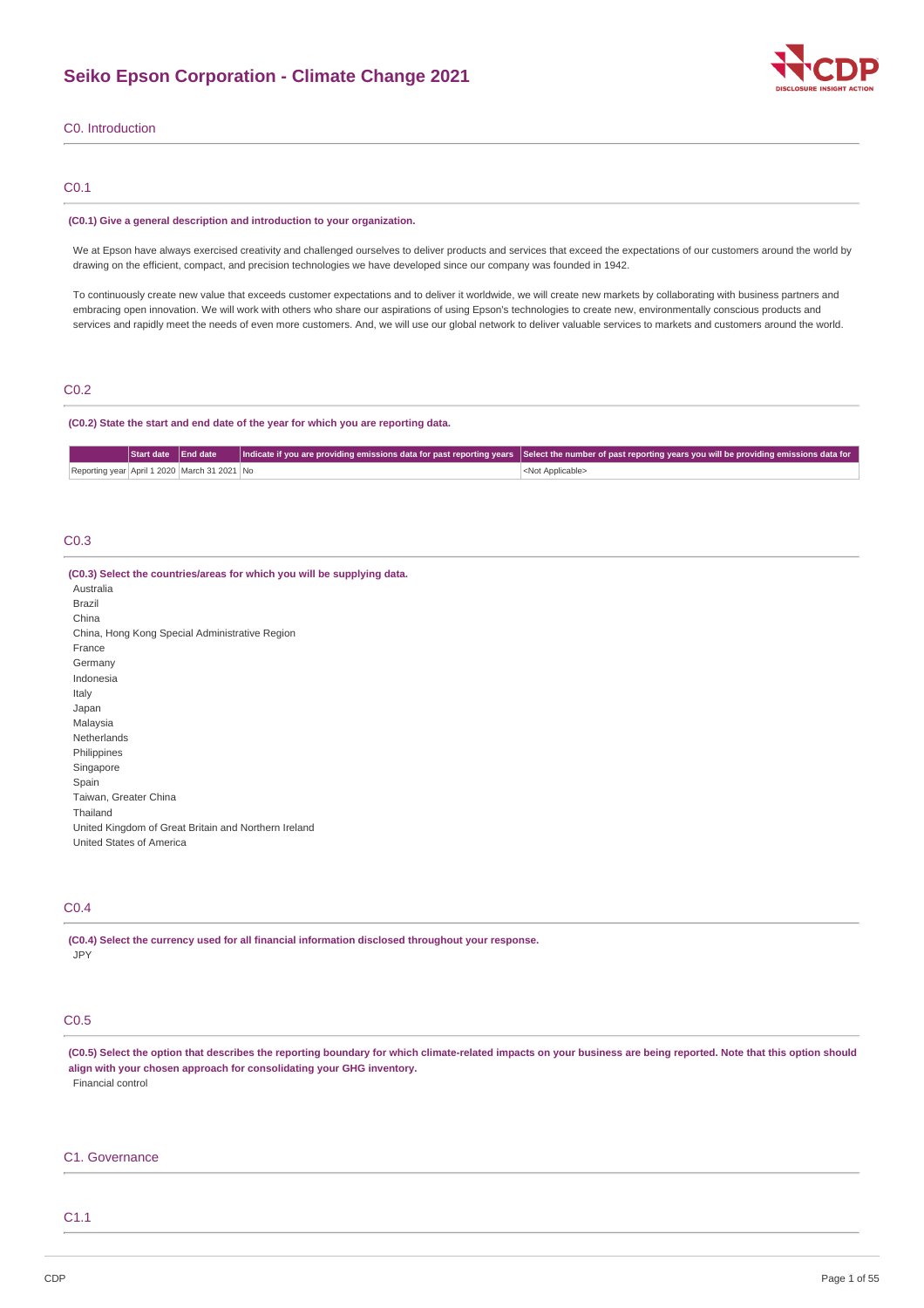# C1.1a

# (C1.1a) Identify the position(s) (do not include any names) of the individual(s) on the board with responsibility for climate-related issues.

| individual(s)                 | Position of Please explain                                                                                                                                                                                                                                                                                                                                                                                                                                                                                                                                                                                 |
|-------------------------------|------------------------------------------------------------------------------------------------------------------------------------------------------------------------------------------------------------------------------------------------------------------------------------------------------------------------------------------------------------------------------------------------------------------------------------------------------------------------------------------------------------------------------------------------------------------------------------------------------------|
| Chief<br>Executive<br>Officer | All final decisions on environmental management, including climate change, are made and enforced by the Board of Directors, which is chaired by the Chairman. The Board of Directors regularly<br>manages specific information on climate-related issues, and based on that information, maintains a process for confirming what the company should do at lower levels meetings. Environmental<br>activities that include climate change, are a Group-wide activity, and therefore fall under the responsibility and authority of the Group's Chief Executive Officer (President). In FY2020, the Board of |
| (CEO)                         | Directors made revisions to Environmental Vision 2050 and made decisions on Epson 25 Renewed. The targets to be achieved in Environmental Vision 2050 include becoming carbon negative by<br>[2050, The final decision of revisions to Environmental Vision 2050 and Epson 25 Renewed was made by the President (CEO).                                                                                                                                                                                                                                                                                     |

# C1.1b

## **(C1.1b) Provide further details on the board's oversight of climate-related issues.**

| <b>Frequency</b><br>with<br>which<br>climate-<br>related<br>a<br>scheduled<br>agenda<br>item | Governance<br>mechanisms<br>into which<br>climate-<br>related issues<br>issues are are integrated                                                                                                                                                                                                                                                                                                                                                                                                                                                                                 | board-<br>level<br>oversight | Scope of Please explain                                                                                                                                                                                                                                                                                                                                                                                                                                                                                                                                                                                                                                                                                                                                                                                                                                                                                                                                                                                                                                                                                                                                                                                                                                                                                                                                                                                                                                                                                                                                                                                                                                                                                                                                                          |
|----------------------------------------------------------------------------------------------|-----------------------------------------------------------------------------------------------------------------------------------------------------------------------------------------------------------------------------------------------------------------------------------------------------------------------------------------------------------------------------------------------------------------------------------------------------------------------------------------------------------------------------------------------------------------------------------|------------------------------|----------------------------------------------------------------------------------------------------------------------------------------------------------------------------------------------------------------------------------------------------------------------------------------------------------------------------------------------------------------------------------------------------------------------------------------------------------------------------------------------------------------------------------------------------------------------------------------------------------------------------------------------------------------------------------------------------------------------------------------------------------------------------------------------------------------------------------------------------------------------------------------------------------------------------------------------------------------------------------------------------------------------------------------------------------------------------------------------------------------------------------------------------------------------------------------------------------------------------------------------------------------------------------------------------------------------------------------------------------------------------------------------------------------------------------------------------------------------------------------------------------------------------------------------------------------------------------------------------------------------------------------------------------------------------------------------------------------------------------------------------------------------------------|
| Scheduled<br>- some<br>meetings                                                              | Reviewing and<br>quiding<br>strategy<br>Reviewing and<br>guiding major<br>plans of action<br>Reviewing and<br>guiding risk<br>management<br>policies<br>Reviewing and<br>guiding annual<br>budgets<br>Reviewing and<br>guiding<br>business plans<br>Setting<br>performance<br>objectives<br>Monitoring<br>implementation<br>and<br>performance of<br>objectives<br>Overseeing<br>major capital<br>expenditures,<br>acquisitions<br>and<br>divestitures<br>Monitoring and<br>overseeing<br>progress<br>against goals<br>and targets for<br>addressing<br>climate-related<br>issues | $<$ Not<br>Applicabl<br>e    | The Board of Directors makes decisions on basic business policies, important business affairs, and other matters that the Board of Directors is responsible for deciding as<br>provided for in internal regulations. Business affairs that the Board of Directors is not responsible for deciding are delegated to executive management, and the Board<br>monitors these. 1. Matters to be deliberated by the Board of Directors: limited to motions of the highest importance (e.g., governance, capital policy, compliance, risk<br>management, deliberations on megatrends and mid- to long-term strategies). Environmental activities, including climate change and water risk, are considered as such<br>highly important issues, and the executive officer in charge of the environment regularly reports the state of SBT achievement and other matters to the Board of Directors. 2.<br>Management meeting bodies have been established for executing operations. Among them is the Corporate Strategy Council, which usually meets about once a week to<br>allow Directors, Executive Officers, and Special Audit & Supervisory Officers to exhaustively discuss important business themes that affect the entire Epson Group and<br>matters brought up before the Board of Directors. Environmental initiatives, including climate change and water risk, are positioned as an important business theme, and<br>the executive officer in charge of the environment regularly reports to the Corporate Strategy Council. The Council discusses reviews to corporate strategies for the<br>environmental initiatives, and revisions to budgets and business plans in line with such reviews, and then submits the result of their discussions to the Board of Directors. |

# C1.2

## **(C1.2) Provide the highest management-level position(s) or committee(s) with responsibility for climate-related issues.**

| Name of the position(s) and/or<br>committee(s) |                                 | <b>Reporting line Responsibility</b>                                   | Coverage of<br>responsibility | Frequency of reporting to the board on climate-related<br>lissues |
|------------------------------------------------|---------------------------------|------------------------------------------------------------------------|-------------------------------|-------------------------------------------------------------------|
| Chief Executive Officer (CEO)                  | <not<br>Applicable&gt;</not<br> | Both assessing and managing climate-related risks and<br>opportunities | <not applicable=""></not>     | More frequently than quarterly                                    |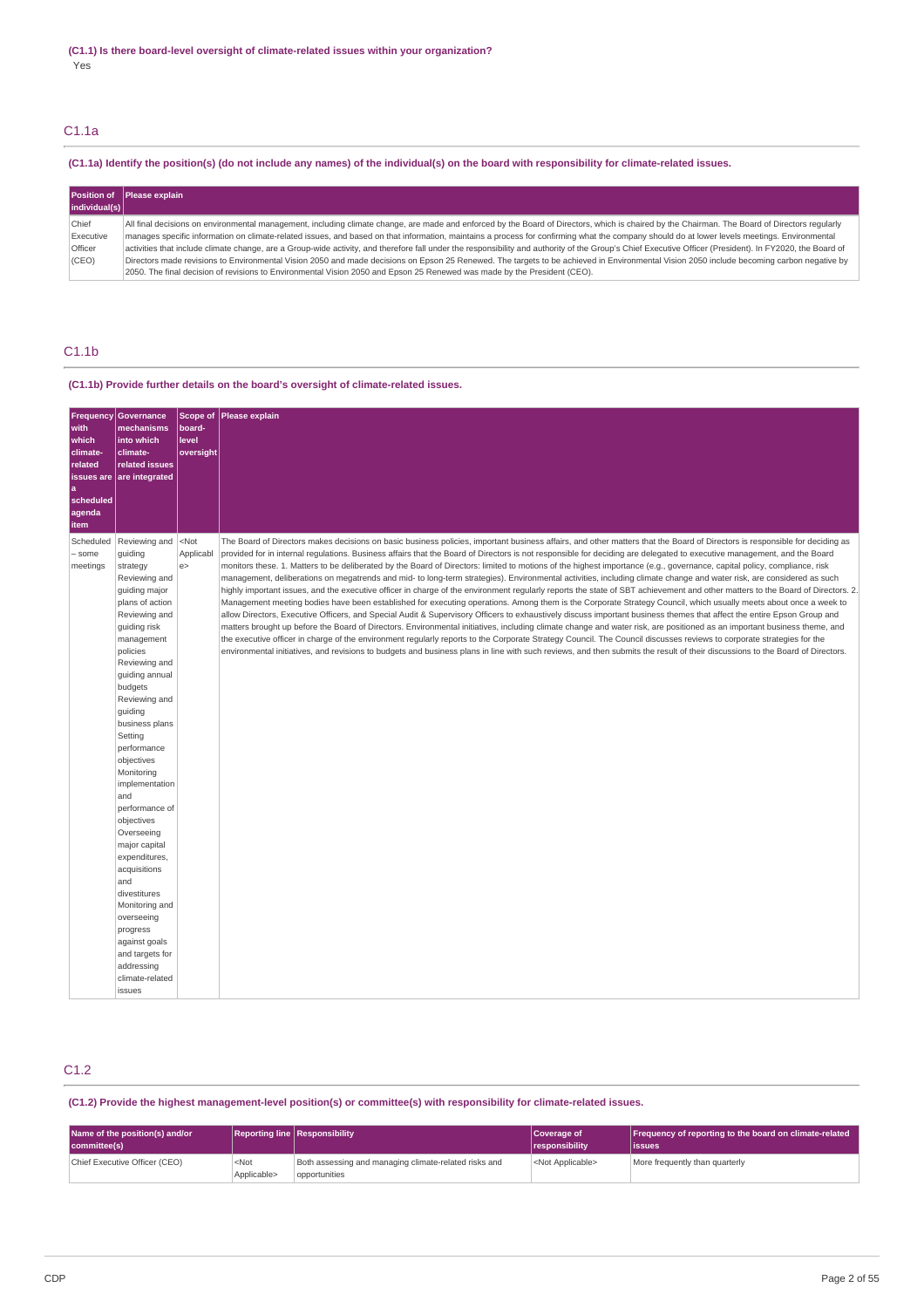## C1.2a

(C1.2a) Describe where in the organizational structure this/these position(s) and/or committees lie, what their associated responsibilities are, and how climate**related issues are monitored (do not include the names of individuals).**

CEO: The Corporate Strategy Council, chaired by the CEO meets on a weekly basis to deliberate important business affairs as an advisory body to the CEO. The Council, as noted in our response to C1.1b, was established to allow Directors, Executive Officers, and Special Audit & Supervisory Officers to exhaustively discuss important business themes that affect the entire Epson Group and matters brought up before the Board of Directors.

Environmental initiatives, including climate change and water risk, are positioned as an important business theme, and the executive officer in charge of the environment regularly reports to the Corporate Strategy Council. The Council discusses reviews to corporate strategies for the environmental intiatives, and revisions to budgets and business plans in line with such reviews, and then submits the result of their discussions to the Board of Directors.

At the FY2020 Corporate Strategy Council, the following related topics were proposed by the officer in charge, and were discussed and deliberated:

- ・Development: promotion of environmental technology development as a key topic and establishment of Pararesin Japan Consortium
- ・Finance: issuing of green bonds, TCFD information disclosure, Mid-Range Business Plan reviews (selected "environment", "DX" and "co-creation" as key topics)

・CSR & CSV: expansion of scope of RBA audits, substantiation of reduction measures to achieve our SBT, revisions to Environmental Vision 2050, plan to achieve 100% renewable electricity

The President (CEO) is responsible for the final decision on matters related to our environmental management and environmental activities, including climate change.

## C1.3

(C1.3) Do you provide incentives for the management of climate-related issues, including the attainment of targets?

|      | Provide incentives for the management of climate-related issues | Comment |
|------|-----------------------------------------------------------------|---------|
| Row: | Yes                                                             |         |

## C1.3a

(C1.3a) Provide further details on the incentives provided for the management of climate-related issues (do not include the names of individuals).

| <b>Entitled to incentive Type of</b> | lincentive | <b>Activity</b><br>linventivized | <b>Comment</b>                                                                                                                                   |
|--------------------------------------|------------|----------------------------------|--------------------------------------------------------------------------------------------------------------------------------------------------|
| Chief Executive                      | Monetary   | Emissions                        | ESG management (environment assessment, CSR survey ranking) as a qualitative evaluation based on the progress of strategies toward achieving the |
| Officer (CEO)                        | reward     | reduction target                 | operating performance targets of the Epson 25 Renewed.                                                                                           |

## C2. Risks and opportunities

# C2.1

(C2.1) Does vour organization have a process for identifying, assessing, and responding to climate-related risks and opportunities? Yes

## C2.1a

**(C2.1a) How does your organization define short-, medium- and long-term time horizons?**

|             | From (years) | To (years) | <b>Comment</b> |
|-------------|--------------|------------|----------------|
| Short-term  |              | 10         |                |
| Medium-term | ᆠ            | 50         |                |
| Long-term   | -51          |            |                |

## C2.1b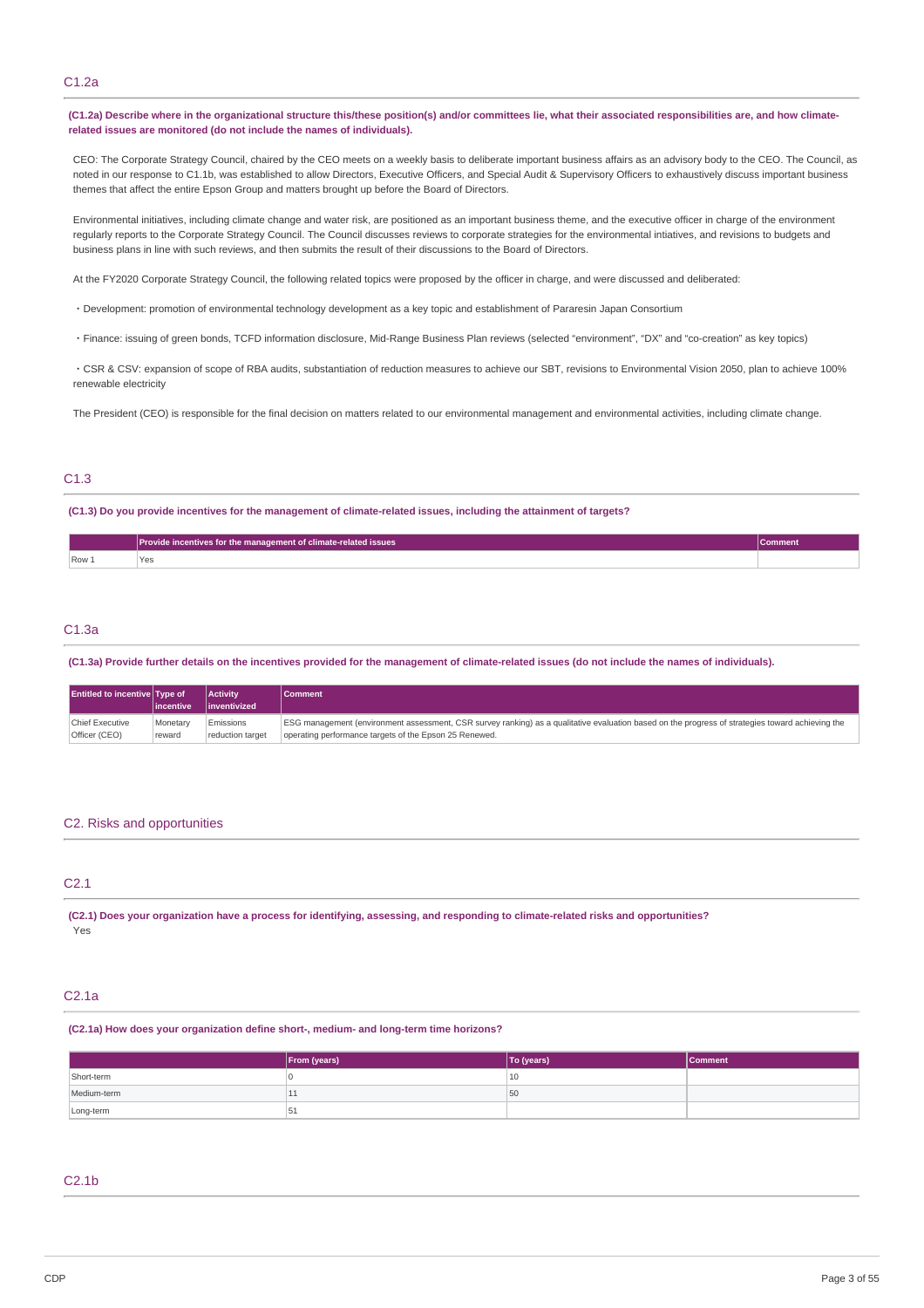#### **(C2.1b) How does your organization define substantive financial or strategic impact on your business?**

#### Definition

We have established three judgment levels, high, medium and low, for determining the significance of the substantive financial or strategic impact on our business.

Specifically, we index the definition of a significant financial or strategic impact according to the level of impact on sales revenue.

High: 10 billion yen or more per year

Medium: 1-10 billion yen per year

Low: Less than 1 billion yen per year

Explanation of Definition

Our revenue for FY2020 was 995.9 billion yen. Of our businesses, our inkjet-related business, which has the closest relationship to climate change risks and opportunities, produced sales revenue of 707.7 billion yen.

In terms of our thinking on significant impact, we consider it to be significant if any impact is found and results in a change in sales revenue of approximately 1.5%.

Under our overall company-wide risk management system, we have traditionally responded when discovering an approximately 1.5% impact on sales, as this is a level that significantly affects the operation of each department, the basic organization for business execution, and we believe that this rule of thumb also applies to climate-related issues.

Sales revenue in our inkjet-related business is around 700 billion yen each year. 1.5% of that amount is roughly 10 billion yen and we use this as our basis for determining significant impact.

As there is a stage prior to a major impact, it is vital that we detect and respond to any impact while it is still small to ensure that the subsequent impact is manageable. We consider one 10th of the aforementioned criteria to be effective for impact detection and we have set 1 billion yen (one 10th of 10 billion yen) as the judgment criteria threshold for the next stage.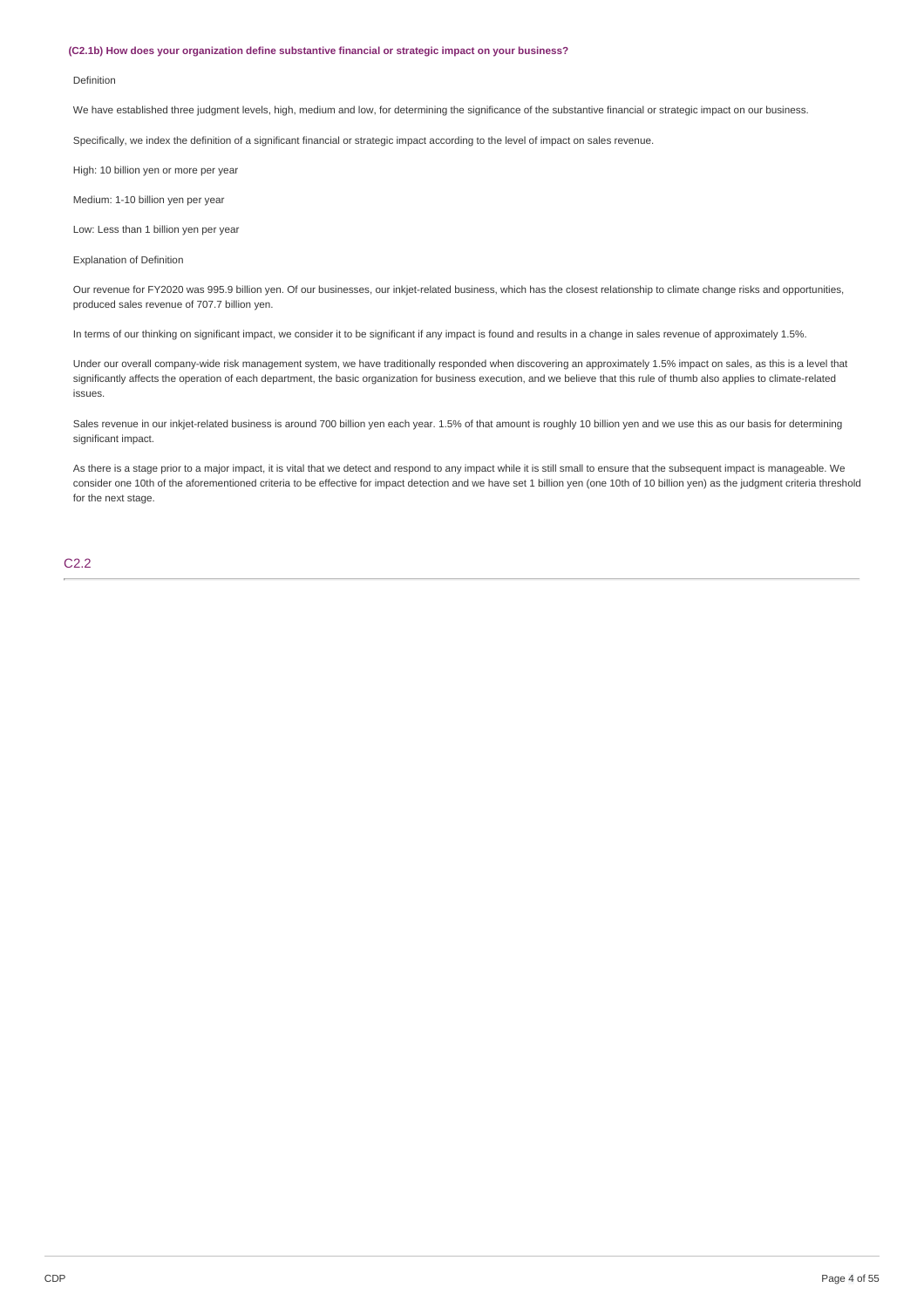#### **(C2.2) Describe your process(es) for identifying, assessing and responding to climate-related risks and opportunities.**

**Value chain stage(s) covered** Direct operations Upstream Downstream

**Risk management process** Integrated into multi-disciplinary company-wide risk management process

**Frequency of assessment** More than once a year

**Time horizon(s) covered**

Short-term Medium-term Long-term

## **Description of process**

- Risk Management System The Management Control Division oversees comprehensive risks, including climate-related issues. The Management Control Division is also in charge of the executive secretariats for the Corporate Strategy Council and the Board of Directors. The Corporate Strategy Council is an advisory body to the CEO, chaired by the CEO, which deliberates important management topics pertaining to the entire Epson Group and matters for resolution by the Board of Directors. We recognize the need to identify and analyse climate-related risks in detail and specifically and to consider countermeasures. Under the supervision and direction of the Management Control Division, the following divisions, which have specialized functions, are responsible for risk management practices from the two perspectives of the target value chain and the risk management time axis (short-term, medium-term and long-term): Corporate Strategy Dep., CSV/CSR Dep., Corporate Planning Dep., Production Planning Dep., and Environmental Planning Dep. - Risk management process Explanation of specific risk management process. 1) Identify short, medium, and long-term risks and social demands, 2) evaluate the importance of the identified risks and social demands. 3) formulate control plans for important risks and social demands, 4) discuss plans jointly with relevant Dep.s and business units, 5) submit the control plans to the Corporate Strategy Council and discuss them at a Council meeting, 6) report risk assessments and control plans to the Board of Directors, 7) Board of Directors provides oversight, 8) monitor the effectiveness of control plans and report to the Corporate Strategy Council and the Board of Directors every six months, 9) assess significant risks every six months and review if necessary. - Opportunity management process The CSV/CSR Dep. and the Environmental Planning Dep. takes on the role of managing opportunity pursuant to the risk management process. The general manager of the Dep. responsible for opportunity management is a member of the Corporate Strategy Council who reports to the Corporate Strategy Council and the Board of Directors every six months, and depending on the situation, directly approaches the business units to take advantage of opportunities. Explanation of each value chain stage. - Upstream The Production Planning Dep. is responsible for addressing climate-related risks from a BCP perspective, mainly in the short to medium term for upstream and in-house operations. The Environmental Planning Dep. investigates and analyses laws, standards, and regulations relating to products and sites at all value chain stages in all short, medium, and long-term spans, and gives business units feedback on risk response and making the most of opportunities. - Direct operations The Production Planning Dep. is responsible for addressing risks that include climate-related risks from a BCP perspective, mainly in the short to medium term, in-house and upstream. By investigating and analysing mainly medium- to long-term risks and opportunities in in-house and downstream operations, the Corporate Strategy Dep. clarifies issues to tackle in the short to medium-term in light of the long-term vision. The CSV/CSR Dep. investigates and analyses risks and opportunities, focusing on in-house and downstream megatrends mainly over the long term. The Corporate Planning Dep. analyses climate-related risks and opportunities reported by each Departments, determines details that should be reflected in company-wide strategies and financial plans, and submits the findings to the Corporate Strategy Council. The Corporate Planning Dep. formulates company-wide goals, strategies and policies, allocates management resources, and integrates them into each business strategy mainly over the short to medium-term. The Environmental Planning Dep. investigates and analyses laws, standards, and regulations relating to products and sites in all short, medium, and longterm spans, and gives business units feedback on risk response and making the most of opportunities. With regard to products, complying with various standards relating to the environmental performance of products, such as eco-labelling, is important. Failure to adapt will result in lost market opportunities, and we therefore constantly gather information and provide feedback to the Product Development Dep. . Risk management is important as site regulations lead to increased operating costs. -Downstream The Corporate Strategy Dep. investigates and analyses short and medium-term risks and opportunities in in-house and downstream operations, and clarifies issues to tackle in the short to medium-term in light of the long-term vision. The Environmental Planning Dep. investigates and analyses laws, standards, and regulations relating to products and sites in all short, medium, and long-term spans for all value chain stages, and gives business units feedback on risk response and making the most of opportunities. - Case study of physical risks and opportunities We were concerned about the damage and impact caused by flooding and high tides upstream of the value chain and in-house. In 2019, the CSV/CSR Dep., together with a specialist external research organization, investigated, using literature, short- to medium-term flooding and high tide trends and identified risks based on impact forecasts.As a result of evaluating 36 sites (17 in Japan and 19 overseas), we estimated that future operational risks due to flooding (river overflow) and high tides will not have a fatal impact on our business. The findings were reported to and confirmed by the Corporate Strategy Council and the Board of Directors. As a first step in considering physical risks to suppliers, we selected major suppliers in Japan and overseas who account for more than 80% of our procurement spend and determined their CO2 emission factors, such as the power and gas required for parts for Epson, and their actual consumption of water resources. We share these survey results with suppliers to develop engagement activities with them to improve their production lines to reduce power and water consumption in their production processes and to reduce the environmental impact of transportation. - Case study of transitional risks and opportunities In order to increase transition opportunities, we need to increase R&D capabilities and production capacity of inkjet technology. Raising funds is therefore important and so in December 2019 we established a green bond framework and issued 70 billion yen's worth of green bonds in July 2020. Furthermore, as part of our Environmental Vision 2050 revised in March 2021, we decided to invest 100 billion yen over 10 years (until 2030) in decarbonization, closed resource loop, and environmental technology development, and explained the plan at our annual shareholders meeting in June 2021.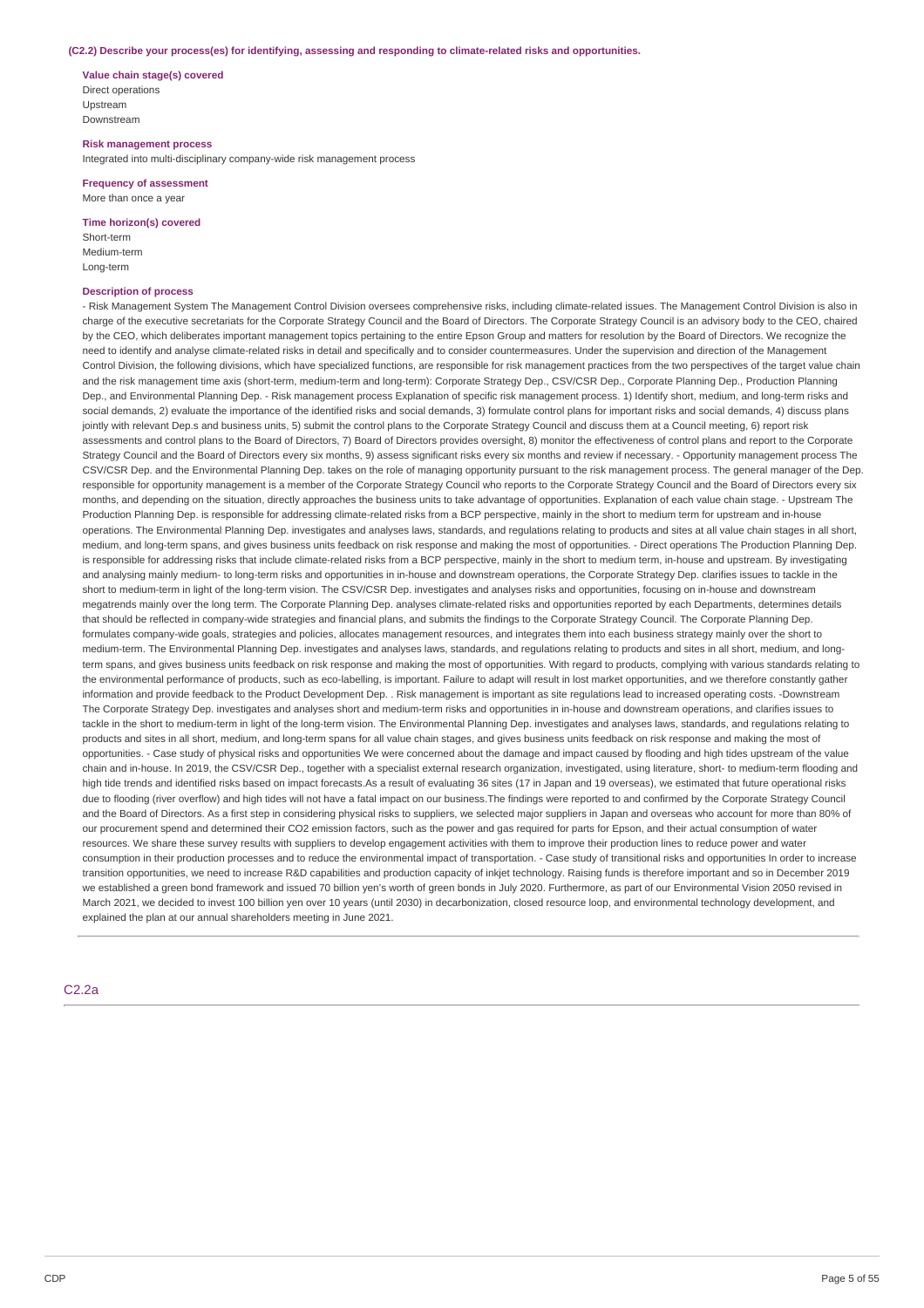## **(C2.2a) Which risk types are considered in your organization's climate-related risk assessments?**

|                        |                                 | Relevance Please explain                                                                                                                                                                                                                                                                                                                                                                                                                                                                                                                                                                                                                                                                                                                                                                                                                                                                                                                                                                                                                                                                                                                                                                                                                                                                                                                                                                                                                                                                                                                                                                                                                                                                                                                                                                                                                                                                                                                                                                                                                                                                          |
|------------------------|---------------------------------|---------------------------------------------------------------------------------------------------------------------------------------------------------------------------------------------------------------------------------------------------------------------------------------------------------------------------------------------------------------------------------------------------------------------------------------------------------------------------------------------------------------------------------------------------------------------------------------------------------------------------------------------------------------------------------------------------------------------------------------------------------------------------------------------------------------------------------------------------------------------------------------------------------------------------------------------------------------------------------------------------------------------------------------------------------------------------------------------------------------------------------------------------------------------------------------------------------------------------------------------------------------------------------------------------------------------------------------------------------------------------------------------------------------------------------------------------------------------------------------------------------------------------------------------------------------------------------------------------------------------------------------------------------------------------------------------------------------------------------------------------------------------------------------------------------------------------------------------------------------------------------------------------------------------------------------------------------------------------------------------------------------------------------------------------------------------------------------------------|
|                        | &<br>inclusion                  |                                                                                                                                                                                                                                                                                                                                                                                                                                                                                                                                                                                                                                                                                                                                                                                                                                                                                                                                                                                                                                                                                                                                                                                                                                                                                                                                                                                                                                                                                                                                                                                                                                                                                                                                                                                                                                                                                                                                                                                                                                                                                                   |
| Current<br>regulation  | Relevant.<br>always<br>included | We analysed information collected by the Environmental Planning Dep. via employees responsible for the environment at local sales subsidiaries in each country and industry associations,<br>and the findings were presented and policies were reviewed at monthly liaison meetings attended by employees responsible for the environment from each business unit. Important<br>findings included in the information collected and reviewed were reported each week to the general manager of the Production Planning Division and the following risks were identified. The<br>identified risks were submitted to the Corporate Strategy Council and reported to the Board of Directors. Examples of current regulation affecting our production and business sites include<br>the GHG cap under Tokyo's cap-and-trade scheme. Another is the stringent rules governing the use of fluorocarbons, which our semiconductor plants use for refrigeration. Additionally,<br>Japan levies a surcharge on electricity prices to maintain its feed-in-tariff system for renewables. This surcharge grows each year. The surcharge for FY2018 was 2.90 yen per kilowatt-hour<br>The figure was 2.95 in FY2019, 2.98 in FY2020, and 3.36 in FY2021. Examples of current regulation affecting our products include the ENERGY STAR®, the EU's ErP Directive, and the<br>US EPEAT program. The specific country names that Epson sells and need to comply with the current regulations are as follows: Japan, South Korea, mainland China, Taiwan, Malaysia,<br>Singapore, Vietnam, Italy, Sweden, USA, Mexico, Canada, and Belarus. These regulations target Epson's consumer and office inkjet printers & MFPs, Epson's most important core field.<br>Epson's sales revenue in FY2020 was 995.9 billion yen and the printing solutions business sales revenue was 707.7 billion yen. About 40% of this came from the sale of inkjet printers &<br>MFPs, which are subject to these regulations.                                                                                                           |
| Emerging<br>regulation | Relevant,<br>always<br>included | We identified risks relating to emerging regulations using the same process we used to identify risks associated with current regulations. From FY2019, ENERGY STAR®, which sets the<br>low-energy functionality of inkjet printers & MFPs, flagship products that support Epson's business, adopted even stricter energy-saving standards. Market share was at risk of contracting if<br>it was not possible to satisfy its program requirements. The criteria for this program are regularly tightened and so it is important to constantly gather information and develop technology.<br>Epson's printers and projectors are subject to the European ErP Directive, and we will lose its European market if we fail to meet power consumption standards set by the directive. The<br>European market accounts for 21% of Epson's sales revenue and we could be taking a major risk, depending on how we respond. New energy saving standards are scheduled to be<br>introduced for EPEAT, and failure to comply with these standards will deprive us of sales opportunities in the US market, which is another major risk. Epson's sales revenue in FY2020 was<br>995.9 billion yen and the printing solutions business sales revenue was 707.7 billion yen. About 40% of this came from the sale of inkjet printers & MFPs, which are subject to these<br>regulations. An example of an emerging regulation affecting our production and business sites include the rising energy surcharge under the feed-in-tariff system. If the surcharge<br>continues to increase year by year, it may lead to heavier operating costs. Another example is Singapore's Carbon Pricing Act of 2018. Under this legislation, the government will reportedly<br>introduce a carbon tax in FY 2019 and steadily increase it until 2030. This development would lead to heavier operating costs in the city-state.                                                                                                                                                                                            |
| Technology             | Relevant,<br>always<br>included | In product development, we conduct product assessments to check environmental performance. Based on the gathering and analysis of information on trends in environmental labels and<br>laws and regulations by the Environmental Planning Dep. and the Departments in charge of the environment at business units, we identify technical topics that need to be addressed and<br>systematically develop technologies so that they are ready when necessary. Important findings included in such information collected and reviewed were reported each week to the<br>general manager of the Production Planning Division. The Corporate Planning Dep., in cooperation with the Technology Development Dep., constantly grasps technological development<br>trends in society and the state of in-house development, and reports thereon at least twice a year to the Corporate Strategy Council. Through these processes, technology-related risks<br>were identified as follows. Many product sustainability standards (as in eco-labelling and other environment regulations) are based on a top runner approach. That is, future standards are<br>shaped by the sustainability specifications of market-leading products. We often need advanced energy-saving technology. If there is a delay in technological development to satisfy this<br>regulation, it becomes a fatal risk, as sales opportunities will be lost due to an inability to meet the conditions for bidding on public procurement contracts. There is also an increasing<br>demand for the materials used in products themselves and in their packaging to emit less greenhouse gases during their production and disposal. If we are unable to develop materials that<br>can meet such demands, our competitiveness in the market will decline and this will be a risk factor.                                                                                                                                                                                                                                             |
| Legal                  | Relevant,<br>always<br>included | Our corporate-level and business-level environment departments work together to ensure the environmental performance of our products by checking calculations and identifying any<br>erroneous information. As part of our company-wide system for managing labelling, we have produced a set of guidelines for managing eco communications. Information disclosure needs<br>to be managed to avoid the legal risks identified below. If we disclose climate related information incompletely or inaccurately, we may be accused of greenwashing and subjected to<br>litigation. The information processing equipment business, an Epson's core area, is one of the more advanced business genres in the entire industry when it comes to initiatives to tackle<br>climate change, and advanced disclosure of information is required. Information disclosure without action or results is a risk. Even if it does not lead to litigation, the brand image could be<br>damaged, likely resulting in a significant drop in sales of not only the products concerned but also of Epson brand products in general.                                                                                                                                                                                                                                                                                                                                                                                                                                                                                                                                                                                                                                                                                                                                                                                                                                                                                                                                                                                   |
| Market                 | Relevant,<br>always<br>included | We have identified market risks using a similar process to the risk assessment process for technology. Amid the demand for more energy-efficient products, we face the risk that we may<br>fail to meet such demand. Many public procurers (e.g., government agencies) stipulate a national ecolabel as a requirement in tenders. For example, in Germany, products must have Blue<br>Angel (Blauer Engel) certification. In the US, they must be EPEAT-compliant. Failure to meet such a requirement would deprive us of market opportunities. Because we have shifted from<br>a business-to-consumer to business-to-business strategy, the loss of public procurement opportunities represents a serious business risk. The European ErP Directive, which applies to<br>Epson's printers and projectors, includes standards for power consumption, which must be met before printers and projectors can be sold in Europe. The European market accounts for<br>approximately 21% of Epson's sales revenue and we could be taking a great risk by not complying with the ErP Directive. Another possible market change is a rise in the price of fossil<br>fuel. The risk here is that higher prices will increase the energy costs in our own operations as well as the cost of materials and parts purchased by Epson and this will result in a fall in our<br>profits. As climate change becomes more serious and the function of forests attracts attention, demand for forest conservation has increased worldwide following a series of forest fires.<br>The supply of paper is expected to decline due to a decrease in the supply of wood. A fall in paper use due to a decline in the paper supply will result in lower printer profits. The CSV/CSR<br>Dep., together with an external specialist research organization, studies future trends with regard to the risks resulting from energy price trends and the declining demand for paper, and<br>forecasts their impact. The findings are reported to and confirmed by the Corporate Strategy Council and the Board of Directors. |
| Reputation             | Relevant,<br>always<br>included | We can only make environmental disclosures if we have practices and outcomes to disclose. The Environmental Planning Dep. is spearheading efforts to analyse the kinds of corporate<br>practices that the market and public demand. The Environmental Planning Dep. identifies the contents that may damage the reputation as risks, recommend measures for risk avoidance<br>to management and incorporate them into company-wide measures. Increased ESG investment, increased awareness of the SDGs, and recommendations in the TCFD's final report have<br>increased investor and client interest in corporations' environmental practices. As a trend, there is an increasing need to disclose information in financial reporting that was once<br>considered non-financial, and if a company fails to properly disclose this information, it will be perceived as being unable to address climate-related issues or unable to disclose appropriate<br>information, which will result not only reputational damage but also in the risk of being ignored as an investment target. Since the IPCC published a Special Report on Global Warming of<br>1.5 °C in October 2018, the demand for mitigation and adaptation to climate change has increased worldwide, and the need for companies to address global warming has increased<br>greatly. Allowing ourselves to fall behind this trend would be a great risk.                                                                                                                                                                                                                                                                                                                                                                                                                                                                                                                                                                                                                                                                           |
| Acute<br>physical      | Relevant,<br>always<br>included | The CSV/CSR Dep., together with an external specialist research organization, studied future flooding trends and predicted the impact thereof and identified risks. The findings are reported<br>to and confirmed by the Corporate Strategy Council and the Board of Directors. Flooding has been identified as an acute physical risk that will impact Epson's sites. Facilities and<br>equipment at sites may sustain damage or be inoperable if rivers and lakes located close to Epson's sites flood, and there is a risk of being unable to manufacture or ship products. As<br>climate change worsens, it increases the likelihood of extreme weather events such as massive flooding and mega-storms, which threaten to disrupt our supply chains. Droughts, too,<br>would ultimately disrupt supply because the affected suppliers would have to suspend operations. When flooding occurred in Thailand in 2011, production declined. Even though none of<br>our factories were affected, damage at our part producers' sites resulted in procurement shortfalls. This resulted in a three billion yen decline in revenue. Having learned lessons from a<br>flooding event in Thailand, we adopted a multiple supplier strategy to ensure a stable supply of basic goods. The Production Planning Dep. assesses risks each year in cooperation with<br>suppliers from a business continuity perspective, and reports the findings to the Corporate Strategy Council.                                                                                                                                                                                                                                                                                                                                                                                                                                                                                                                                                                                                                      |
| Chronic<br>physical    | Relevant.<br>always<br>included | The CSV/CSR Dep., together with an external specialist research organization, studied future flooding trends and predicted the impact thereof and identified risks. The findings are reported<br>to and confirmed by the Corporate Strategy Council and the Board of Directors. High tides will affect Epson sites located in coastal areas. High tides may damage or render facilities and<br>equipment at sites inoperable, and sites may have to be relocated to an area unaffected by the high tide. There is a risk of costs being incurred as a result of relocating. Rising mean<br>temperatures may force us to use more air conditioning in the summertime, leading to an increase in operating costs. Higher temperatures also cause the general public to consume more<br>energy for keeping cool, which presents another risk. That is, if the public uses too much energy, the government may impose energy restrictions, which would affect operation at our<br>production sites. Our production and planning division assesses the risks of the energy consumption and costs associated with all business activities throughout the company. The division<br>has also facilitated an agreement with a power company that can supply energy stably. We impress upon employees the importance of energy efficiency and using energy responsibly<br>(not wastefully). When hot weather is forecast, we broadcast this information to employees.                                                                                                                                                                                                                                                                                                                                                                                                                                                                                                                                                                                                                                       |

# C2.3

(C2.3) Have you identified any inherent climate-related risks with the potential to have a substantive financial or strategic impact on your business? Yes

# C2.3a

(C2.3a) Provide details of risks identified with the potential to have a substantive financial or strategic impact on your business.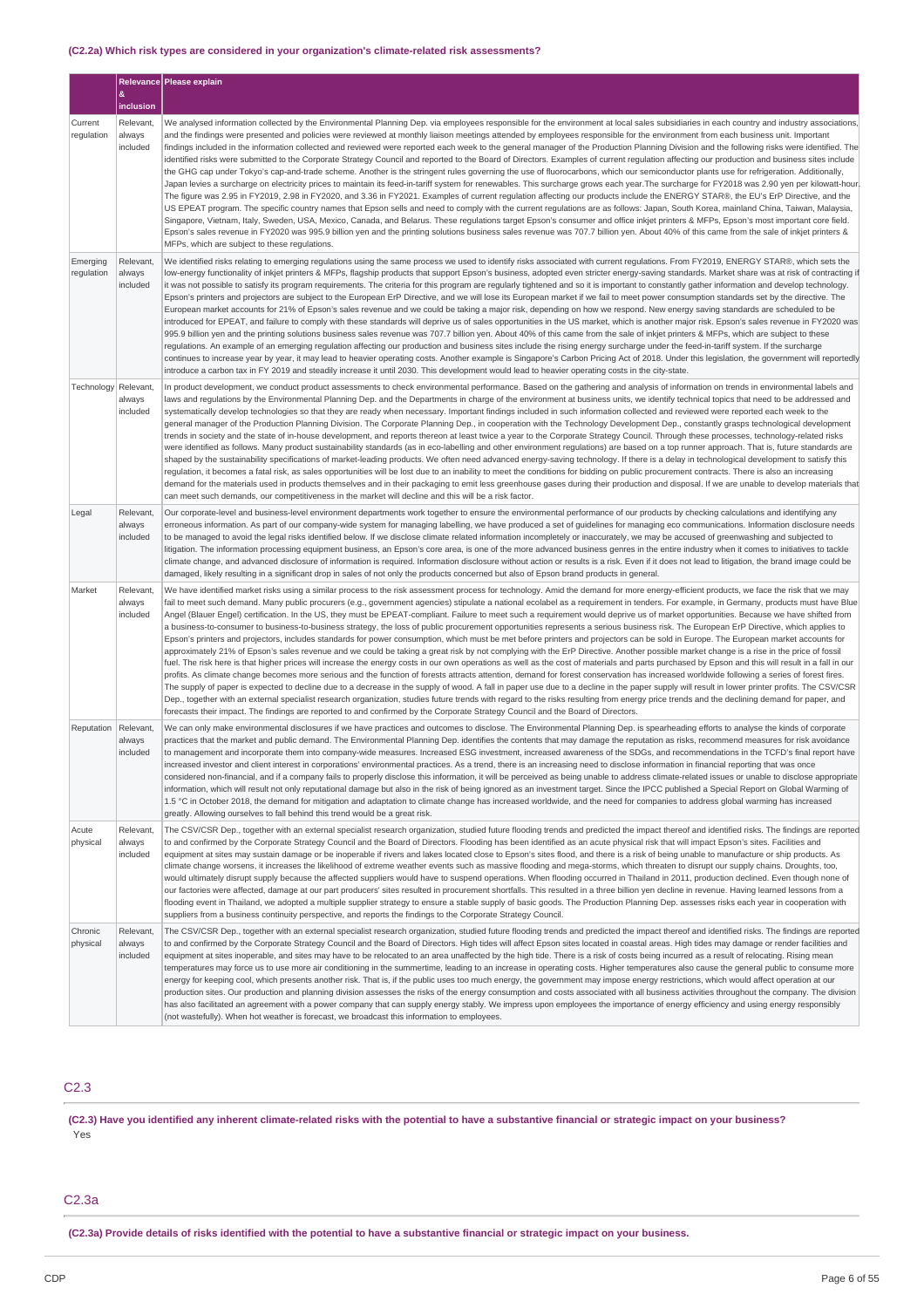#### **Where in the value chain does the risk driver occur?** Downstream

#### **Risk type & Primary climate-related risk driver**

 $\boxed{\color{red}\blacksquare}$  Emerging regulation  $\boxed{\color{red}\blacksquare}$  Mandates on and regulation of existing products and services

#### **Primary potential financial impact**

Decreased revenues due to reduced demand for products and services

## **Climate risk type mapped to traditional financial services industry risk classification**

<Not Applicable>

## **Company-specific description**

The countries and regions in which we sell our products have stringent energy-efficiency standards in the form of national ecolabels and legislation. If we fail to develop products that satisfy these standards, or if we are too slow to bring these products to market, we may lose marketing opportunities and consequently suffer significant loss of sales revenue. Low-energy functionality is a requirement of environmental labels. Products with highly energy-efficient functionality emit less greenhouse gases. Public procurers (e.g., government agencies) typically stipulate a national ecolabel as a requirement in tenders. Failure to meet such a requirement would deprive us of market opportunities. We have shifted Epson's strategic focus from business-to-consumer to business-to-business. An ecolabel is a requirement for business applications. As such, our business fortunes hinge upon the conformity of products to the environmental labels. For example, from FY2019, ENERGY STAR(r), which sets the low-energy functionality of inkjet printers & MFPs, flagship products that support Epson's business, adopted even stricter energy-saving standards. Market share was at risk of contracting if it was not possible to satisfy its program requirements. The criteria for this program are regularly tightened and so it is important to constantly gather information and develop technology. We investigate eco-labelling focusing on the following countries and regions: Japan, China, South Korea, Italy, EU, Sweden, Northern Europe, Taiwan, Germany, Singapore, Malaysia, USA, US States, Vietnam, Mexico and Canada. Epson's printers and projectors are subject to the European ErP Directive, and we will lose its European market if we fail to meet power consumption standards set by the directive. The European market accounts for 21% of Epson's sales revenue and we could be taking a great risk, depending on how we respond. New energy saving standards are scheduled to be introduced for EPEAT in the US, and failure to comply with these standards will deprive us of sales opportunities in the US market, which is another major risk. The Americas is our most important market, accounting for 28% of our sales revenue.

**Time horizon** Medium-term

**Likelihood**

Likely

**Magnitude of impact** Medium-high

**Are you able to provide a potential financial impact figure?** Yes, a single figure estimate

**Potential financial impact figure (currency)** 44300000000

**Potential financial impact figure – minimum (currency)** <Not Applicable>

**Potential financial impact figure – maximum (currency)** <Not Applicable>

## **Explanation of financial impact figure**

Epson's sales revenue in FY2020 was 995.9 billion yen. Of our sales revenue, 509.3 billion yen was in our printer business, and since 87% came from office and commercial-use inkjet printers, 87% of 509.3 billion yen (443.1 billion yen) is the sales revenue for such inkjet printers. Of our inkjet printers, products for business use, which are likely to be subject to public procurement and laws and regulations, account for more than 50% of sales revenue. When aggregating Epson's market across the four regions of Europe, Japan, the Americas, and Asia/Oceania, the European market accounts for about one-fifth of our sales revenue. If we are late in getting products eco-labelled, we will miss out on public procurement opportunities, and financial performance would suffer as a result. Specifically, failure to comply with strict European regulations would translate to lost opportunities of up to 44.3 billion JPY. The basis for this calculation is business uses sales revenue accounting for 50% of the 443.1 billion yen and one-fifth of that being the lost sales opportunities. 443.1 billion yen x 0.5 x 0.2 = 44.3 billion yen

## **Cost of response to risk**

75000000

## **Description of response and explanation of cost calculation**

We manage this risk by holding meetings to investigate policy and regulatory trends, and to consider the need for action and what form that action should take. Such meetings, held monthly, are organized by the Environmental Planning Dep. and attended by employees in charge from each business units. We collect information on the introduction of new policies and regulations as well as changes to existing ones mainly from two routes: 1) Affiliated industrial associations 2) Employees working at locally incorporated companies The compiled information is analysed by the Environmental Planning Dep. in collaboration with related internal Departments and response measures are considered. Response measures are decided in consultation with the business unit or locally incorporated company that will introduce the measures. For example, when obtaining information on plans to upgrade Energy Star(r) in 2017, we predicted what the new low-energy values should be based on our investigations, and then made the decision to bring our new product development targets in line with these numbers. In some cases, the Corporate Strategy Council determines the response.This enabled us to finish product commercialization by October 2019, when the new version was issued, thus avoiding any loss of sales opportunities.There were no events considered to be climate-related risks in FY2020. Ten employees will be needed to undertake this management. Since Epson's average annual salary is about 7.5 million yen, and there for the management cost will come to 7.5 million yen x 10 = 75 million yen.

## **Comment**

**Identifier** Risk 2

**Where in the value chain does the risk driver occur?** Direct operations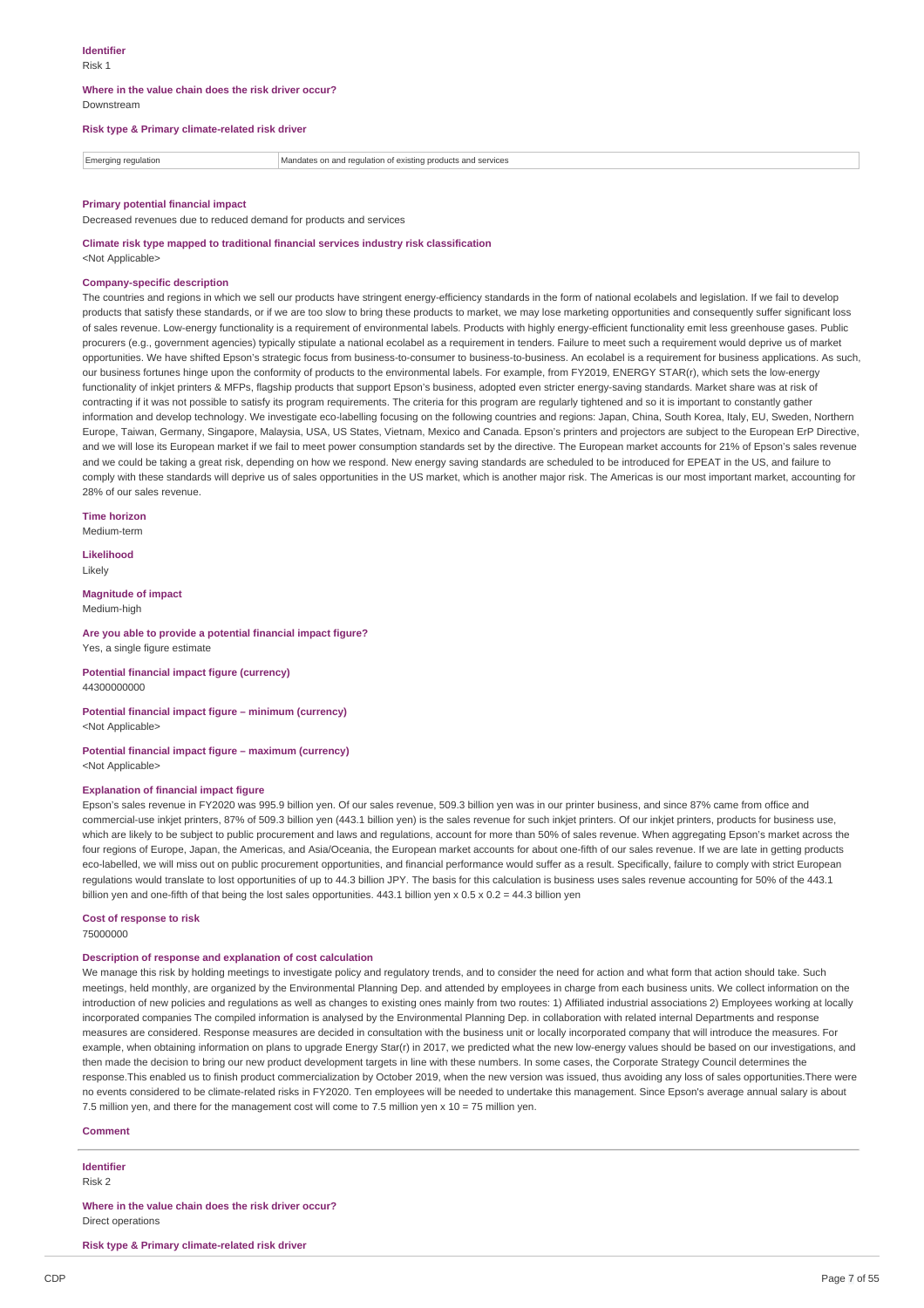## **Primary potential financial impact**

Increased indirect (operating) costs

## **Climate risk type mapped to traditional financial services industry risk classification**

<Not Applicable>

#### **Company-specific description**

We produce many of our products in Japan, China, Indonesia, Philippines, Thailand, Malaysia, Singapore, USA, Brazil, UK and Italy. If these countries adopt carbon taxes or analogous systems, then higher energy prices could lead to the risk of increased operating costs. Japan has adopted a feed-in-tariff (FIT) system that imposes a surcharge on energy consumption. This surcharge increases each year. The surcharge for FY2018 was 2.90 yen per kilowatt, while the in FY2019 the surcharge was 2.95 yen per kilowatt-hour. The figure for FY2020 is set for 2.98 yen per kilowatt-hour. Our energy costs will increase if other countries adopt a similar system. A carbon tax was introduced in Singapore in 2019. While the tax does not currently affect our business, we are keeping a close eye on the tax rate as it is likely to increase in 2023. An emissions trading system between companies was launched in China in 2021 and we are currently assessing its future impact on our business. We estimate that the impact of higher oil prices on transportation costs will have the greatest potential financial impact on production. Our production sites are not located in areas where products are sold, and thus products need to be transported from production sites to sales areas. Our main production sites are in China and Southeast Asia, and our largest market is North America. This means that our products must travel approximately 16,400 km over the Pacific Ocean and approximately 4,000 km over land in North America. Shipping and air transportation is used for long-distance transportation. The price of energy derived from fossil fuels may increase in the future as a result of global regulations, in which case transportation costs are at risk of increasing. Our manufacturing sites in Singapore and China employ about 730 and 7,500 people, respectively. These crucial sites account for about 10% of the Epson Group's total workforce.

**Time horizon**

Medium-term

**Likelihood** Likely

**Magnitude of impact** Medium

**Are you able to provide a potential financial impact figure?** Yes, an estimated range

**Potential financial impact figure (currency)** <Not Applicable>

**Potential financial impact figure – minimum (currency)** 9400000000

**Potential financial impact figure – maximum (currency)** 1660000000

#### **Explanation of financial impact figure**

We estimated the increase in transportation costs over a long time span, up to 2040. The CSV/CSR Dep. calculated the change in shipping transportation fuel costs in 2040 based on the IEA scenario for 2020, as being a value 1.41 to 1.67 times higher. Similarly, the change in air transportation fuel costs was estimated to be between 1.23 and 1.64 times higher in 2040. If current shipping transportation costs are set at 20 billion yen per year and air transportation costs at 5 billion yen per year, then by 2040 costs may have increased to between 8.2 and 13.4 billion yen for shipping and to between 1.2 and 3.2 billion yen for air transportation. Combined, the potential financial impact is estimated at between 9.4 and 16.6 billion yen.

**Cost of response to risk**

75000000

## **Description of response and explanation of cost calculation**

Based on information such as new or revised policies and regulations, the Environmental Planning Dep., in collaboration with related internal Dep.s, analyses information and considers response measures. As a specific response, we changed the transportation route from our production sites in China and Southeast Asia to the South African market, which significantly reduced CO2 emissions. Previously, due to operational constraints, cargo was transported to South Africa via Dubai or Freiburg. We successfully reduced CO2 emissions during transportation by 30-70% as a result of reviewing our operations and being able to transport cargo directly. Response measures are decided in consultation with the business unit or locally incorporated company that will introduce the measures. In some cases, the Corporate Strategy Council determines the response. The Production Planning Dep. and the Environmental Planning Dep. play a central role in developing energy-saving measures at each production site. The CSV/CSR Dep. , together with external specialist research organizations, studies future trends in the long-term energy price outlook and forecasts their impact. The findings are reported to and confirmed by the Corporate Strategy Council and the Board of Directors. Ten employees will be needed to undertake this management. Since Epson's average annual salary is about 7.5 million yen, and there for the management cost will come to 7.5 million yen x 10 = 75 million yen.

#### **Comment**

**Identifier** Risk 3

**Where in the value chain does the risk driver occur?**

Upstream

**Risk type & Primary climate-related risk driver**

Acute physical Increased severity and frequency of extreme weather events such as cyclones and floods

#### **Primary potential financial impact**

Decreased revenues due to reduced production capacity

#### **Climate risk type mapped to traditional financial services industry risk classification**

<Not Applicable>

#### **Company-specific description**

Our supply chains and production are at risk of being disrupted. In Japan, China, Indonesia, the Philippines, Taiwan, and Singapore, where suppliers who account for more than 50% of our procurement spend for printers and projectors, our flagship products, are located, it is anticipated that climate change will increase the likelihood and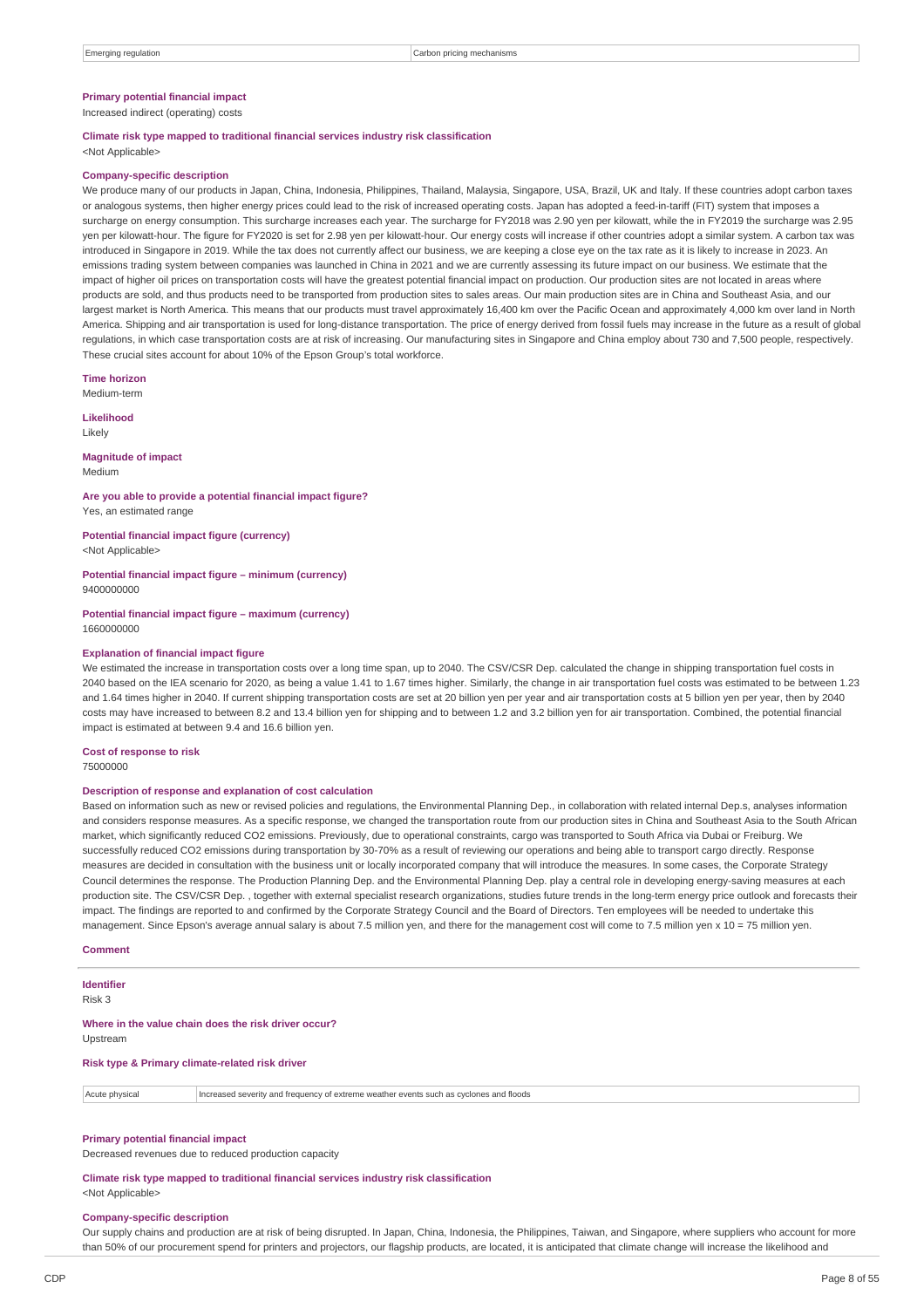severity of disasters. In addition to damaging our suppliers, typhoons, cyclones, strong winds and heavy rains may disrupt our distribution infrastructure. We use business continuity planning to mitigate physical risks to our suppliers resulting from climate change. Nonetheless, an unexpected weather event may significantly impact our financial performance. Even if our suppliers' sites are not damaged, our supply chain will become fragmented if the transportation network is shutdown. For the most part, such situations cannot be avoided merely by the efforts of Epson and our suppliers.

#### **Time horizon** Medium-term

**Likelihood** Likely

#### **Magnitude of impact** Medium-high

## **Are you able to provide a potential financial impact figure?**

Yes, a single figure estimate

**Potential financial impact figure (currency)** 9960000000

#### **Potential financial impact figure – minimum (currency)** <Not Applicable>

**Potential financial impact figure – maximum (currency)**

<Not Applicable>

### **Explanation of financial impact figure**

Procurement spend from suppliers in China and South East Asia, who are particularly likely to be impacted by acute physical risks related to climate change, account for approximately half of our total procurement spend. Based on previous flooding in Thailand and other cases, it is conceivable that supplies from sources may be cut off for one week, and this could translate to a loss of 1 percent in sales revenue. If the supply of items accounting for 50% of all procurement spend is disrupted for one week out of 50 weeks per year, 1/50 of supplies will not be available, which translates to an impact of 1% (0.5 x 1/50 = 0.01). Our revenue for FY2020 was 995.9 billion yen. This means that the potential financial impact is 10 billion yen (1%).

#### **Cost of response to risk**

750000000

#### **Description of response and explanation of cost calculation**

Climate changed related physical risks involve a plethora of uncertainties. The Production Planning Division's Production Planning Dep. and Environmental Planning Dep. spearhead efforts to collect and analyse information on suppliers BCPs to raise the accuracy of our information and forecasts. We also encourage our suppliers to address risks. We use briefings and written requests to impress upon suppliers the need to reduce their GHG emissions and improve their BCP, in the hope that we encourage suppliers to raise their ability to respond to risks. Epson, which calls its system for managing and minimizing business damage and losses "BCM" (business continuity management), has asked its suppliers to build a BCM. Ten employees will be needed to undertake this management. Since Epson's average annual salary is about 7.5 million yen, and there for the management cost will come to 7.5 million yen  $x$  10 = 75 million yen.

**Comment**

## C2.4

(C2.4) Have you identified any climate-related opportunities with the potential to have a substantive financial or strategic impact on your business? Yes

## C2.4a

(C2.4a) Provide details of opportunities identified with the potential to have a substantive financial or strategic impact on your business.

## **Identifier**

Opp1

**Where in the value chain does the opportunity occur?** Downstream

## **Opportunity type**

Products and services

## **Primary climate-related opportunity driver**

Development and/or expansion of low emission goods and services

## **Primary potential financial impact**

Increased revenues resulting from increased demand for products and services

# **Company-specific description**

The Corporate Strategy Council and the Board of Directors confirmed that maintaining and reinforcing a strategy of "advancing the frontiers of industry" and "achieving sustainability in a circular economy", with a focus on inkjet innovation using our proprietary technology, is an important climate-related opportunity. Realizing these strategies by leveraging the inkjet technology we have developed over the years to the full to expand our existing and new inkjet businesses creates opportunities. "Advancing the frontiers of industry" in particular is central to creating climate-related opportunities and we are working on: - Realizing resource-saving and highly-efficient production processes, and - collaboration and open innovation focused on inkjet print heads By realizing resource-saving and highly-efficient production processes, we hope to enhance performance and develop the market for conventional inkjet printers, focusing on large capacity ink tank printers and digital textile printers. Printers used in offices were typically electrophotographic printers. However, printing methods using inkjet technologies consume much less power and they are increasingly being used in offices. We have also launched a high-capacity ink tank printer. High-capacity systems not only dramatically reduce the frequency of ink refills and improve user convenience, but they also dramatically reduce the cartridges and other resources required for ink replacement and refilling. This is true not only in comparison to inkjet printers, but also in comparison to electrophotographic offerings, as it consume significantly less consumable resources such as toner bottles, photoreceptors and developer containers. Reducing resources significantly contributes to carbon dioxide emissions generated at all life stages of such parts, from the extraction of raw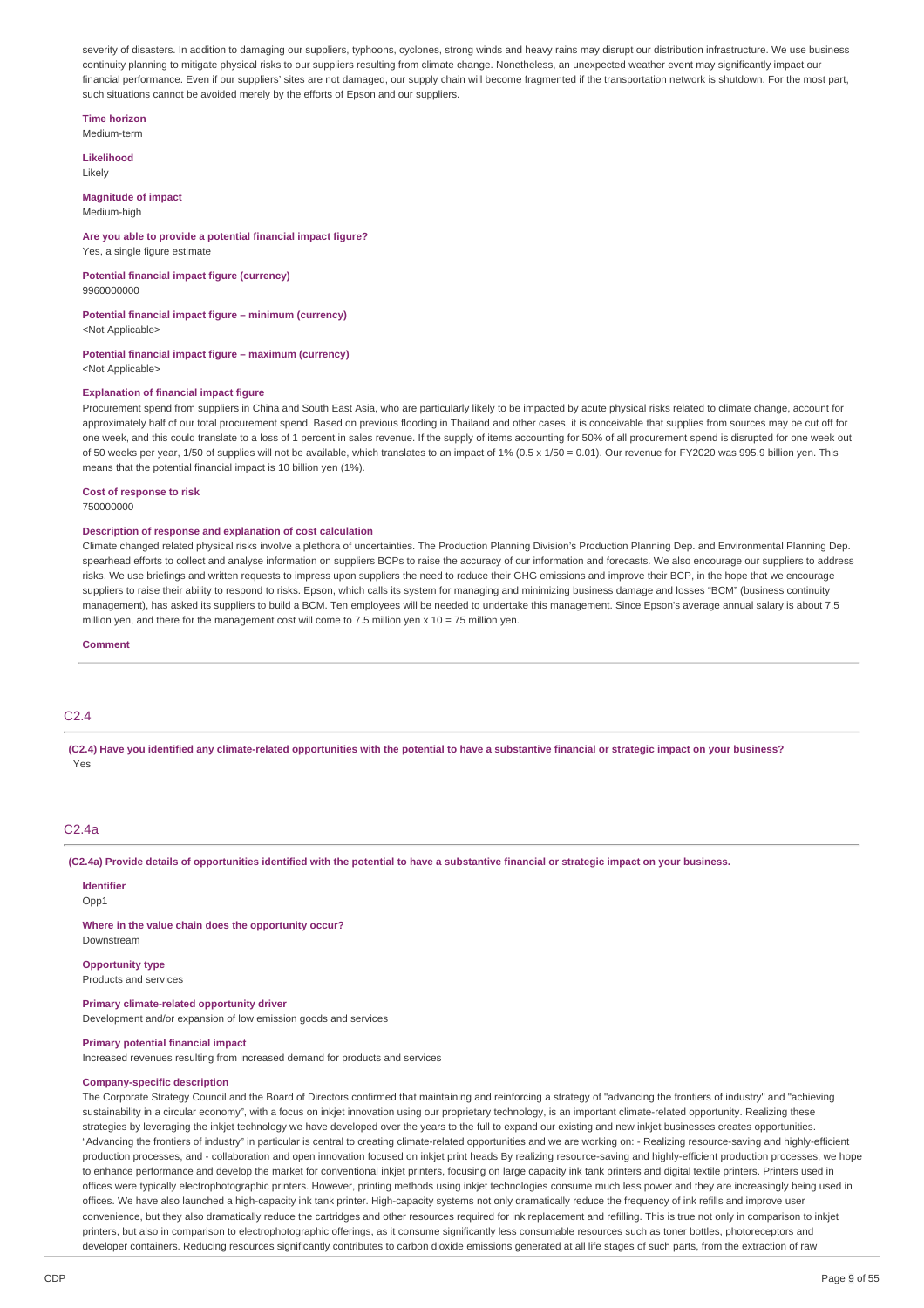materials to the manufacturing and transportation of parts. In other words, our inkjet high-capacity ink tank printers have significantly reduced carbon dioxide emissions in terms of both power and resource consumption. For example, the WorkForce Enterprise series, the flagship model for business use, consumes less power than laser printers, thereby reducing office running costs. In a performance comparison by an external evaluation agency, the WF-C20600 was found to be able to reduce annual power consumption by approximately 80% on average, compared to colour laser multifunction printers manufactured by other companies.

## **Time horizon**

Medium-term

**Likelihood** Likely

#### **Magnitude of impact** Medium-high

## **Are you able to provide a potential financial impact figure?**

Yes, a single figure estimate

**Potential financial impact figure (currency)** 301000000000

**Potential financial impact figure – minimum (currency)** <Not Applicable>

# **Potential financial impact figure – maximum (currency)**

<Not Applicable>

#### **Explanation of financial impact figure**

We sold more than 10.4 million high-capacity ink tank printers in FY2020. Our sales revenue from printers in FY2020 was 509.3 billion yen. Inkjet printers accounted for 87% of sales. If the unit sales ratio for high-capacity ink tank printers is 1, the ratio for small-office-home-office (SOHO) and home use printers was 0.47. This means that high-capacity ink tank printer sales revenue could have exceeded 301 billion yen (509.3 x 0.87 x 1/1.47 = 301 billion yen, Unable to disclose the exact figure according to Epson policy). The unit price of printers is higher for high-capacity ink tank printers, and therefore sales revenue should have been higher than the sales volume ratio Replacing conventional electrophotographic printers with inkjet-type high-capacity ink tank printers will reduce carbon dioxide emissions and thus sales revenue for this type of printer has a financial impact of climate-related opportunities.

## **Cost to realize opportunity**

100000000000

## **Strategy to realize opportunity and explanation of cost calculation**

Given the importance of addressing climate change, we revised Epson 25, our long-term vision to Epson 25 Renewed following confirmation by the Corporate Strategy Council and the Board of Directors. Aiming to achieve sustainability and enrich communities, Epson 25 Renewed positions the environment, DX, and co-creation at the core of our efforts. In terms of the environment, we will work to decarbonize and recycle resources, and promote the provision of products and services that reduce our environmental impact, and the development of environmental technologies. More specifically, we will consider environmental initiatives to be business opportunities and invest management resources in them. To accomplish our material issues of "advancing the frontiers of industry" and "achieving sustainability in a circular economy", we will further strengthen and develop our proprietary inkjet technologies, including commercial and industrial printing, print head field sales, and production systems. Hoping to realize this opportunity, in March 2021 we announced plans to invest 100 billion yen over the next 10 years, until 2030, to achieve decarbonization, closed resource loop, and develop environmental technologies. In addition to this 100 billion yen, we will focus most of our management resources on the development of products and services that contribute to reducing our environmental impact. Inkjet innovation is at the heart of these products and services.

## **Comment**

# **Identifier**

Opp2

# **Where in the value chain does the opportunity occur?**

Direct operations

**Opportunity type** Resource efficiency

#### **Primary climate-related opportunity driver** Use of more efficient production and distribution processes

**Primary potential financial impact** Increased access to capital

## **Company-specific description**

The Corporate Strategy Council and the Board of Directors confirmed that maintaining and reinforcing a strategy of "advancing the frontiers of industry" and "achieving sustainability in a circular economy", with a focus on inkjet innovation using our proprietary technology, is an important climate-related opportunity. Realizing these strategies by leveraging the inkjet technology we have developed over the years to the full to expand our existing and new inkjet businesses creates opportunities. Considerable investment is needed to develop these businesses. Rather than only securing funds by Epson alone, we indicate that the above-stated strategies would be ESG investment targets, and as a result, procuring funding through investment will help our business develop quickly and contribute to the realization of a sustainable society, which in turn will increase our revenue. Therefore, Seiko Epson established a green bond framework in December 2019. It is aligned with the Green Bond Principles of the International Capital Market Association and obtained a second-party opinion from rating company Sustainalytics to verify that requirements are met. In addition, Rating and Investment Information, Inc. (R&I) gave Seiko Epson's green bonds a GA1 rating, its highest rating, in an R&I Green Bond Assessment. After establishing the framework, we continued to procure funding, and decided to issue 70 billion yen's worth of green bonds in July 2020.

**Time horizon** Short-term

**Likelihood**

Likely

**Magnitude of impact High** 

**Are you able to provide a potential financial impact figure?** Yes, a single figure estimate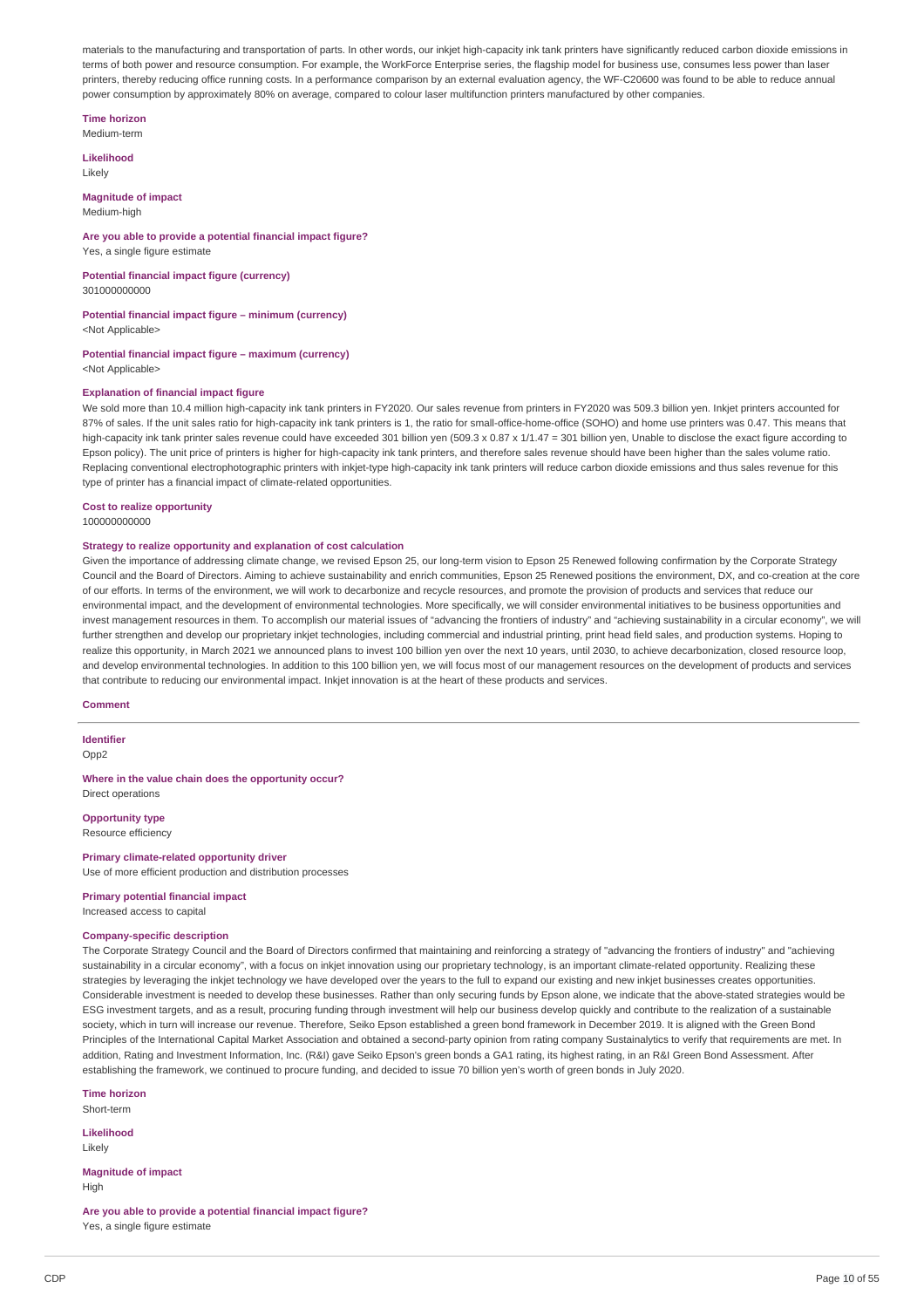## **Potential financial impact figure – minimum (currency)** <Not Applicable>

## **Potential financial impact figure – maximum (currency)**

<Not Applicable>

## **Explanation of financial impact figure**

We have selected a number of projects that we believe will help us achieve a sustainable society and developed a framework for funding these projects through green bonds. Funding required for these projects refers to capital investment and indirect costs. Capital investment will enhance product development and strengthen production capabilities. Indirect costs will encourage the procurement of low-carbon energy. Costs required for these projects are: (1) Construction costs for a new building (Building 9) at the Hirooka Office (2) Construction costs for a new building (Building B of the Innovation Center) at the Hirooka Office (3) Construction costs for factory expansion at a manufacturing subsidiary in the Philippines (4) Costs of R&D and production facilities for high-speed linehead inkjet multifunction printers for offices (5) Costs of R&D and production facilities for commercial and industrial printers (6) Costs of R&D and production facilities for inkiet printers and the application of inkiet heads (7) Costs of R&D and production facilities for PaperLab and the application of Dry Fiber Technology (8) Costs of purchasing renewable energy Costs required for these projects amount to 70 billion yen.

## **Cost to realize opportunity**

37500000

#### **Strategy to realize opportunity and explanation of cost calculation**

Information was analysed and response measures were considered by the Management Control Division in collaboration with related internal Departments. Specifically, we concluded that we needed to finance from outside the company by issuing Green Bonds to ensure that our climate-related measures will be promoted at a large scale. The final decision was made by the Corporate Strategy Council. Five employees will be needed to undertake this management. Since Epson's average annual salary is about 7.5 million yen, and there for the management cost will come to 7.5 million yen x 5 = 37.5 million yen. These Green Bonds were proposed by the Financial Planning and Management Department. The CS/Quality Assurance & Environment Department and CSR/CSV Office participated in the selection process.

#### **Comment**

#### **Identifier**

Opp3

**Where in the value chain does the opportunity occur?** Downstream

**Opportunity type** Products and services

**Primary climate-related opportunity driver** Development of new products or services through R&D and innovation

## **Primary potential financial impact**

Increased revenues resulting from increased demand for products and services

#### **Company-specific description**

The Corporate Strategy Council and the Board of Directors confirmed that maintaining and reinforcing a strategy of "advancing the frontiers of industry" and "achieving sustainability in a circular economy", with a focus on inkjet innovation using our proprietary technology, is an important climate-related opportunity. Realizing these strategies by leveraging the inkiet technology we have developed over the years to the full to expand our existing and new inkiet businesses creates opportunities. "Advancing the frontiers of industry" in particular is central to creating climate-related opportunities and we are working on: - Realizing resource-saving and highly-efficient production processes, and - collaboration and open innovation focused on inkjet print heads Inkjet technology is basically energy saving. The proprietary inkjet technology we have developed allows materials to be applied in the required quantities to the required areas only, which has the potential to revolutionize production methods from a production and manufacturing perspective. Only using the required amount of materials could reduce waste substantially to zero. Discharged materials are expected to be cells and metals and application is expected to greatly exceed that of conventional printers. Our inkiet heads could potentially be used in a diverse range of areas and use solely by Epson would limit its scope and the quantity of use. Climate-related opportunities can be maximized and realized through collaboration and open innovation. For example, a new method of fabricating circuit boards was achieved through collaboration with Elephantech Inc. In this fabrication method, inkiet technology is used to print metal nanoparticles only where required on a board and then the metal is grown using electroless deposition technology. In conventional board fabrication, copper foil is dissolved by etching, producing waste. Inkjet fabrication creates no material waste and consumes as little as 1/15th the energy.

**Time horizon**

Medium-term

**Likelihood** Likely

**Magnitude of impact** Medium

**Are you able to provide a potential financial impact figure?** Yes, a single figure estimate

**Potential financial impact figure (currency)** 90000000000

**Potential financial impact figure – minimum (currency)** <Not Applicable>

#### **Potential financial impact figure – maximum (currency)** <Not Applicable>

# **Explanation of financial impact figure**

A strategy of collaboration and open innovation focused on inkiet print heads will increase revenue by promoting field sales. In FY2018 Epson's share of the print head field sales market stood at 18%. Given the competitive potential of our Precision Core heads and strengthening of our approach to other companies through our strategy of collaboration and open innovation, we have set a goal of increasing our market share to 70% by FY2025. The print head field sales market was worth just under 90 billion yen in FY2018 and is expected to expand at a rate of 6% per year. This means that the market is projected to be worth 130 billion yen in FY2020. As a result, we have estimated that print head field sales revenue, which stood at around 20 billion yen in FY2019 may increase to 90 billion yen (70% of 130 billion yen) in FY2025.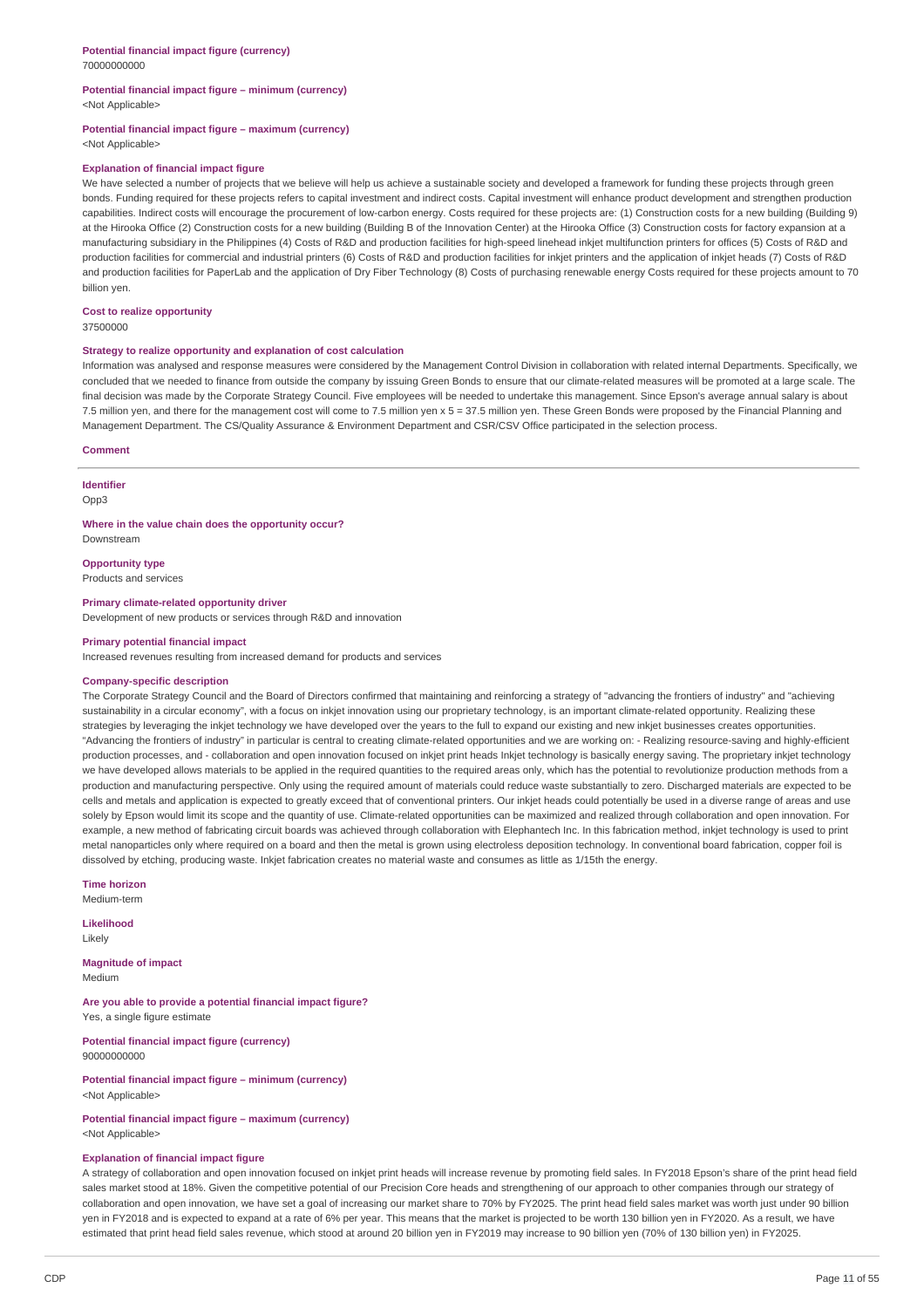#### **Strategy to realize opportunity and explanation of cost calculation**

The Corporate Strategy Council and the Board of Directors confirmed that it will maintain and reinforce a strategy of "advancing the frontiers of industry" and "achieving sustainability in a circular economy", with a focus on inkjet innovation using our proprietary technology, to achieve Epson 25, our long-term corporate vision. This strategy was formulated as our medium- to long-term strategy and is a climate-related opportunity in itself. For this reason, our strategy for realizing climate-related opportunities lies at the heart of our business strategy. Given the importance of addressing climate change, we revised Epson 25, our long-term vision to Epson 25 Renewed following confirmation by the Corporate Strategy Council and the Board of Directors. In terms of the environment, a core initiative, we will work to decarbonize and recycle resources, and promote the provision of products and services that reduce our environmental impact, and the development of environmental technologies. We will consider environmental initiatives to be business opportunities and invest management resources in them. To accomplish our material issues of "advancing the frontiers of industry" and "achieving sustainability in a circular economy", we will further strengthen and develop our proprietary inkjet technologies, including commercial and industrial printing, print head field sales, and production systems. As a concrete result, in February 2021 Elephantech started operations at a large mass production and research complex in Nagoya, manufacturing inkjet-printed electronic circuits. This technology significantly reduces the environmental impact compared to conventional manufacturing methods. In March 2021 we announced our plans to invest 100 billion yen over the next 10 years until 2030 to achieve decarbonization, closed resource loop, and develop environmental technologies. In addition to this, we will focus most of our management resources on the development of products and services that contribute to reducing our environmental impact.

#### **Comment**

## C3. Business Strategy

## C3.1

**(C3.1) Have climate-related risks and opportunities influenced your organization's strategy and/or financial planning?** Yes, and we have developed a low-carbon transition plan

## C3.1a

## (C3.1a) Is your organization's low-carbon transition plan a scheduled resolution item at Annual General Meetings (AGMs)?

| Is your<br>low-<br>carbon<br>transition<br>plan a<br>scheduled<br>resolution<br>litem at    | <b>Comment</b>                                                                                                                                                                                                                                                                                                                                                                                                                                                                                                                                                                                                                                                                                                                                                                                                                                                                                                                                                                                                                                                                                                                                                                                                                                                                                                                                                                                                                                                                                                                                                                                               |
|---------------------------------------------------------------------------------------------|--------------------------------------------------------------------------------------------------------------------------------------------------------------------------------------------------------------------------------------------------------------------------------------------------------------------------------------------------------------------------------------------------------------------------------------------------------------------------------------------------------------------------------------------------------------------------------------------------------------------------------------------------------------------------------------------------------------------------------------------------------------------------------------------------------------------------------------------------------------------------------------------------------------------------------------------------------------------------------------------------------------------------------------------------------------------------------------------------------------------------------------------------------------------------------------------------------------------------------------------------------------------------------------------------------------------------------------------------------------------------------------------------------------------------------------------------------------------------------------------------------------------------------------------------------------------------------------------------------------|
| AGMs?                                                                                       |                                                                                                                                                                                                                                                                                                                                                                                                                                                                                                                                                                                                                                                                                                                                                                                                                                                                                                                                                                                                                                                                                                                                                                                                                                                                                                                                                                                                                                                                                                                                                                                                              |
| intend it to<br>become a<br>scheduled<br>resolution<br>item within<br>the next<br>two years | Row No, but we  We presented our low carbon transition plan as one of the prerequisites for shareholders to deliberate as an agenda item in the notice of the ordinary general meeting of shareholders in June<br>2021. The plan consists of Epson 25 Renewed, a revised version of our long-term vision Epson 25, and Environmental Vision 2050, a revised version of the existing vision. In Epson 25<br>Renewed, we stated that our goal is "co-creating sustainability and enriching communities", identified the achieving sustainability in a circular economy as a corporate material issue, and<br>positioned the "environment", "DX" and "co-creation" as the three key elements for realizing our goal. We also revised Environmental Vision 2050 to make our environmental efforts clearer and<br>more ambitious, setting the goals of becoming carbon negative and underground resource free by 2050, and reducing total greenhouse gas emissions in line with the 1.5°C scenario by 2030. In<br>addition, in the "issues to be addressed" section of the business report in the notice of the ordinary general meeting of shareholders, we indicated that we would achieve "carbon negative" and be<br>"underground resource free" by 2050. Our goal of becoming carbon negative is mentioned. We presented our low carbon transition plan in the notice of the ordinary general meeting of<br>shareholders to demonstrate the transparency of the plan and to have investors and stakeholders evaluate our initiatives to align our business model to succeed in a net-zero emissions economy. |

## C3.2

**(C3.2) Does your organization use climate-related scenario analysis to inform its strategy?** Yes, quantitative

## C3.2a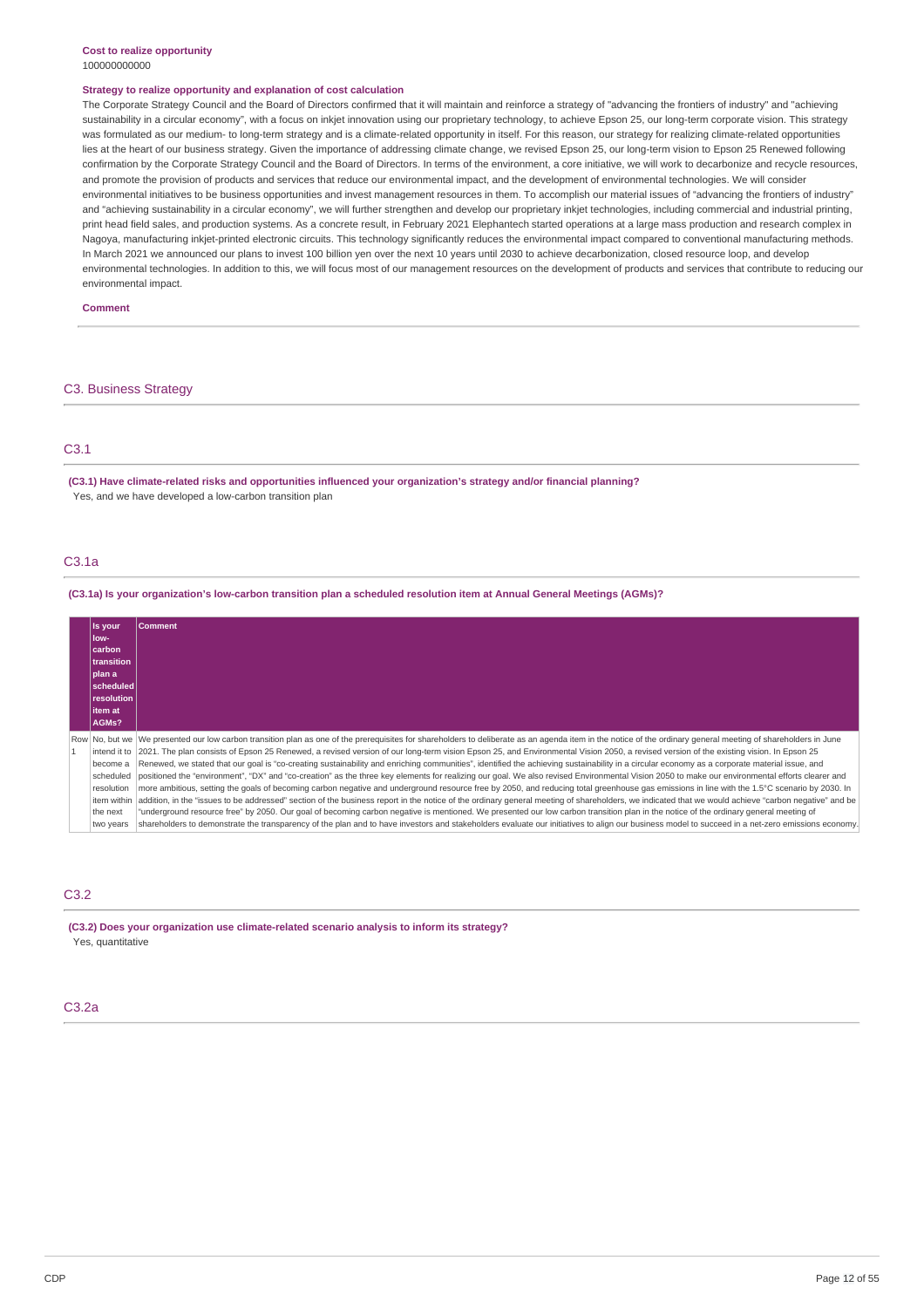# **(C3.2a) Provide details of your organization's use of climate-related scenario analysis.**

| models<br>applied                                                                                                                                                                                                                                                                                                                                                                                                                                                                                                                                                                                                                                                                                                                                                                                                                                                                                                                                                                                                                                                                                                                                                                                                                                                                                                                                                                                                                                                                                                                                                                                                                                                                                                                                                                                                                                                                                                                                                                                                                                                                                                                                                                                                                                                                                                                                                                                                                                                                                                                                                                                                                                                                                                                                                                                                                                                                                                                                                                                                                                                                                                                                                                                                                                                                                                                                                                                                                                                                                                                                                                                                                                                                                                                                                                                                                                                                                                                                                                                                                                                                                                                                                                                                                                                                                                            |  |
|------------------------------------------------------------------------------------------------------------------------------------------------------------------------------------------------------------------------------------------------------------------------------------------------------------------------------------------------------------------------------------------------------------------------------------------------------------------------------------------------------------------------------------------------------------------------------------------------------------------------------------------------------------------------------------------------------------------------------------------------------------------------------------------------------------------------------------------------------------------------------------------------------------------------------------------------------------------------------------------------------------------------------------------------------------------------------------------------------------------------------------------------------------------------------------------------------------------------------------------------------------------------------------------------------------------------------------------------------------------------------------------------------------------------------------------------------------------------------------------------------------------------------------------------------------------------------------------------------------------------------------------------------------------------------------------------------------------------------------------------------------------------------------------------------------------------------------------------------------------------------------------------------------------------------------------------------------------------------------------------------------------------------------------------------------------------------------------------------------------------------------------------------------------------------------------------------------------------------------------------------------------------------------------------------------------------------------------------------------------------------------------------------------------------------------------------------------------------------------------------------------------------------------------------------------------------------------------------------------------------------------------------------------------------------------------------------------------------------------------------------------------------------------------------------------------------------------------------------------------------------------------------------------------------------------------------------------------------------------------------------------------------------------------------------------------------------------------------------------------------------------------------------------------------------------------------------------------------------------------------------------------------------------------------------------------------------------------------------------------------------------------------------------------------------------------------------------------------------------------------------------------------------------------------------------------------------------------------------------------------------------------------------------------------------------------------------------------------------------------------------------------------------------------------------------------------------------------------------------------------------------------------------------------------------------------------------------------------------------------------------------------------------------------------------------------------------------------------------------------------------------------------------------------------------------------------------------------------------------------------------------------------------------------------------------------------------|--|
| 2DS<br>[Scenarios adopted for analysis] Focused on IEA 2DS and IEA 4DS, and used IPCC SRES A2, IPCC SRES B1, IEA 450, and IEA NPS supplementarily. We believed it was necessary to assess our<br><b>IEA 450</b><br>resilience and future opportunities based on the less than 2°C and 4°C scenarios. [Time horizon] Epson has developed Environmental Vision 2050, setting 2050 as our long-term goal. We have<br><b>IEA NPS</b><br>established an assessment time horizon up until 2060, which includes 2050. [Target sectors] Our business strategy is to develop proprietary inkjet technology and we made the inkjet business the target<br>Other,<br>of the scenario analysis. We analysed the existing inkjet business, which focuses on printers, and new businesses in which inkjet heads are being applied in various industries. In the existing inkjet<br>sector, changes in demand for paper and paper processing costs are considered to be important parameters affecting business, and we analysed the business taking these parameters into<br>please<br>consideration. We also analysed the chronic and acute physical risks at our sites. [Summary of scenario analysis] - A company-specific description summary: It is important to consider how best to<br>specify<br>(IEA<br>analyse energy and resource conservation, inherent characteristics of inkjet, and paper trends (changes in the demand for paper and paper processing costs) that are closely linked to printers, and how<br>4DS.IPCC<br>to reflect analysis results in our strategies. We examined paper trends by referring to reports issued by trustworthy public agencies. These reports analyse production and demand trends for products<br><b>SRES</b><br>from forests based on IPCC scenarios. We have production and sales facilities throughout the world. However, the intensity of physical risks is expected to vary at each facility, and we analysed the<br>A2.IPCC<br>changes and impact of floods and high tides based on climate forecasts for the regions in which our facilities are located. - how the results of the scenario analysis have informed your business<br>objectives and strategy: During 2°C scenario analysis, we found that our transition risks are limited. Having identified the risk of a decline in demand for paper due to forest conservation and<br>SRES B1)<br>digitalization, we decided to monitor the situation, including the impact of climate change, from a long-term perspective. Meanwhile, in order to achieve 2°C scenario, restrictions have been placed on<br>energy and power usage, and carbon taxes have been increased, which confirms the potential increase in market opportunities for inkjet technology with superior energy-saving attributes. By evaluating<br>each facility, we surmised that high tides and flooding will not have any impact on our business. During 4°C scenario analysis, we discovered that while physical risks are greater than in the 2°C<br>scenario, the 4°C scenario will not have an exceptionally damaging impact on our business. We confirmed that proceeding with our current strategy will lead to the realization of a 2°C scenario society,<br>which will expand our business opportunities. We also found that we will be able to maintain business continuity by preparing for a 4°C society and maintaining and strengthening our resilience to a<br>more intense climate. - how the results of the scenario analysis have directly influenced your business objectives and strategy We analysed risk and opportunity factors at Epson . Based on these<br>findings, the Corporate Strategy Council reviewed the results of this analysis in June 2020 and reported their findings to the Board of Directors in July 2020. The Corporate Strategy Council and the<br>Board of Directors confirmed that maintaining and reinforcing a strategy of "advancing the frontiers of industry" and "achieving sustainability in a circular economy". In 2021, we re-examined the results<br>of these scenario analyses based on the latest information. As a result, we found that the results of the above-stated analysis can be followed, and we reported this conclusion to the Corporate<br>Strategy Council for their approval. |  |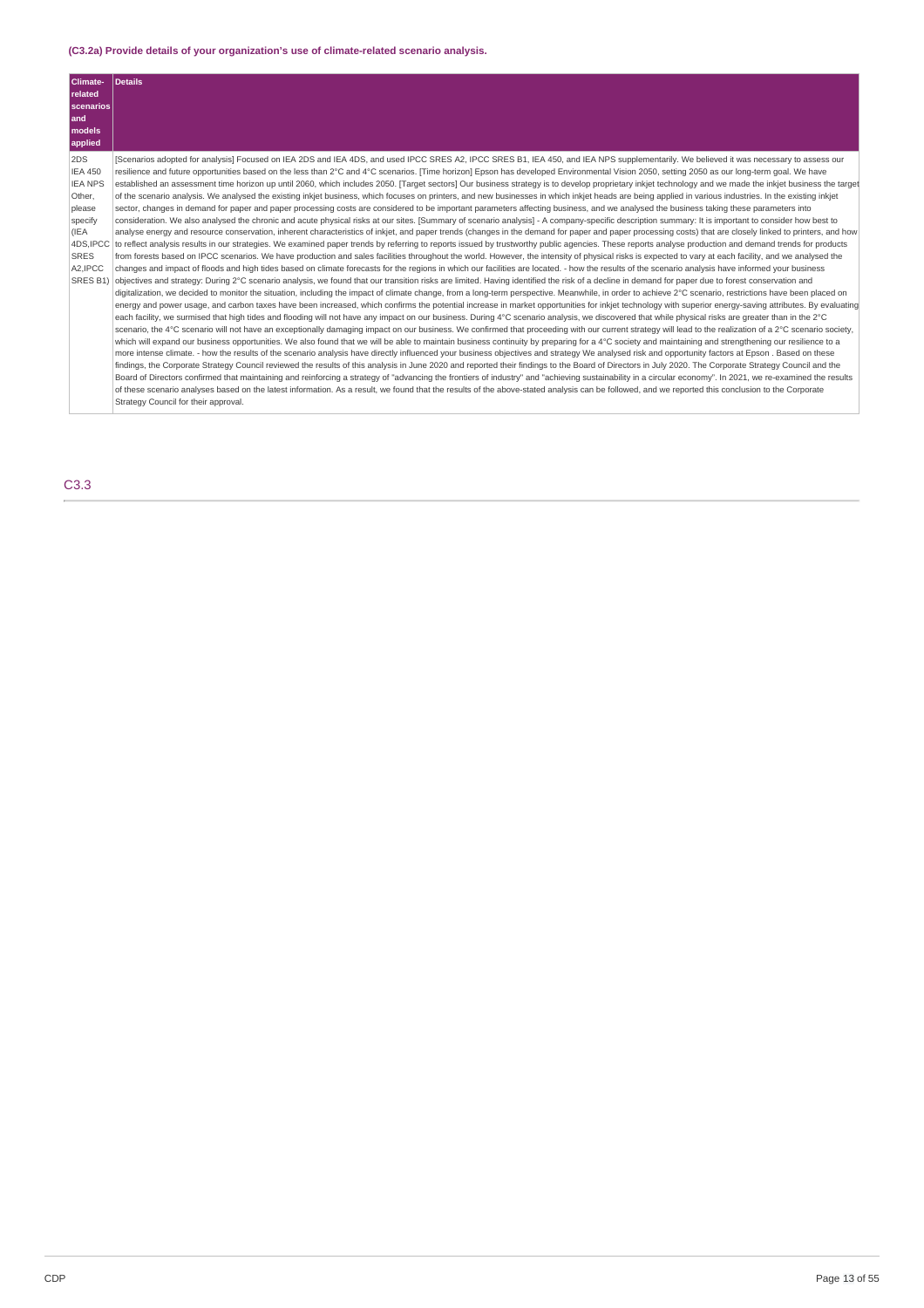## **(C3.3) Describe where and how climate-related risks and opportunities have influenced your strategy.**

|                                             | related risks<br>and<br>opportunities<br>influenced<br>your strategy<br>in this area? | Have climate- Description of influence                                                                                                                                                                                                                                                                                                                                                                                                                                                                                                                                                                                                                                                                                                                                                                                                                                                                                                                                                                                                                                                                                                                                                                                                                                                                                                                                                                                                                                                                                                                                                                                                                                                                                                                                                                                                                                                                                                                                                                                                                                                                                                                                                                                                                                                                                                                                                                                                                                                                                         |
|---------------------------------------------|---------------------------------------------------------------------------------------|--------------------------------------------------------------------------------------------------------------------------------------------------------------------------------------------------------------------------------------------------------------------------------------------------------------------------------------------------------------------------------------------------------------------------------------------------------------------------------------------------------------------------------------------------------------------------------------------------------------------------------------------------------------------------------------------------------------------------------------------------------------------------------------------------------------------------------------------------------------------------------------------------------------------------------------------------------------------------------------------------------------------------------------------------------------------------------------------------------------------------------------------------------------------------------------------------------------------------------------------------------------------------------------------------------------------------------------------------------------------------------------------------------------------------------------------------------------------------------------------------------------------------------------------------------------------------------------------------------------------------------------------------------------------------------------------------------------------------------------------------------------------------------------------------------------------------------------------------------------------------------------------------------------------------------------------------------------------------------------------------------------------------------------------------------------------------------------------------------------------------------------------------------------------------------------------------------------------------------------------------------------------------------------------------------------------------------------------------------------------------------------------------------------------------------------------------------------------------------------------------------------------------------|
| Products<br>and<br>services                 | Yes                                                                                   | [Situation] We have identified increased demand for low-carbon products and increased revenue from developing and marketing products to meet that demand as opportunities, and<br>strengthened our strategies to take advantage of such opportunities. Inkjet, as our core technology, is essentially a low power consumption technology. Inkjet printers, the strength of<br>which lies in their being energy-efficient, are expected to further expand their market in the future as the demand for high-capacity ink tank printers, one of our flagship products, is<br>increasing. High-capacity ink tanks require significantly fewer resources for consumables than both conventional ink cartridge systems and laser systems. Because they use fewer<br>resources, they emit less GHG and they are therefore advantageous when it comes to tackling climate-related issues. Our strategy is to strengthen our business in the commercial and<br>industrial sectors. In addition to conventional personal and office products, we are also expanding our range of products for commercial and industrial sectors, specifically printers for<br>commercial use such as printing posters and labels and printers for industrial use such as printing textiles and transcription. We are also aiming to provide more energy-saving printers<br>and production methods in these sectors. The period allocated for this strategy is short (0-10 years). [Issues] There are two major challenges to expanding climate-related opportunities<br>in this business sector: -Educating customers on the usefulness and applicability of digital textiles that use our inkjet technology, and introducing and expanding the market for digital<br>textiles -Increasing our development and production capabilities to provide the market with environmentally-friendly printers in a timely fashion [Actions and consequences] We launched<br>TSC Asia in June 2019 to encourage customers to use our inkjet technology to make digital textiles. TSC Asia is a solution centre equipped with facilities for the entire digital textile<br>process and it provides support for digital textile initiatives to customers. In March 2020, we added a B wing to the innovation centre. Inkjet digital textile printer prototypes and mass-<br>production is researched and developed in this building. Thus, we will strengthen our R&D capabilities and production capacity for low environmental impact textile printing technology. |
| Supply<br>chain<br>and/or<br>value<br>chain | Yes                                                                                   | [Situation and Issues] Epson sets SBT for Scope 3 Cat.1 and Cat.11. We are aware of the need to cut GHG emissions in our supply chain and have developed and implemented<br>strategies to strengthen coordination with suppliers. GHG emissions from Category 1 account for 35% of scope 3 emissions and 30% of all scopes. Epson cannot achieve its GHG<br>target unless suppliers are able to reduce their GHG emissions. The period allocated for this strategy is short (0-10 years). [Action] Our procurement guidelines request all of our suppliers<br>to be aware of and comply with the code of conduct required by the Responsible Business Alliance (RBA). We joined the RBA in April 2019 as a regular member. We confirm<br>compliance with the procurement guidelines through a detailed CSR evaluation, and coordinate with suppliers to make improvements. Detailed CSR assessments are conducted by all<br>suppliers using the Self-Assessment Questionnaire (SAQ) based on the RBA's standards. We categorize risks based on SAQ results and provide feedback to suppliers. Suppliers<br>evaluated as high risk are audited by an external specialist organization and evaluated on-site to use their findings for improvement activities. We have established quidelines to conduct<br>fair and efficient evaluations, and clarify the procedures for conducting SAQs and audits. To further promote initiatives to address climate-related issues at suppliers, we conduct surveys<br>of our major suppliers in Japan and overseas who account for more than 80% of our procurement spend to determine CO2 emission factors, such as the power and gas required for<br>parts for Epson, and the actual consumption of water resources. This is an initiative unique to Epson. We share survey results with suppliers to engage with them in improving their<br>production lines to reduce power and water consumption in their production processes and to reduce the environmental impact of transportation. [Results] Two key decisions: to become<br>a regular member of the RBA and supplier's approach to Scope 1 and 2. In FY2019, 100% of SAQs were conducted to obtain responses on CO2 emission factors and actual water<br>resource consumption stemming from products for Epson at major suppliers. We held CSR procurement briefings around the world to directly explain our policies to suppliers and seek<br>their cooperation. The attendance rate at such meetings worldwide was 83%.     |
| Investment Yes<br>in R&D                    |                                                                                       | [Situation and Issues] Our inkjet technology allows materials to be applied in the required quantities to the required areas only, and therefore, from a production and manufacturing<br>perspective, it has the potential to revolutionize the industrial structure. Minimizing the consumption of materials means that we can reduce the amount of energy used in material<br>manufacturing and processing, thereby substantially reducing GHG emissions. We believe we can create and take advantage of opportunities by maximizing and realizing this potential<br>through collaboration and open innovation, and have further strengthened our "advancing the frontiers of industry" and "achieving sustainability in a circular economy" strategies. The<br>period allocated for this strategy is medium (10-50 years). [Action] To realize these strategies, in FY2019 we started to expand field sales of inkjet heads, the core element of inkjet,<br>around the world. We are aiming for the widespread use in society of PrecisionCore print heads equipped with our cutting-edge technology. This in turn aims to encourage collaboration<br>and open innovation. In July 2019, we entered into a business partnership with Elephantech Inc. (Tokyo, Japan), a start-up company active in the printed electronics sector, and<br>introduced manufacturing methods that drastically reduce the environmental impact to fundamentally change traditional manufacturing methods of flexible printed circuit board. In<br>August 2019, we opened Fujimi Inkjet Innovation Lab. We aim to use this facility to conduct research in cooperation with a wide range of research institutions and companies in order to<br>use inkjet technology in the industrial sector. In October 2019, we developed an inkjet system for R&D equipped with PrecisionCore heads. We will sell this system to companies and<br>research institutions that are working to innovate production processes using inkjet technology and to develop new materials compatible with inkjet. [Results] We developed a green<br>bond framework in December 2019 to secure funding to aggressively promote open innovation. Green bonds target 10 projects, including investments in research and development, and<br>we decided to issue green bonds in July 2020 worth 70 billion yen in total for all projects.                                                                                                                                  |
| Operations Yes                              |                                                                                       | [Situation and Issues] Risks identified: damage to our reputation as a result of our failure to meet our GHG reduction targets, adverse effects on ESG investment ratings, and failure to<br>take appropriate action for various laws and regulations strengthened to mitigate climate change. [Actions and Results] We strengthened our short-term (0-10 years) strategies. 1.<br>Introduction of internal carbon pricing The decision to introduce internal carbon pricing was made by the Corporate Strategy Council in Mar. 2020 and has been approved by the Board<br>of Directors. We plan to design a system and to officially introduce internal carbon pricing in Apr. 2022. Our basic approach will be to convert the difference between the emissions<br>reduction targets and actual emissions each year for each business into a monetary value, and to collect the difference from businesses. Any excess will be returned to our operations.<br>Under this system, reducing CO2 emissions will result in profit for our businesses. 2. Established a green bond framework We developed and announced a green bond framework in<br>Dec. 2019, and issued green bonds worth 70 billion yen in July 2020 for use in 10 projects. Eight of the projects are targeted at improving operations by updating equipment, buildings,<br>and processes to reduce GHGs. 3. Declared commitment to achieve RE100 globally by 2023 In Mar. 2020, we announced that our worldwide Group sites will all meet their electricity<br>needs from 100% renewable electricity by 2023. We applied to join RE100 and became a member in Apr. 2021. As part of our plan to switch to 100% renewable energy at our bases in<br>Japan during 2021, in Nagano Prefecture, where most of the bases in Japan are located, we started increasing the use of Shinshu Green Electricity in Apr. 1, 2021. All our bases in<br>Nagano Prefecture now meet all of their electricity needs from 100% renewable electricity. 4. Epson 25 Renewed, Environmental Vision 2050 We formulated Epson 25 Renewed, a<br>revised version of our long-term vision Epson 25, and clearly stated that we will pursue "co-creating sustainability and enriching communities". We also revised our Environmental Vision<br>2050, deciding to become carbon negative and underground resource free by 2050, and to reset our GHG emission reduction targets for 2030 in line with the SBTi, which complies with<br>the 1.5°C scenario.                             |

## C3.4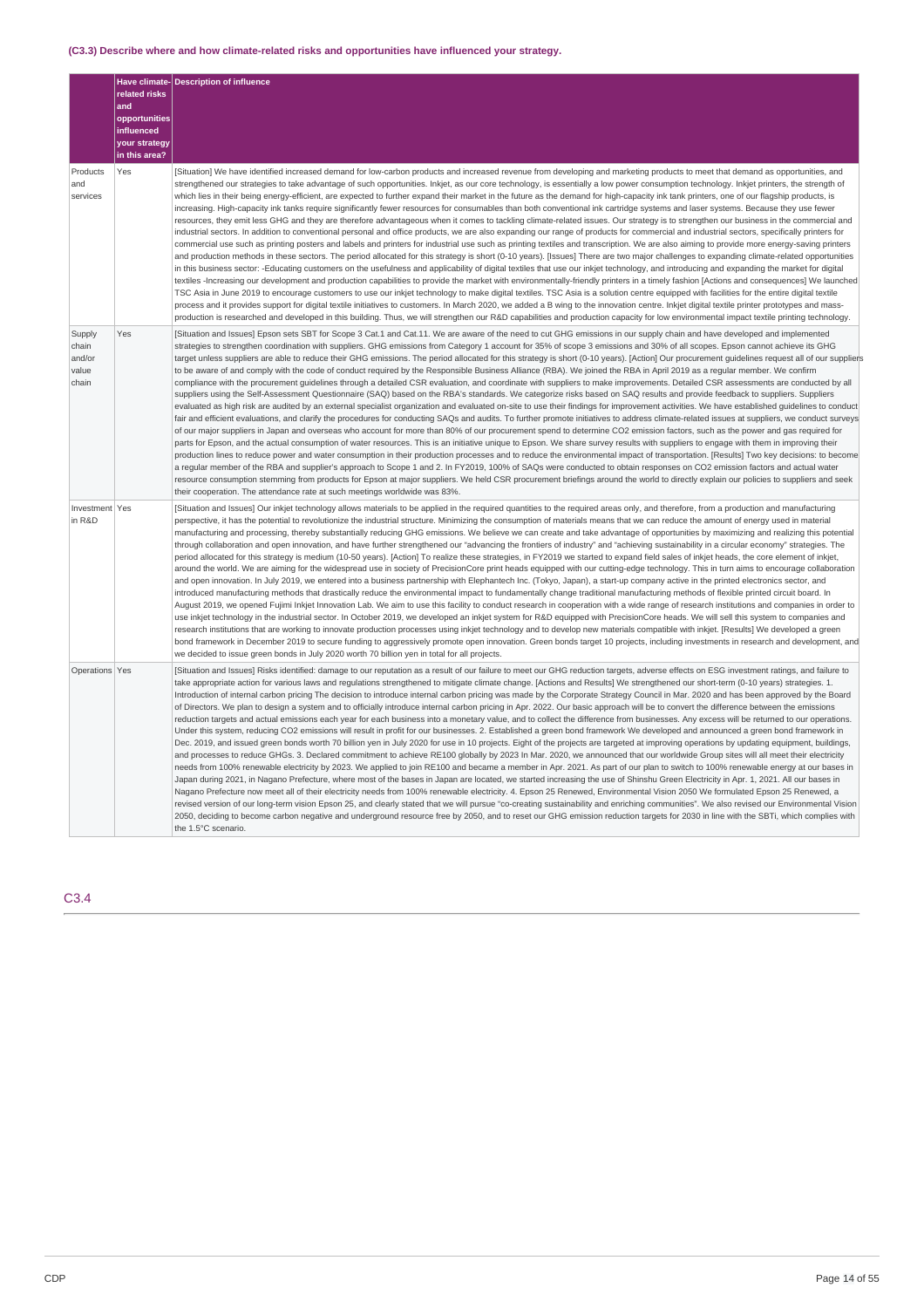## **(C3.4) Describe where and how climate-related risks and opportunities have influenced your financial planning.**

|                | <b>Financial</b>      | <b>Description of influence</b>                                                                                                                                                                                                                                                                                                                                                                       |
|----------------|-----------------------|-------------------------------------------------------------------------------------------------------------------------------------------------------------------------------------------------------------------------------------------------------------------------------------------------------------------------------------------------------------------------------------------------------|
|                | planning              |                                                                                                                                                                                                                                                                                                                                                                                                       |
|                | elements<br>that have |                                                                                                                                                                                                                                                                                                                                                                                                       |
|                | been                  |                                                                                                                                                                                                                                                                                                                                                                                                       |
|                | influenced            |                                                                                                                                                                                                                                                                                                                                                                                                       |
| Row            | Indirect              | . Situation and Issues In addition to strengthening our climate change initiatives and ensuring our production facilities are environmentally friendly, we need to contribute to reducing the                                                                                                                                                                                                         |
| $\overline{1}$ | costs                 | environmental impact of our customers by providing the market with high environmental performance products. The implementation of such efforts had a broad implication for our financial plans.                                                                                                                                                                                                       |
|                | Capital               | -Climate change risk We recognize that delaying compliance with environmental regulations concerning products, such as environmental labels, and specifically, the loss of market opportunities                                                                                                                                                                                                       |
|                |                       | expenditures due to lacking product development capabilities, is a climate-related risk. We are also aware that continuing to rely on fossil-based energy thereby significantly increasing operating costs due to                                                                                                                                                                                     |
|                | Access to             | carbon taxes and higher energy prices, is another climate-related risk. -Climate change opportunity We recognize that maintaining and reinforcing a strategy of "advancing the frontiers of                                                                                                                                                                                                           |
|                | capital               | industry" and "achieving sustainability in a circular economy" with inkjet innovation at its core is an important climate-related opportunity. This strategy was developed as our medium- to long-                                                                                                                                                                                                    |
|                |                       | term strategy. ● Action [Impact on Financial Plans] We established a green bond framework in December 2019 having concluded that financing, focused on capital investment in particular, is                                                                                                                                                                                                           |
|                |                       | necessary to avoid climate-related risks and take advantage of opportunities. Strengthening our response to climate-related issues is necessary to achieve a sustainable society, and the                                                                                                                                                                                                             |
|                |                       | following are important for Epson: -Providing highly environmentally friendly products -Reducing the environmental impact at our customers -Having environmentally friendly production facilities<br>We need to strengthen financing to further proceed with these activities and we are thus actively raising funds for environmental activities. [Time Horizon] We envisage a short- to medium-term |
|                |                       | time horizon (0-50 years). Impacted Elements of Financial Plan -Capital investment: strengthening product development and production capabilities -Indirect costs: procuring low-carbon energy                                                                                                                                                                                                        |
|                |                       | [Detailed Explanation] We have selected 10 projects that we believe will help us achieve a sustainable society and developed a green bond framework for raising funds for these projects                                                                                                                                                                                                              |
|                |                       | through green bonds. Funding through this framework is important to achieve Epson 25 Renewed, our long-term vision by 2025. This vision positions the environment, DX, and co-creation at                                                                                                                                                                                                             |
|                |                       | the core of our efforts. In terms of the environment, we will work to decarbonize and recycle resources, and promote the provision of products and services that reduce our environmental                                                                                                                                                                                                             |
|                |                       | impact, and the development of environmental technologies. More specifically, we will consider environmental initiatives to be business opportunities and invest management resources in                                                                                                                                                                                                              |
|                |                       | them, and will further strengthen and develop our proprietary inkjet technologies, including commercial and industrial printing, print head field sales, and production systems. Building up our                                                                                                                                                                                                      |
|                |                       | development and production facilities through capital investment will enable us to strengthen our ability to develop products with high environmental performance, enhance our product line-up,                                                                                                                                                                                                       |
|                |                       | and penetrate a variety of markets. The use of environmentally friendly research and production equipment will also help us improve energy efficiency and the efficient use of resources. We will                                                                                                                                                                                                     |
|                |                       | also be able to procure lower-carbon energy by financing as an indirect cost. Detailed explanation of the framework developed: Projects involving highly eco-efficient products, environmentally                                                                                                                                                                                                      |
|                |                       | adapted products, environmentally friendly production technologies and processes (1) Construction costs for a new building (Building 9) at the Hirooka Office: Triple production capacity for core                                                                                                                                                                                                    |
|                |                       | components of inkjet printers and MFPs and add in-house research and development functions (2) Construction costs for a new building (Building B of the Innovation Center) at the Hirooka                                                                                                                                                                                                             |
|                |                       | Office: Equip office with prototype and mass production functions for large commercial and industrial printers and a digital textile test lab. Strengthen R&D and production base (3) Construction                                                                                                                                                                                                    |
|                |                       | costs for factory expansion at a manufacturing subsidiary in the Philippines: Install a mega solar power system, with a maximum output of approximately 3,000 kW on the roof of the factory (4)                                                                                                                                                                                                       |
|                |                       | Costs of R&D and production facilities for high-speed linehead inkjet multifunction printers for offices: Develop the office market by strengthening our product line up of inkjet MFPs, which                                                                                                                                                                                                        |
|                |                       | consume significantly less energy than the laser printers more commonly used in offices (5) Costs of R&D and production facilities for commercial and industrial printers: Inkjet digital textile<br>printers do not need plates required by analoque printers, thereby reducing processes which consume energy, water and raw materials. Penetrate the market by strengthening our line-up of        |
|                |                       | digital printers and minimize inventory loss of materials, works-in-progress, and products, etc. by popularizing the use of digital garment printers suitable for small-lot, mixed production (6) Costs                                                                                                                                                                                               |
|                |                       | of R&D and production facilities for inkjet printers and the application of inkjet heads: Drive market penetration and the circular economy by enhancing our line-up of inkjet printers that reduce                                                                                                                                                                                                   |
|                |                       | the environmental impact throughout their life cycle and are equipped with compact and light, energy-efficient, and circular/long life features (7) Costs of R&D and production facilities for                                                                                                                                                                                                        |
|                |                       | PaperLab and the application of Dry Fiber Technology: Reduce the amount of new paper purchased and reduce transportation CO2 emissions relating to disposal and collection by penetrating                                                                                                                                                                                                             |
|                |                       | the market through the development of PaperLab technology able to produce new paper without using water (8) Costs of purchasing renewable energy: Use the opportunity of starting                                                                                                                                                                                                                     |
|                |                       | operations at a new building (Building 9) at the Hirooka Office to expand the introduction of renewable energy (green electricity) in preparation for 2025, assume cost increases from existing                                                                                                                                                                                                       |
|                |                       | power and switching costs Seiko Epson established a green bond framework that is aligned with the Green Bond Principles of the International Capital Market Association and obtained a                                                                                                                                                                                                                |
|                |                       | second-party opinion from rating company Sustainalytics to verify that requirements are met. In addition, Rating and Investment Information, Inc. (R&I) gave Seiko Epson's green bonds a GA1                                                                                                                                                                                                          |
|                |                       | rating, its highest rating, in an R&I Green Bond Assessment. - Result After establishing the framework, we continued to procure funding, and decided to issue 70 billion yen's worth of green                                                                                                                                                                                                         |
|                |                       | bonds in July 2020.Furthermore, as part of our Environmental Vision 2050 revised in March 2021, we decided to invest 100 billion yen over 10 years (until 2030) in decarbonization, closed                                                                                                                                                                                                            |
|                |                       | resource loop, and environmental technology development, and explained the plan at our annual general meeting in June 2021.                                                                                                                                                                                                                                                                           |

# C3.4a

(C3.4a) Provide any additional information on how climate-related risks and opportunities have influenced your strategy and financial planning (optional).

# C4. Targets and performance

# C4.1

**(C4.1) Did you have an emissions target that was active in the reporting year?** Both absolute and intensity targets

# C4.1a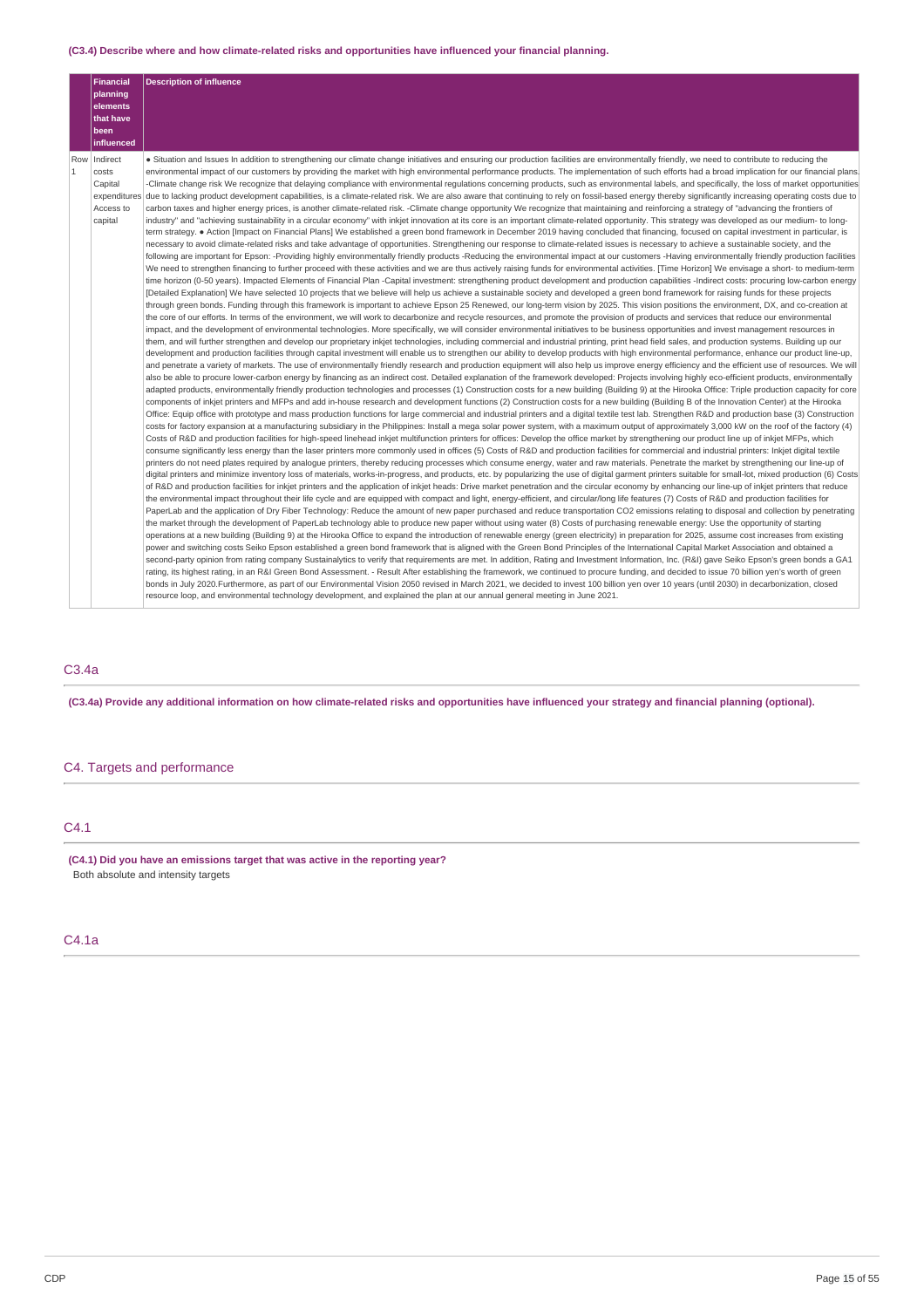**(C4.1a) Provide details of your absolute emissions target(s) and progress made against those targets.**

**Target reference number** Abs 1

**Year target was set** 2018

**Target coverage** Company-wide

**Scope(s) (or Scope 3 category)** Scope 1+2 (market-based)

**Base year**

2017

**Covered emissions in base year (metric tons CO2e)** 591844

Covered emissions in base year as % of total base year emissions in selected Scope(s) (or Scope 3 category)

**Target year** 2025

100

**Targeted reduction from base year (%)** 19

**Covered emissions in target year (metric tons CO2e) [auto-calculated]** 479393.64

**Covered emissions in reporting year (metric tons CO2e)** 470079

**% of target achieved [auto-calculated]** 108.283334975539

**Target status in reporting year** Underway

**Is this a science-based target?** Yes, and this target has been approved by the Science-Based Targets initiative

**Target ambition** 2°C aligned

**Please explain (including target coverage)**

We have set mid- to long-term GHG reduction targets in our value chain to realize our 2°C goal, a long-term target shared throughout the world, and Epson 25 Corporate Vision. These have been approved as Science Based Targets (SBT) by the Science Based Targets initiative.

## $C4.1<sub>b</sub>$

**(C4.1b) Provide details of your emissions intensity target(s) and progress made against those target(s).**

**Target reference number** Int 1 **Year target was set** 2018 **Target coverage** Company-wide **Scope(s) (or Scope 3 category)** Scope 3: Purchased goods & services **Intensity metric** Metric tons CO2e per unit revenue **Base year** 2017 **Intensity figure in base year (metric tons CO2e per unit of activity)** 1100 % of total base year emissions in selected Scope(s) (or Scope 3 category) covered by this intensity figure 35 **Target year** 2025

**Targeted reduction from base year (%)**

**Intensity figure in target year (metric tons CO2e per unit of activity) [auto-calculated]** 616

 $\Delta\Delta$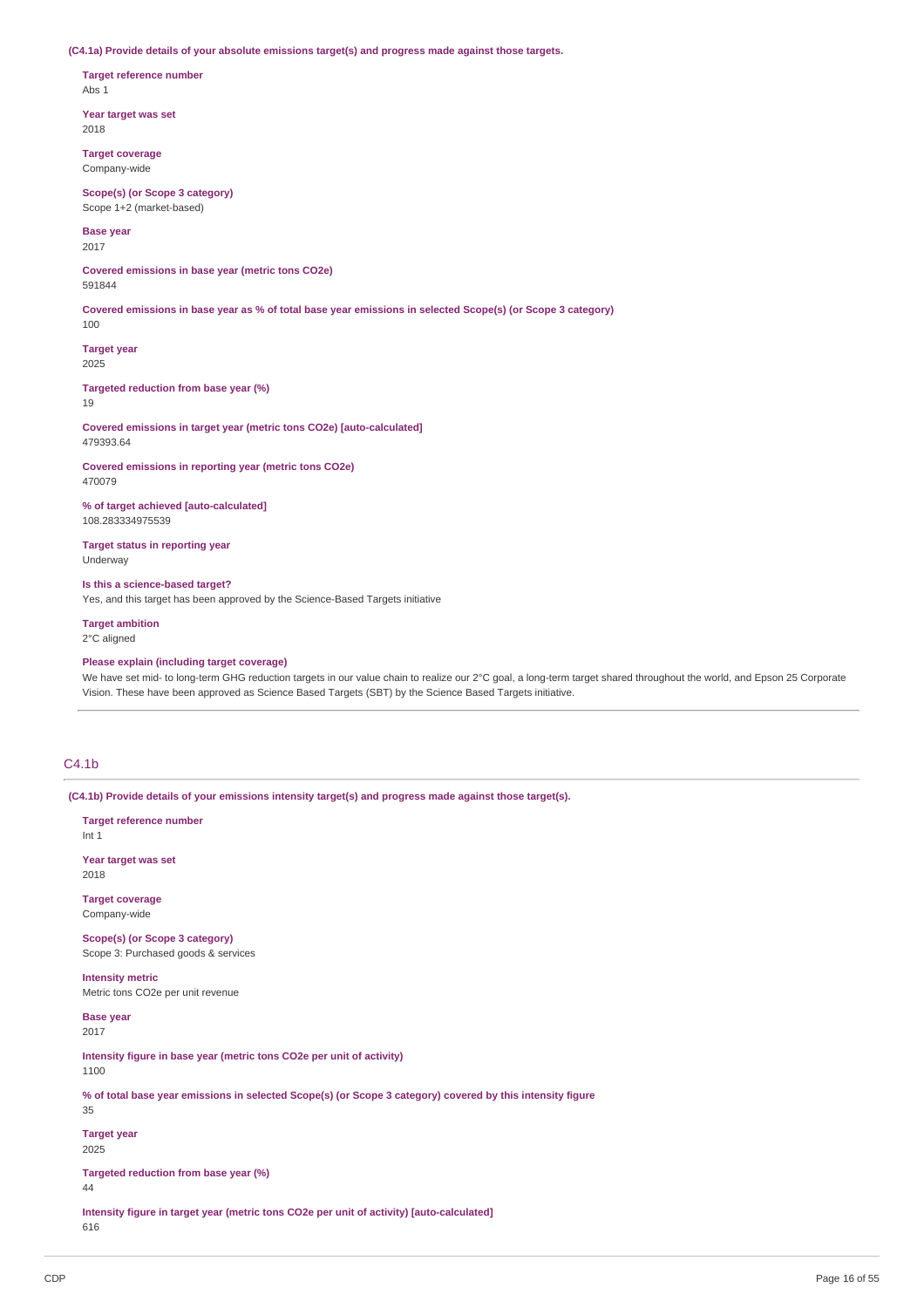## **% change anticipated in absolute Scope 1+2 emissions**

0

#### **% change anticipated in absolute Scope 3 emissions**

 $\theta$ 

## **Intensity figure in reporting year (metric tons CO2e per unit of activity)**

928

#### **% of target achieved [auto-calculated]** 35.5371900826446

**Target status in reporting year** Underway

## **Is this a science-based target?**

Yes, and this target has been approved by the Science Based Targets initiative

# **Target ambition**

2°C aligned

## **Please explain (including target coverage)**

We have set mid- to long-term GHG reduction targets in our value chain to realize our 2°C goal, a long-term target shared throughout the world, and Epson 25 Corporate Vision. These have been approved as Science Based Targets (SBT) by the Science Based Targets initiative.

**Target reference number** Int 2

**Year target was set** 2018

**Target coverage** Company-wide

**Scope(s) (or Scope 3 category)**

Scope 3: Use of sold products

**Intensity metric** Metric tons CO2e per unit revenue

**Base year** 2017

**Intensity figure in base year (metric tons CO2e per unit of activity)**

1443

% of total base year emissions in selected Scope(s) (or Scope 3 category) covered by this intensity figure  $\overline{43}$ 

## **Target year**

2025

**Targeted reduction from base year (%)** 44

**Intensity figure in target year (metric tons CO2e per unit of activity) [auto-calculated]** 808.08

**% change anticipated in absolute Scope 1+2 emissions**

0

 $\Omega$ 

**% change anticipated in absolute Scope 3 emissions**

**Intensity figure in reporting year (metric tons CO2e per unit of activity)**

1106 **% of target achieved [auto-calculated]**

53.0775530775531

**Target status in reporting year** Underway

**Is this a science-based target?** Yes, and this target has been approved by the Science Based Targets initiative

**Target ambition**

2°C aligned

## **Please explain (including target coverage)**

We have set mid- to long-term GHG reduction targets in our value chain to realize our 2°C goal, a long-term target shared throughout the world, and Epson 25 Corporate Vision. These have been approved as Science Based Targets (SBT) by the Science Based Targets initiative.

 $C_{4.2}$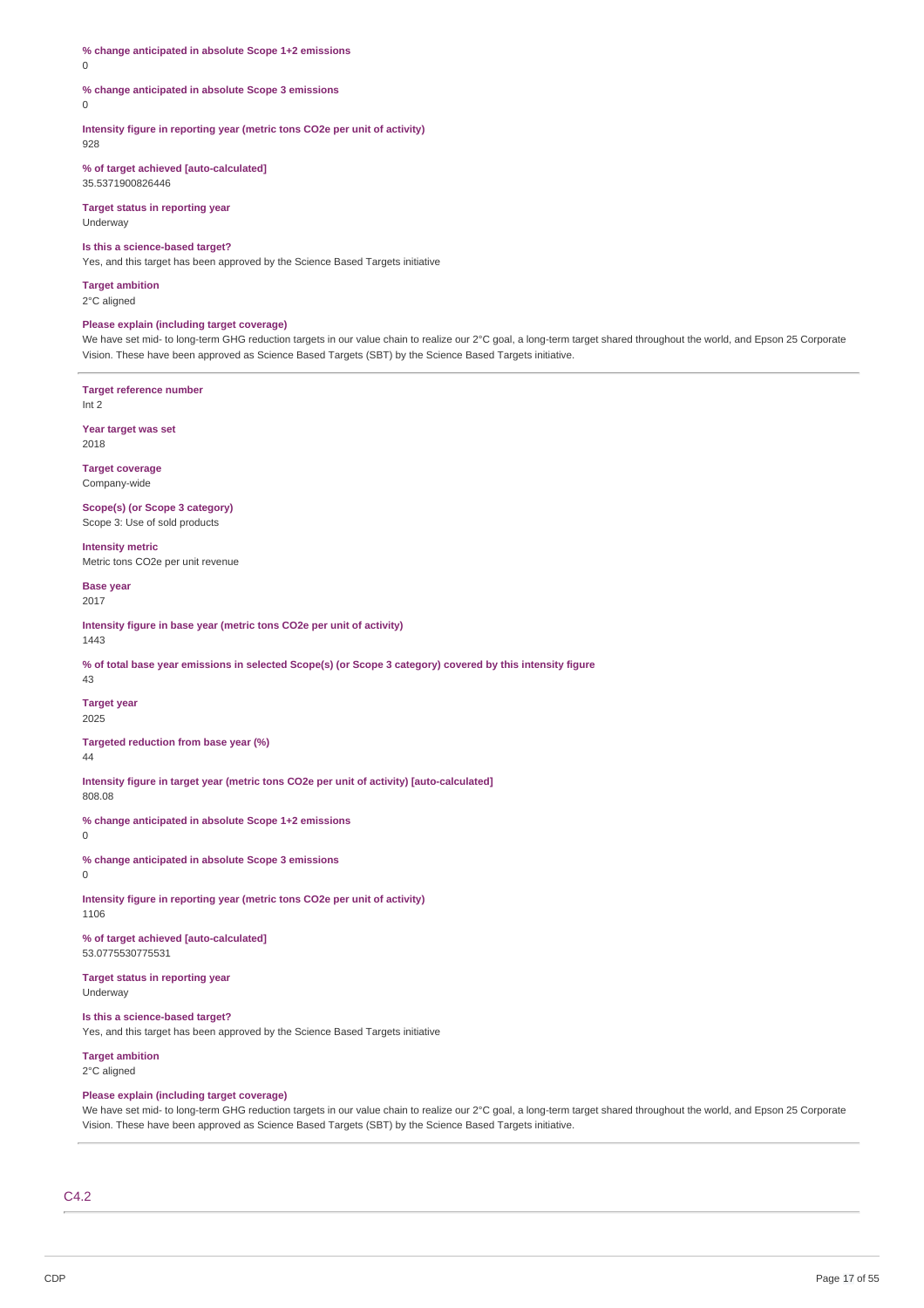#### **(C4.2) Did you have any other climate-related targets that were active in the reporting year?**

Target(s) to increase low-carbon energy consumption or production Net-zero target(s)

## C4.2a

**(C4.2a) Provide details of your target(s) to increase low-carbon energy consumption or production.**

**Target reference number** Low 1

**Year target was set** 2021

**Target coverage** Company-wide

**Target type: absolute or intensity** Absolute

**Target type: energy carrier Electricity** 

**Target type: activity** Consumption

**Target type: energy source** Renewable energy source(s) only

**Metric (target numerator if reporting an intensity target)** Percentage

**Target denominator (intensity targets only)** <Not Applicable>

**Base year** 2021

**Figure or percentage in base year** 19

**Target year** 2023

**Figure or percentage in target year** 100

**Figure or percentage in reporting year** 19

**% of target achieved [auto-calculated]**  $\theta$ 

**Target status in reporting year** New

**Is this target part of an emissions target?** Abs 1

**Is this target part of an overarching initiative?** RE100

## **Please explain (including target coverage)**

In April 2021 Epson joined the RE100 initiative and set a company-wide target to achieve 100% renewable electricity consumption by 2023. This means that worldwide Epson Group sites will all meet their electricity needs from 100% renewable energy sources (renewable electricity) by 2023. The target is still underway. This target is part of our absolute Scope 2 emissions reduction target Abs 1. The 100% renewable energy introduction plans by country / region are as follows: all Japanese sites by end of March 2022, all sites worldwide by 2023.

## C4.2c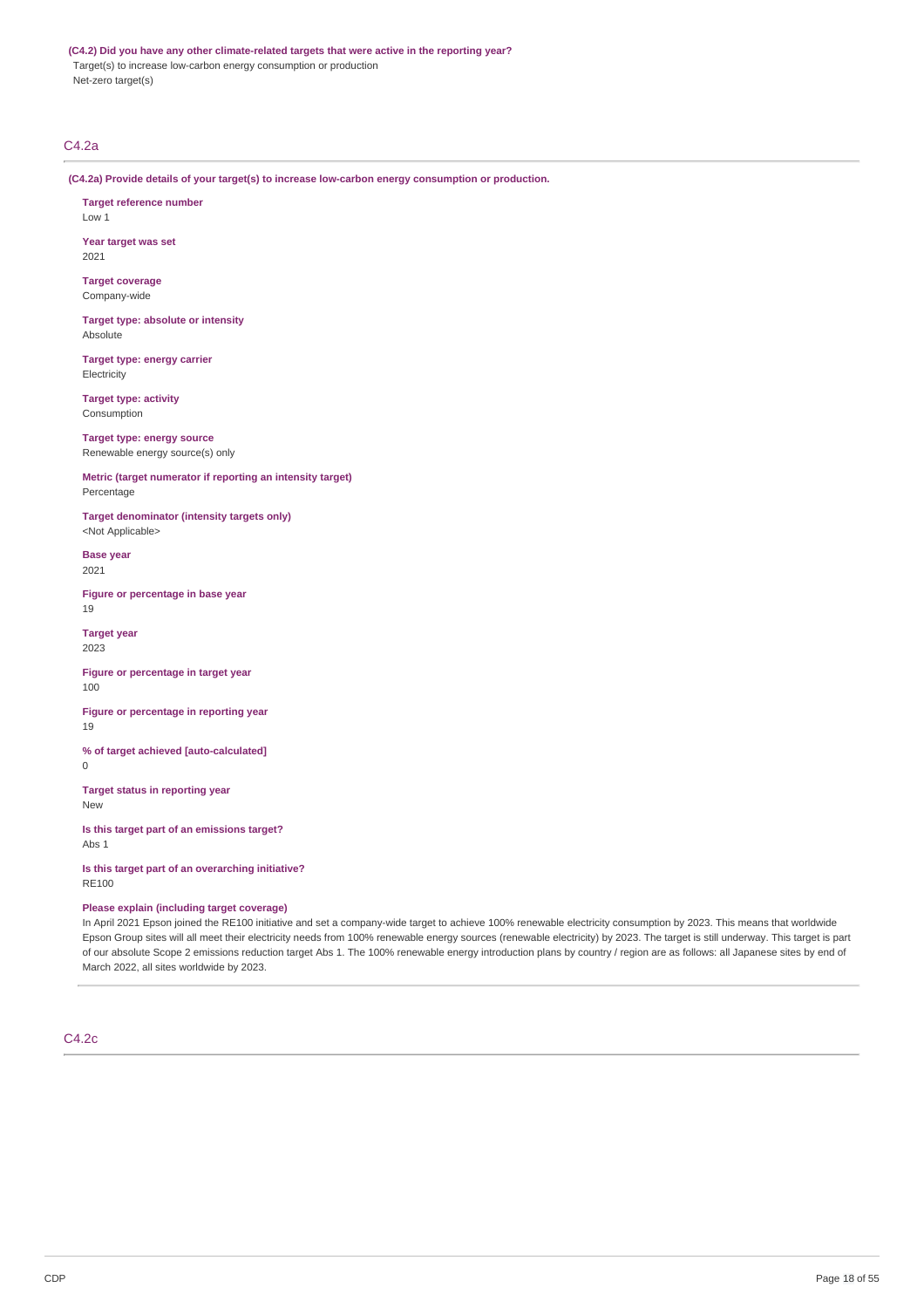## **(C4.2c) Provide details of your net-zero target(s).**

**Target reference number** NZ1

**Target coverage**

Company-wide

#### **Absolute/intensity emission target(s) linked to this net-zero target**

Abs1 Int1 Int2

## **Target year for achieving net zero**

2050

#### **Is this a science-based target?**

No, but we anticipate setting one in the next 2 years

## **Please explain (including target coverage)**

In March 2020, we revised our Environmental Vision 2050 which describes our vision for where we want to be in 2050. In this vision, we aim to become carbon negative in Scopes 1, 2, and 3 by 2050 by working to decarbonize and recycle resources, providing products and services that reduce our environmental impact, and developing environmental technologies.

## C4.3

## (C4.3) Did you have emissions reduction initiatives that were active within the reporting year? Note that this can include those in the planning and/or **implementation phases.**

Yes

## C4.3a

(C4.3a) Identify the total number of initiatives at each stage of development, and for those in the implementation stages, the estimated CO2e savings.

|                           | Number of initiatives | Total estimated annual CO2e savings in metric tonnes CO2e (only for rows marked *) |
|---------------------------|-----------------------|------------------------------------------------------------------------------------|
| Under investigation       |                       |                                                                                    |
| To be implemented*        | 228                   | 31907                                                                              |
| Implementation commenced* |                       |                                                                                    |
| Implemented*              | 81                    | 6913                                                                               |
| Not to be implemented     |                       |                                                                                    |

## C4.3b

**(C4.3b) Provide details on the initiatives implemented in the reporting year in the table below.**

#### **Initiative category & Initiative type**

| Energy efficiency in buildings | Lighting |
|--------------------------------|----------|
|                                |          |
|                                |          |

**Estimated annual CO2e savings (metric tonnes CO2e)**

35

**Scope(s)** Scope 2 (market-based)

# **Voluntary/Mandatory**

Voluntary

**Annual monetary savings (unit currency – as specified in C0.4)** 1224132

**Investment required (unit currency – as specified in C0.4)** 19286000

## **Payback period**

1-3 years

**Estimated lifetime of the initiative** 1-2 years

## **Comment**

We are promoting the switch to LED lighting and are proactively installing energy-efficient equipment when upgrading facilities.

**Initiative category & Initiative type**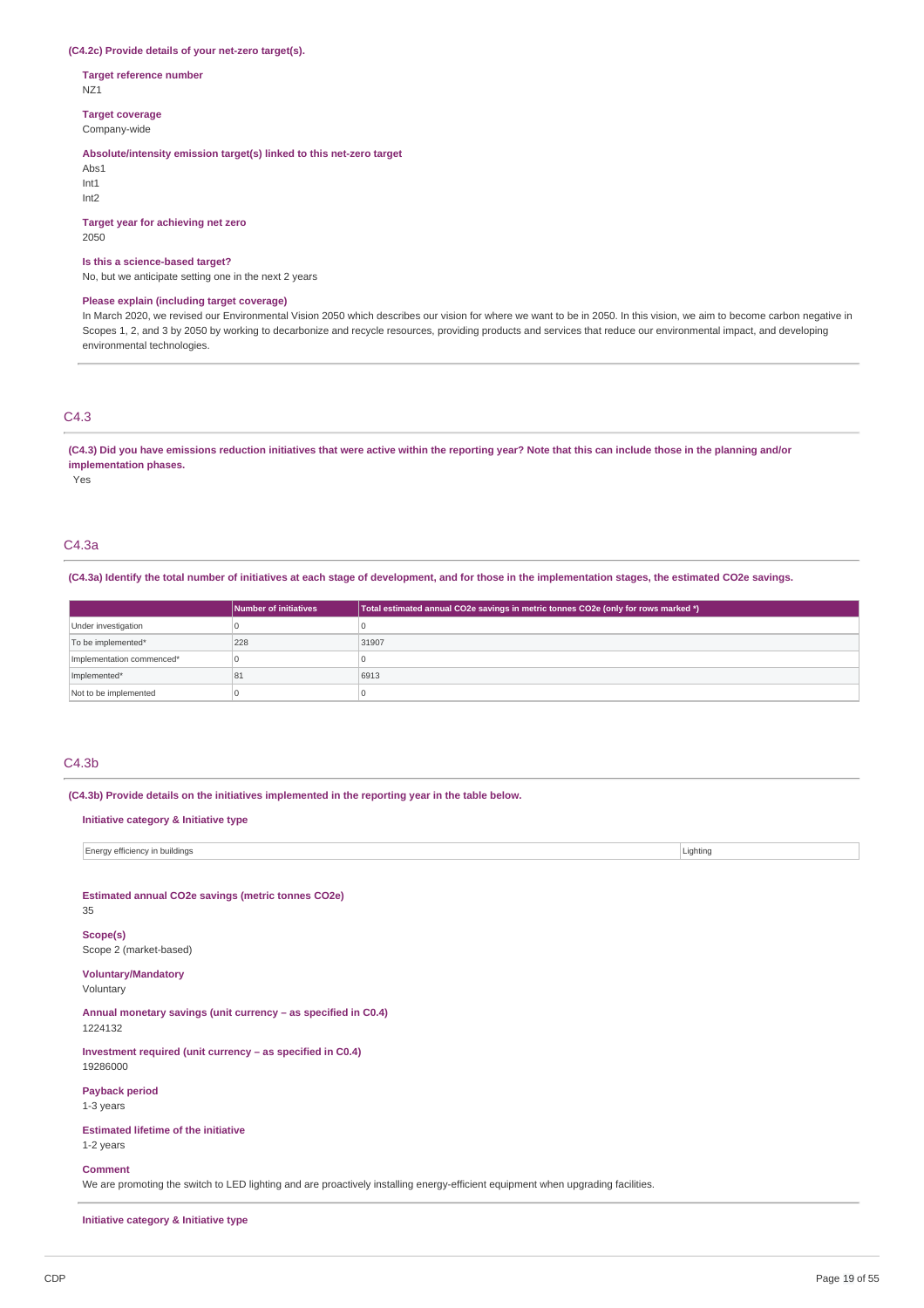# **Estimated annual CO2e savings (metric tonnes CO2e)**

# 872

**Scope(s)** Scope 2 (market-based)

#### **Voluntary/Mandatory**

Voluntary

**Annual monetary savings (unit currency – as specified in C0.4)** 18185698

## **Investment required (unit currency – as specified in C0.4)**

**Payback period**

1-3 years

85980000

**Estimated lifetime of the initiative** 1-2 years

## **Comment**

We are proactively installing energy-efficient equipment when installing new air conditioning equipment and upgrading facilities at each of our plants.

#### **Initiative category & Initiative type**

Energy efficiency in production processes **Process optimization** 

#### **Estimated annual CO2e savings (metric tonnes CO2e)** 2584

**Scope(s)**

Scope 2 (market-based)

**Voluntary/Mandatory** Voluntary

**Annual monetary savings (unit currency – as specified in C0.4)** 119073650

**Investment required (unit currency – as specified in C0.4)** 233855790

#### **Payback period**

1-3 years

**Estimated lifetime of the initiative**

1-2 years

## **Comment**

Our plants are working to reduce energy use by strengthening and thoroughly managing the use of equipment such as turning off unnecessary lights, adjusting air conditioner temperature settings, and controlling equipment using sensors and timers.

## **Initiative category & Initiative type**

Energy efficiency in production processes Compressed air

## **Estimated annual CO2e savings (metric tonnes CO2e)** 112

**Scope(s)** Scope 1

**Voluntary/Mandatory**

Voluntary

**Annual monetary savings (unit currency – as specified in C0.4)** 4789058

**Investment required (unit currency – as specified in C0.4)** 3500000

**Payback period**

1-3 years

**Estimated lifetime of the initiative** 1-2 years

**Comment**

Each plant checks for and repairs air leaks to eliminate loss and operates air compressors efficiently to save energy.

**Initiative category & Initiative type**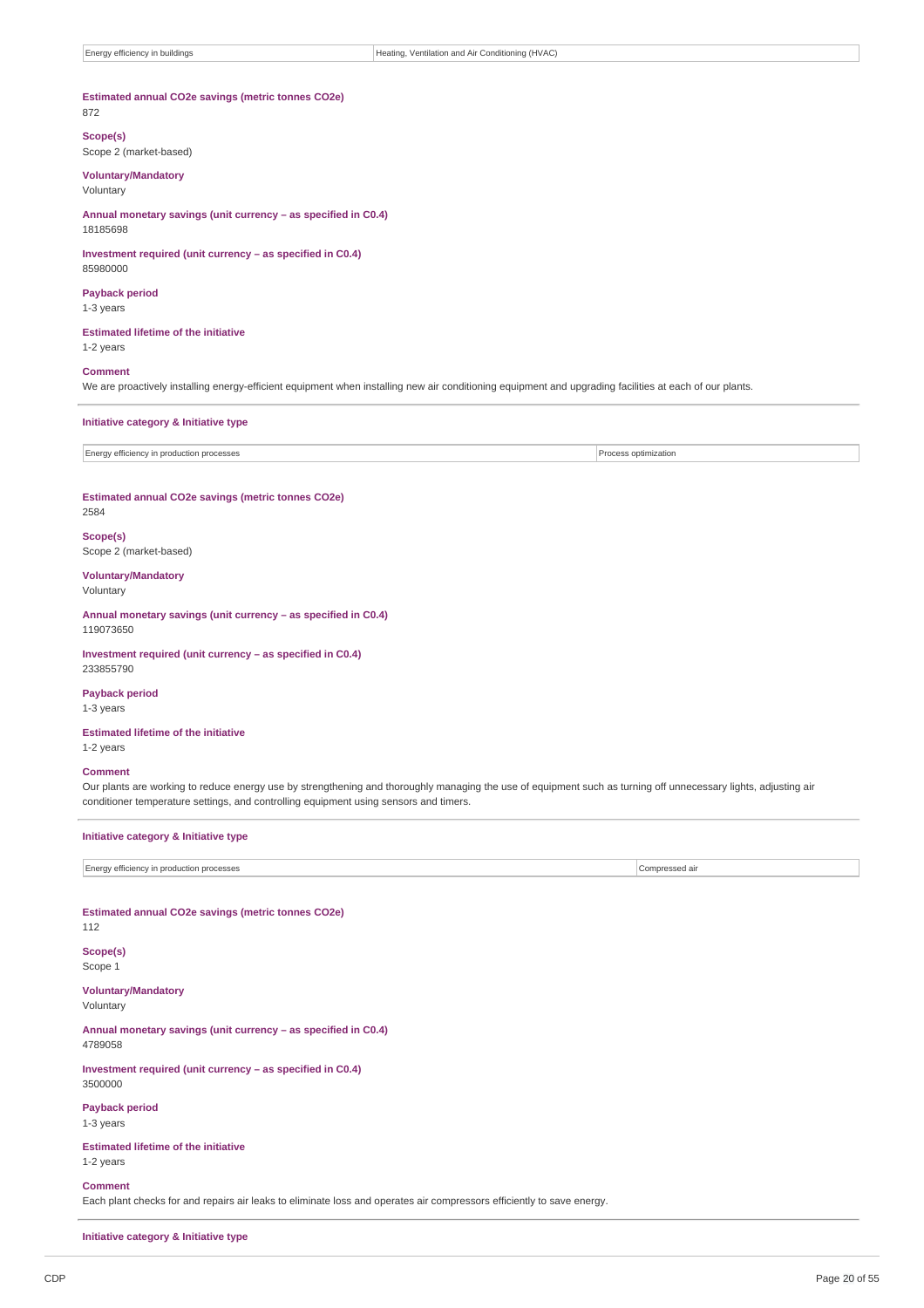## **Estimated annual CO2e savings (metric tonnes CO2e)** 200

# **Scope(s)**

Scope 2 (market-based)

## **Voluntary/Mandatory**

Voluntary

**Annual monetary savings (unit currency – as specified in C0.4)** 5143341

#### **Investment required (unit currency – as specified in C0.4)** 143520000

# **Payback period**

1-3 years

## **Estimated lifetime of the initiative** 1-2 years

## **Comment**

We choose equipment with high environmental performance to reduce our burden on the environment when installing new equipment at each of our sites.

#### **Initiative category & Initiative type**

Low-carbon energy consumption Solar PV

#### **Estimated annual CO2e savings (metric tonnes CO2e)** 110

# **Scope(s)**

Scope 2 (market-based)

#### **Voluntary/Mandatory** Voluntary

**Annual monetary savings (unit currency – as specified in C0.4)** 1748415

## **Investment required (unit currency – as specified in C0.4)**

0

## **Payback period** No payback

## **Estimated lifetime of the initiative**

1-2 years

## **Comment**

We are working to reduce CO2 emissions by introducing solar PV based on the Power Purchase Agreement model at sites/facilities in China.

## **Initiative category & Initiative type**

| consumption            | electric  |
|------------------------|-----------|
| Low-carbo <sup>®</sup> | hv mix    |
| energy                 | Low-carbo |
| $-1$                   |           |

## **Estimated annual CO2e savings (metric tonnes CO2e)**

3000

# **Scope(s)**

Scope 2 (market-based)

#### **Voluntary/Mandatory** Voluntary

**Annual monetary savings (unit currency – as specified in C0.4)**

 $\Omega$ 

**Investment required (unit currency – as specified in C0.4)** 0

**Payback period**

## No payback

**Estimated lifetime of the initiative** 1-2 years

#### **Comment**

We are working to reduce CO2 emissions by changing to the electricity service contract with low-carbon electricity mix at sites/facilities in Philippines and Indonesia.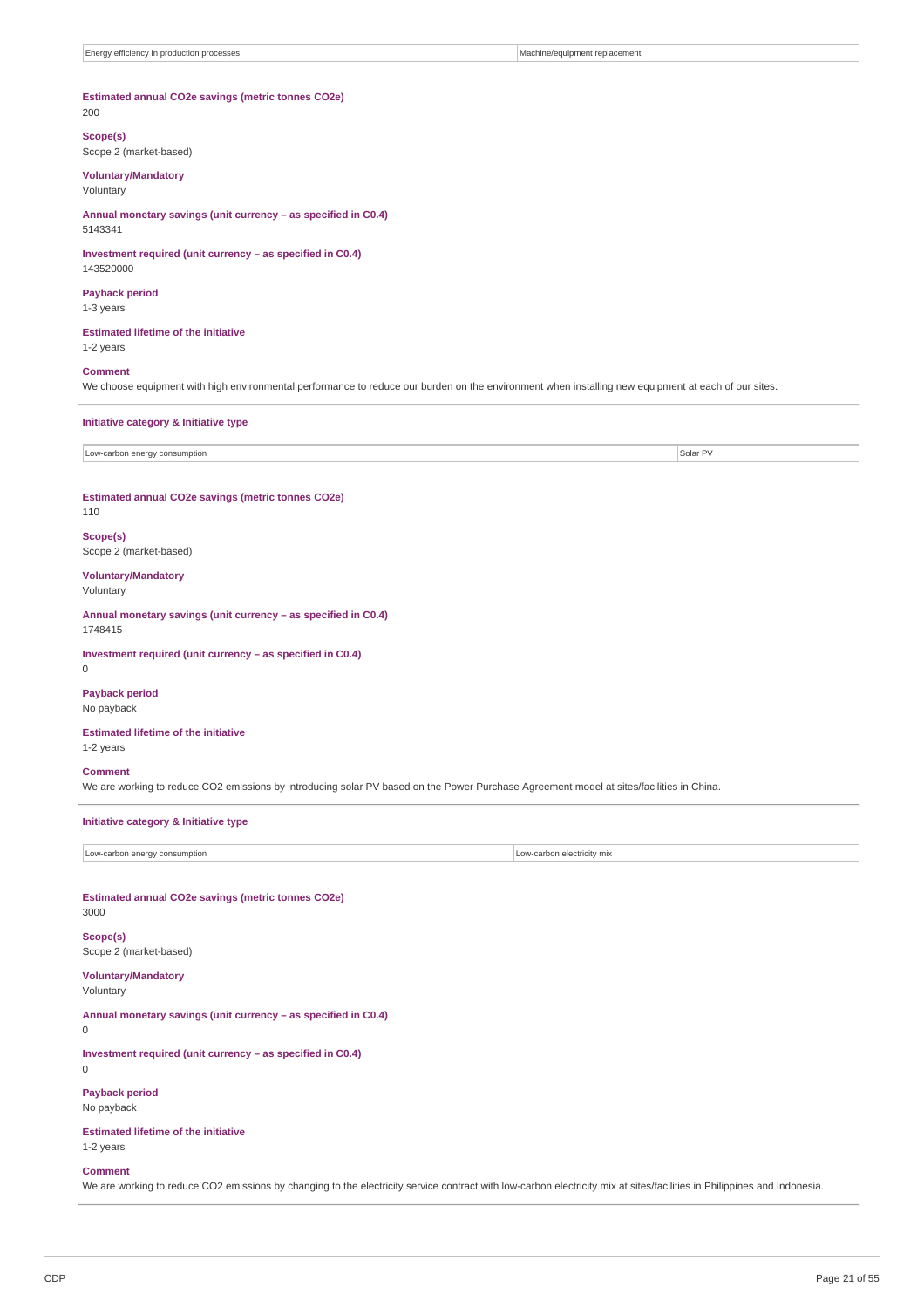## C4.3c

**(C4.3c) What methods do you use to drive investment in emissions reduction activities?**

| Method                                 | Comment                                                |
|----------------------------------------|--------------------------------------------------------|
| Dedicated budget for energy efficiency | amounts are decided by an internal investment council. |

#### C4.5

(C4.5) Do you classify any of your existing goods and/or services as low-carbon products or do they enable a third party to avoid GHG emissions? Yes

## $C4.5a$

(C4.5a) Provide details of your products and/or services that you classify as low-carbon products or that enable a third party to avoid GHG emissions.

**Level of aggregation** Company-wide

#### **Description of product/Group of products**

Epson aims to provide a high level of value to its customers through original technology and initiatives characterized by a painstaking pursuit of the most compact, energysaving, and high-precision solutions. Particularly in Epson's printing solutions and visual communication segments, which constituted 85.3% of its sales for FY 2020, we focus on developing products with small, lightweight designs and fewer consumables to reduce the burden on the environment throughout the products' life cycle. In addition, we focus on developing products with energy-saving designs and fewer consumables to reduce the burden on the environment during use. Products: Inkjet printers, Business printers (inkjet/laser), Inkjet large-format printers, serial-impact dot-matrix printers, Inkjet Textile printers (digital textile/garment), Inkjet label printers, Receipt printers, Scanners, Projectors, Smart glasses

## **Are these low-carbon product(s) or do they enable avoided emissions?**

Low-carbon product and avoided emissions

**Taxonomy, project or methodology used to classify product(s) as low-carbon or to calculate avoided emissions** Evaluating the carbon-reducing impacts of ICT

**% revenue from low carbon product(s) in the reporting year** 85.3

**% of total portfolio value** <Not Applicable>

#### **Asset classes/ product types**

<Not Applicable>

## **Comment**

Replacing heat-based laser printers with Hear-Free technology inkjet printers can reduce energy consumption during use. Digital inkjet textile printers can reduce greenhouse gases by shortening the process and making printing plates unnecessary. Changing projector light sources from lamps to laser light sources can reduce energy consumption and greenhouse gases. These products emit little carbon and help customers to reduce their own emissions. As such, they are classified as both low carbon products and emission avoiding products.

C5. Emissions methodology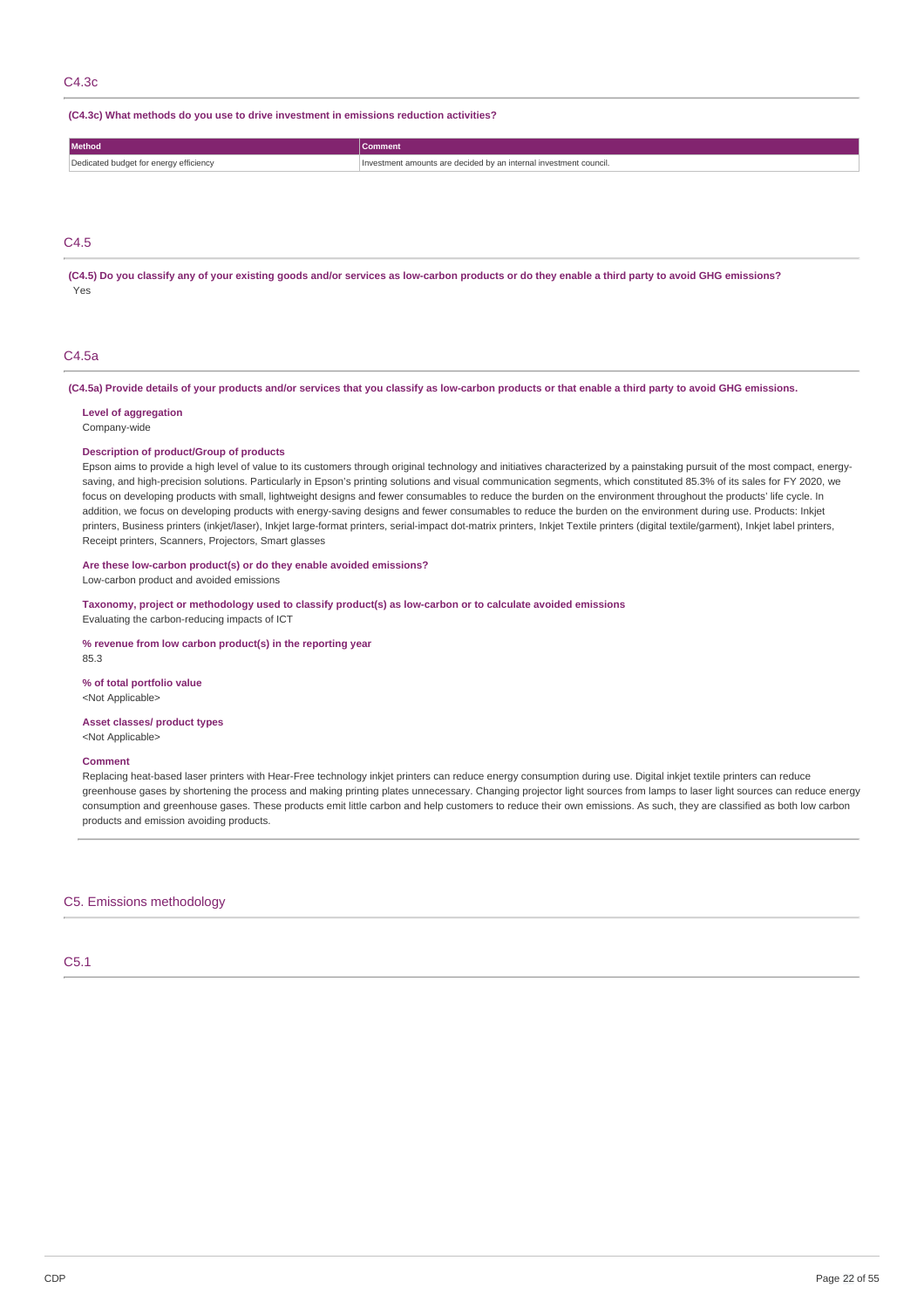#### **(C5.1) Provide your base year and base year emissions (Scopes 1 and 2).**

#### **Scope 1**

**Base year start** April 1 2017

**Base year end** March 31 2018

**Base year emissions (metric tons CO2e)** 136734

#### **Comment**

When setting SBT compliance targets in FY 2017, we changed the GHG emission calculation coefficient and recalculated base year GHG emissions.

#### **Scope 2 (location-based)**

**Base year start**

#### **Base year end**

**Base year emissions (metric tons CO2e)**

**Comment**

**Scope 2 (market-based)**

## **Base year start** April 1 2017

**Base year end** March 31 2018

**Base year emissions (metric tons CO2e)** 455110

#### **Comment**

When setting SBT compliance targets in FY 2017, we changed the GHG emission calculation coefficient and recalculated base year GHG emissions.

## C5.2

(C5.2) Select the name of the standard, protocol, or methodology you have used to collect activity data and calculate emissions. IPCC Guidelines for National Greenhouse Gas Inventories, 2006

The Greenhouse Gas Protocol: A Corporate Accounting and Reporting Standard (Revised Edition)

## C6. Emissions data

# C6.1

**(C6.1) What were your organization's gross global Scope 1 emissions in metric tons CO2e?**

### **Reporting year**

**Gross global Scope 1 emissions (metric tons CO2e)** 124929

**Start date** <Not Applicable>

**End date** <Not Applicable>

## **Comment**

# C6.2

**(C6.2) Describe your organization's approach to reporting Scope 2 emissions.**

## **Row 1**

**Scope 2, location-based** We are reporting a Scope 2, location-based figure

**Scope 2, market-based**

We are reporting a Scope 2, market-based figure

**Comment**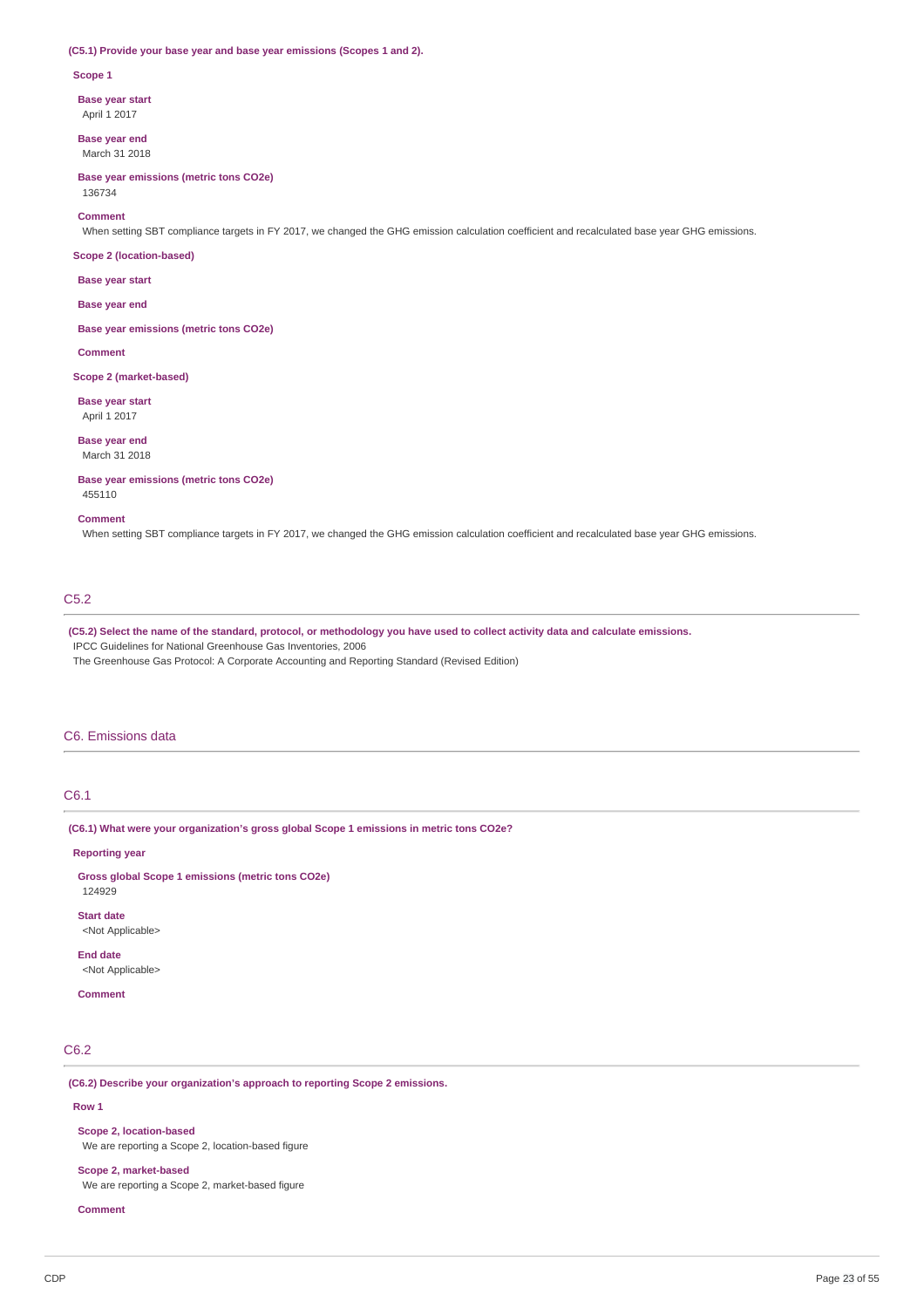**(C6.3) What were your organization's gross global Scope 2 emissions in metric tons CO2e?**

#### **Reporting year**

**Scope 2, location-based** 372401

**Scope 2, market-based (if applicable)** 345151

**Start date**

<Not Applicable>

**End date**

<Not Applicable>

**Comment**

# C6.4

(C6.4) Are there any sources (e.g. facilities, specific GHGs, activities, geographies, etc.) of Scope 1 and Scope 2 emissions that are within your selected reporting **boundary which are not included in your disclosure?** Yes

# C6.4a

(C6.4a) Provide details of the sources of Scope 1 and Scope 2 emissions that are within your selected reporting boundary which are not included in your **disclosure.**

**Source**

Relatively small offices and sales companies.

**Relevance of Scope 1 emissions from this source** Emissions are not relevant

**Relevance of location-based Scope 2 emissions from this source**

Emissions are not relevant

**Relevance of market-based Scope 2 emissions from this source (if applicable)** Emissions are not relevant

## **Explain why this source is excluded**

Our environmental activities cover all consolidated subsidiaries for financial accounting purposes. In FY 2020, 50 domestic and overseas group companies (covering more than 95% of sales revenue), including Seiko Epson Corporation were included in data aggregation. This is the same scope of data used in disclosure to CDP. Scope 1 and Scope 2 data from relatively small offices and sales companies are not included in the data we disclose to CDP.

## C6.5

**(C6.5) Account for your organization's gross global Scope 3 emissions, disclosing and explaining any exclusions.**

## **Purchased goods and services**

**Evaluation status** Relevant, calculated

**Metric tonnes CO2e**

928021

## **Emissions calculation methodology**

Multiplied the mass of materials that comprise sold products by their emission factors. · Basic Guidelines on Accounting for Greenhouse Gas Emissions Throughout the Supply Chain (ver2.3) · Emission Intensity Database for Calculating GHG Emissions of Organizations Throughout the Supply Chain (Ver.3.1) · IDEAv2

**Percentage of emissions calculated using data obtained from suppliers or value chain partners**

**Please explain**

 $\Omega$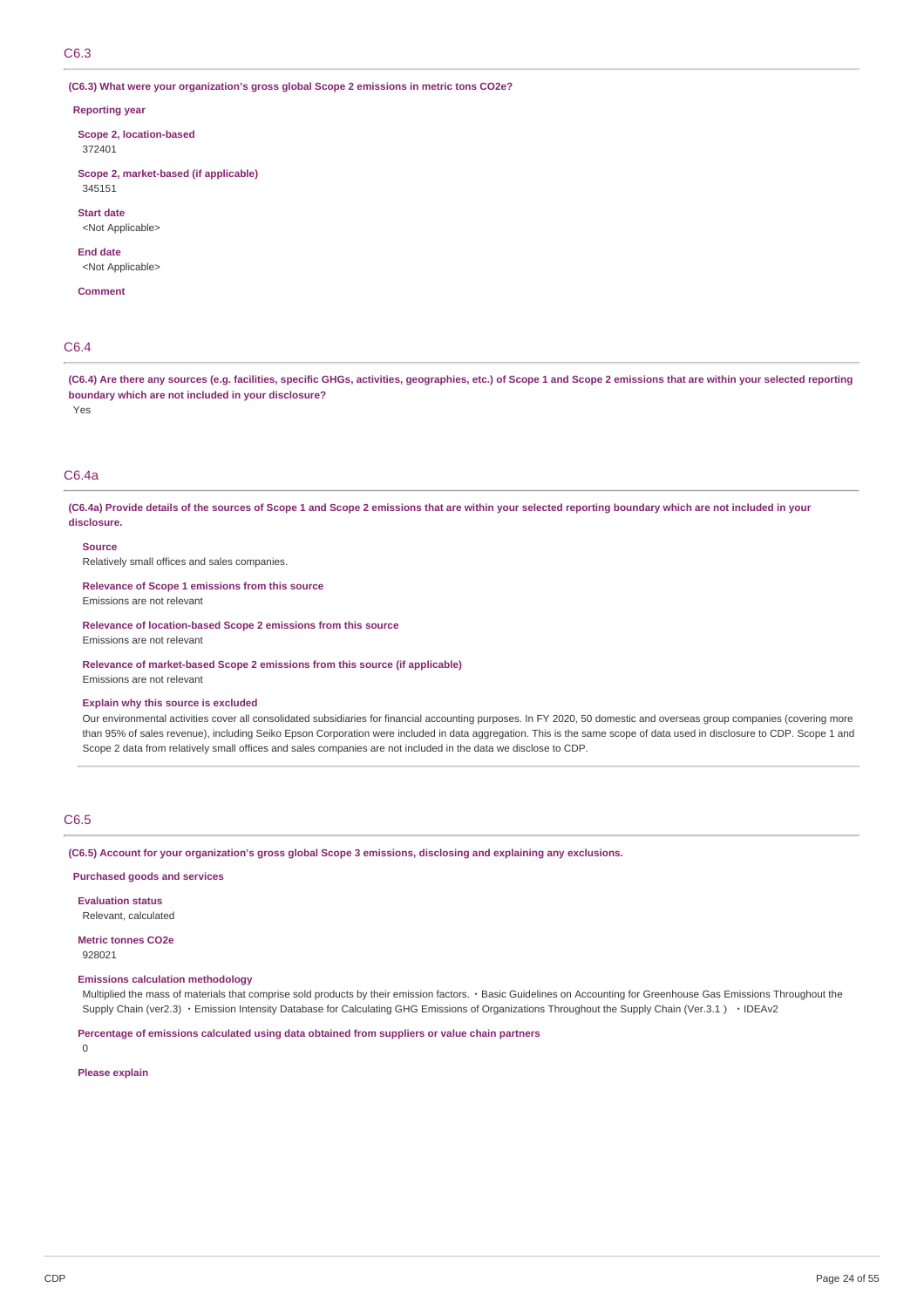#### **Capital goods**

#### **Evaluation status** Relevant, calculated

**Metric tonnes CO2e** 125465

#### **Emissions calculation methodology**

Multiplied the capital expenditure in each investment account by emission factors. · Basic Guidelines on Accounting for Greenhouse Gas Emissions Throughout the Supply Chain (ver2.3) ・Emission Intensity Database for Calculating GHG Emissions of Organizations Throughout the Supply Chain (Ver.3.1)

**Percentage of emissions calculated using data obtained from suppliers or value chain partners**

0

## **Please explain**

**Fuel-and-energy-related activities (not included in Scope 1 or 2)**

**Evaluation status** Relevant, calculated

## **Metric tonnes CO2e**

34965

#### **Emissions calculation methodology**

Multiplied the amount of each type of energy used at each site by their emission factors. · Basic Guidelines on Accounting for Greenhouse Gas Emissions Throughout the Supply Chain (ver2.3) · Emission Intensity Database for Calculating GHG Emissions of Organizations Throughout the Supply Chain (Ver.3.1)

**Percentage of emissions calculated using data obtained from suppliers or value chain partners**

 $\Omega$ 

#### **Please explain**

**Upstream transportation and distribution**

**Evaluation status**

Relevant, calculated

**Metric tonnes CO2e** 167011

#### **Emissions calculation methodology**

Emissions from transportation to Epson of products and services purchased from suppliers, and emissions from the transport of goods by Epson, were calculated by multiplying the mass of transported goods and the distance transported by emissions factors. ・GHG Protocol

**Percentage of emissions calculated using data obtained from suppliers or value chain partners**

0

#### **Please explain**

**Waste generated in operations**

**Evaluation status**

Relevant, calculated

**Metric tonnes CO2e**

3271

#### **Emissions calculation methodology**

Multiplied the amount of each type of waste generated at each site by their emission factors.・Basic Guidelines on Accounting for Greenhouse Gas Emissions Throughout the Supply Chain (ver2.3) · Emission Intensity Database for Calculating GHG Emissions of Organizations Throughout the Supply Chain (Ver.3.1)

**Percentage of emissions calculated using data obtained from suppliers or value chain partners**

 $\Omega$ 

#### **Please explain**

**Business travel**

**Evaluation status**

Relevant, calculated

**Metric tonnes CO2e**

6500

#### **Emissions calculation methodology**

Multiplied the transportation expenses for each transportation mode and lodging expenses by their emission factors.・Basic Guidelines on Accounting for Greenhouse Gas Emissions Throughout the Supply Chain (ver2.3) · Emission Intensity Database for Calculating GHG Emissions of Organizations Throughout the Supply Chain (Ver.3.1)

**Percentage of emissions calculated using data obtained from suppliers or value chain partners**

0

**Please explain**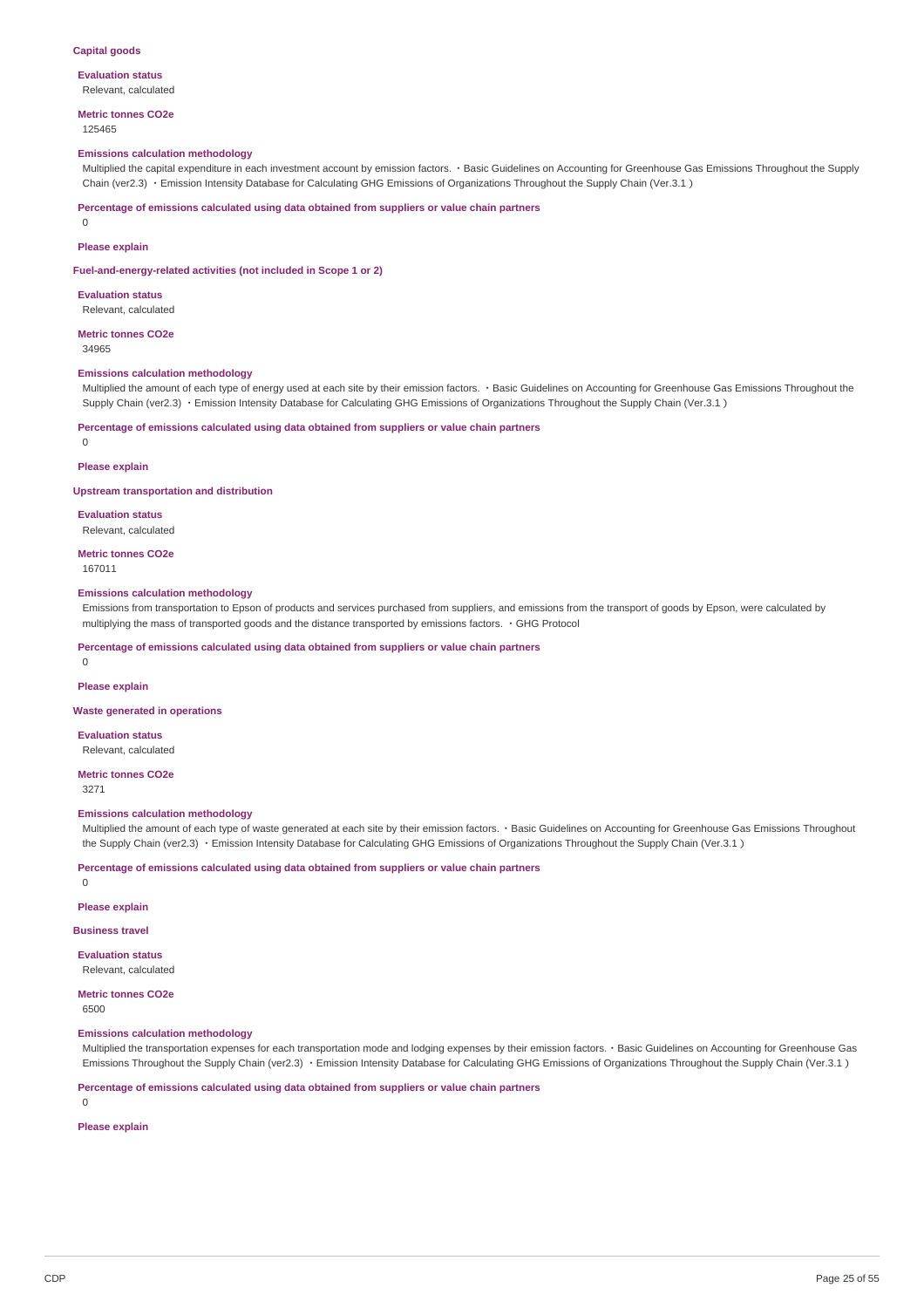# **Evaluation status**

Relevant, calculated

**Metric tonnes CO2e** 45386

#### **Emissions calculation methodology**

Multiplied the transportation expenses for each transportation mode by their emission factors.・Basic Guidelines on Accounting for Greenhouse Gas Emissions Throughout the Supply Chain (ver2.3) ・Emission Intensity Database for Calculating GHG Emissions of Organizations Throughout the Supply Chain (Ver.3.1)

**Percentage of emissions calculated using data obtained from suppliers or value chain partners**

0

**Please explain**

#### **Upstream leased assets**

**Evaluation status** Relevant, calculated

**Metric tonnes CO2e**

3435

#### **Emissions calculation methodology**

For emissions from the operation of leased assets (excluding those not already included in scope 1 or scope 2 inventories), the floor area of leased buildings was multiplied by emission factors. · Basic Guidelines on Accounting for Greenhouse Gas Emissions Throughout the Supply Chain (ver2.3) · Emission Intensity Database for Calculating GHG Emissions of Organizations Throughout the Supply Chain (Ver.3.1)

**Percentage of emissions calculated using data obtained from suppliers or value chain partners**

# $\theta$

**Please explain**

**Downstream transportation and distribution**

**Evaluation status** Relevant, calculated

**Metric tonnes CO2e** 5516

**Emissions calculation methodology**

Multiplied the sold product not shipped by Epson and the average distances of transported volumes by their emission factors per unit.・GHG Protocol

**Percentage of emissions calculated using data obtained from suppliers or value chain partners**

0

**Please explain**

**Processing of sold products**

**Evaluation status**

Relevant, calculated

**Metric tonnes CO2e**

29060

0

### **Emissions calculation methodology**

Multiplied the electricity consumed in the processing of intermediate products into finished products by emission factors. · Basic Guidelines on Accounting for Greenhouse Gas Emissions Throughout the Supply Chain (ver2.3) ・Emission Intensity Database for Calculating GHG Emissions of Organizations Throughout the Supply Chain (Ver.3.1)

**Percentage of emissions calculated using data obtained from suppliers or value chain partners**

**Please explain**

## **Use of sold products**

**Evaluation status** Relevant, calculated

**Metric tonnes CO2e** 1105817

### **Emissions calculation methodology**

Multiplied the estimated electricity consumption over the lifetime of sold products by an emission factor.・GHG Protocol

**Percentage of emissions calculated using data obtained from suppliers or value chain partners**

0

**Please explain**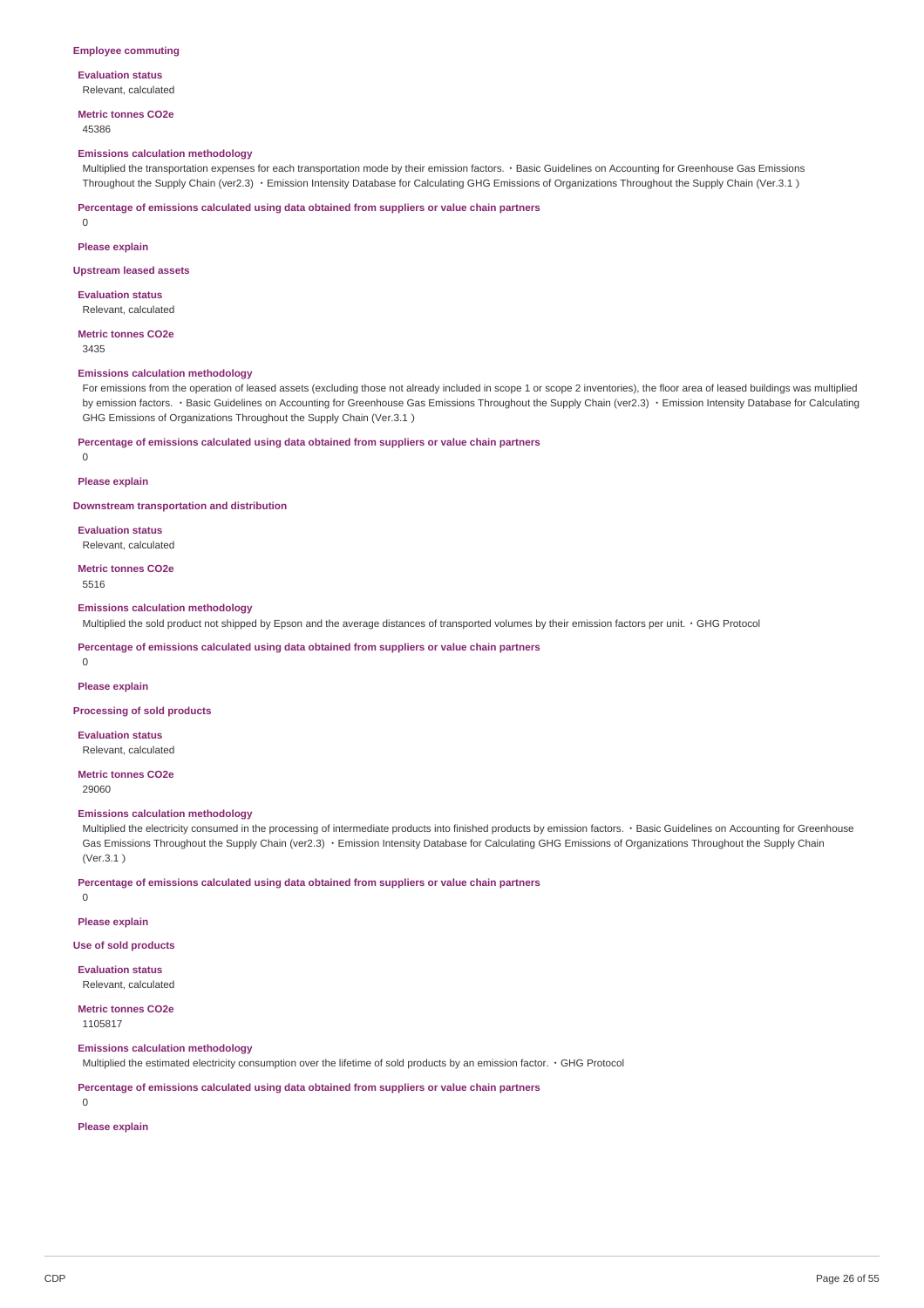#### **End of life treatment of sold products**

**Evaluation status** Relevant, calculated

**Metric tonnes CO2e** 61375

#### **Emissions calculation methodology**

Multiplied the mass of each type of waste treated by the emission factor for each type of waste treatment.・Basic Guidelines on Accounting for Greenhouse Gas Emissions Throughout the Supply Chain (ver2.3) ・Emission Intensity Database for Calculating GHG Emissions of Organizations Throughout the Supply Chain (Ver.3.1)

**Percentage of emissions calculated using data obtained from suppliers or value chain partners**

0

**Please explain**

**Downstream leased assets**

**Evaluation status** Not relevant, explanation provided

**Metric tonnes CO2e** <Not Applicable>

**Emissions calculation methodology**

<Not Applicable>

**Percentage of emissions calculated using data obtained from suppliers or value chain partners** <Not Applicable>

#### **Please explain**

Not relevant, no downstream leased assets.

#### **Franchises**

**Evaluation status** Not relevant, explanation provided

**Metric tonnes CO2e** <Not Applicable>

#### **Emissions calculation methodology**

<Not Applicable>

**Percentage of emissions calculated using data obtained from suppliers or value chain partners** <Not Applicable>

**Please explain** Not relevant, no franchises.

## **Investments**

**Evaluation status** Not relevant, explanation provided

**Metric tonnes CO2e** <Not Applicable>

## **Emissions calculation methodology**

<Not Applicable>

**Percentage of emissions calculated using data obtained from suppliers or value chain partners** <Not Applicable>

**Please explain** Not relevant, no investments.

## **Other (upstream)**

**Evaluation status** Not evaluated

# **Metric tonnes CO2e**

<Not Applicable>

**Emissions calculation methodology**

<Not Applicable>

**Percentage of emissions calculated using data obtained from suppliers or value chain partners**

<Not Applicable> **Please explain**

Target not specified.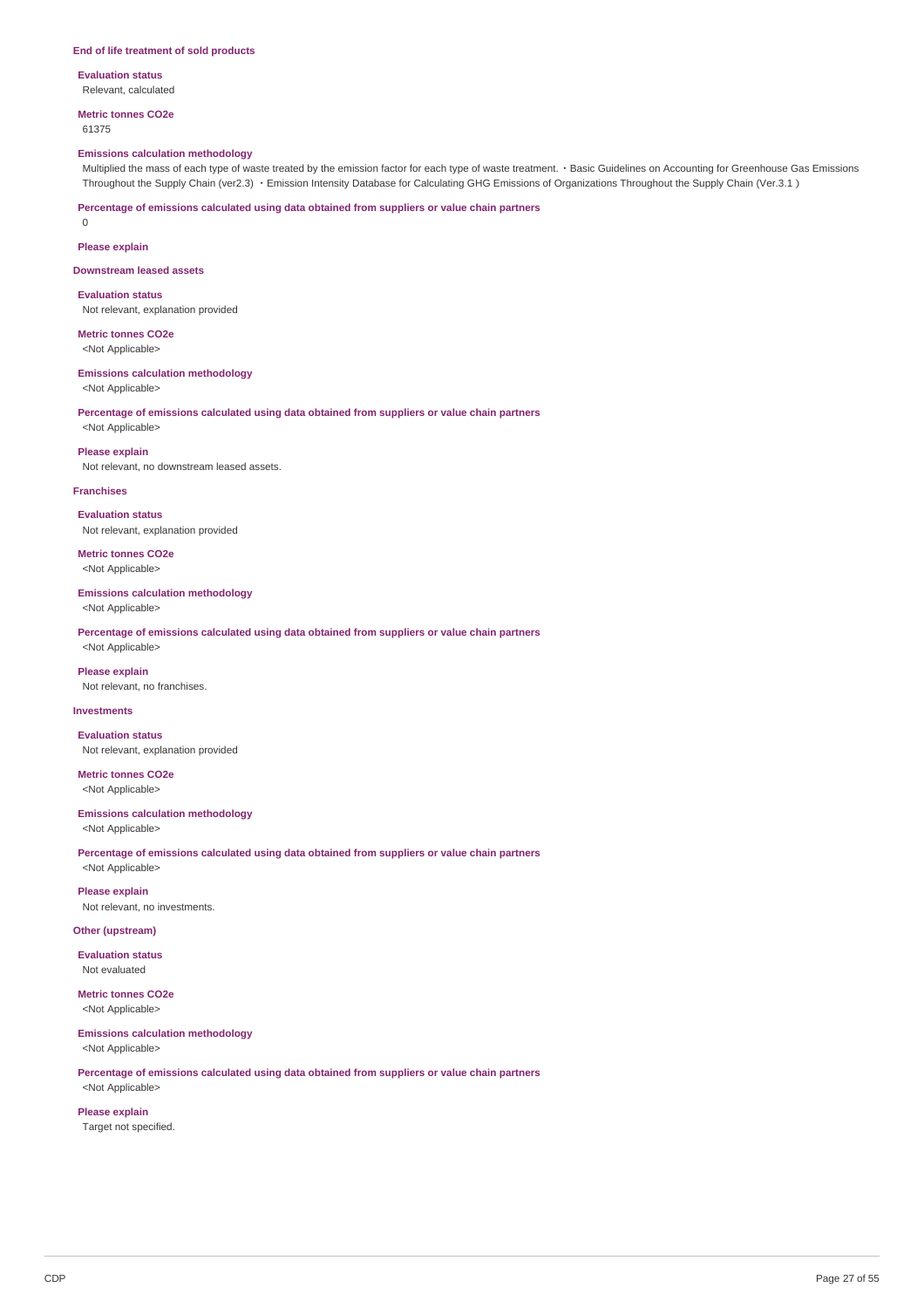#### **Other (downstream)**

**Evaluation status** Not evaluated

**Metric tonnes CO2e** <Not Applicable>

**Emissions calculation methodology**

<Not Applicable>

**Percentage of emissions calculated using data obtained from suppliers or value chain partners**

<Not Applicable> **Please explain**

Target not specified.

## C6.7

**(C6.7) Are carbon dioxide emissions from biogenic carbon relevant to your organization?** No

## C6.10

(C6.10) Describe your gross global combined Scope 1 and 2 emissions for the reporting year in metric tons CO2e per unit currency total revenue and provide any **additional intensity metrics that are appropriate to your business operations.**

**Intensity figure** 4.72e-7

**Metric numerator (Gross global combined Scope 1 and 2 emissions, metric tons CO2e)** 470079

**Metric denominator** unit total revenue

**Metric denominator: Unit total** 995900000000

**Scope 2 figure used** Market-based

**% change from previous year** 1.4

**Direction of change** Increased

## **Reason for change**

We have set mid- to long-term GHG reduction targets in our value chain to realize our 2°C goal, a long-term target shared throughout the world, and Epson 25 Corporate Vision. These have been approved as Science Based Targets (SBT) by the Science Based Targets initiative. With respect to Scope 2, which accounts for a large proportion of our total CO2 emissions, we are promoting initiatives to achieve the SBT and reduce emissions through proactive investments and introduction of new systems (resources), such as upgrading to more energy-efficient facilities and expanding the use of renewable energy. In FY 2020, we experience a downturn in performance due to Covid-19 and Scope 1+2 CO2 emissions per unit increased by 1.4% (vs. FY19).

## C7. Emissions breakdowns

## C7.1

**(C7.1) Does your organization break down its Scope 1 emissions by greenhouse gas type?** Yes

# C7.1a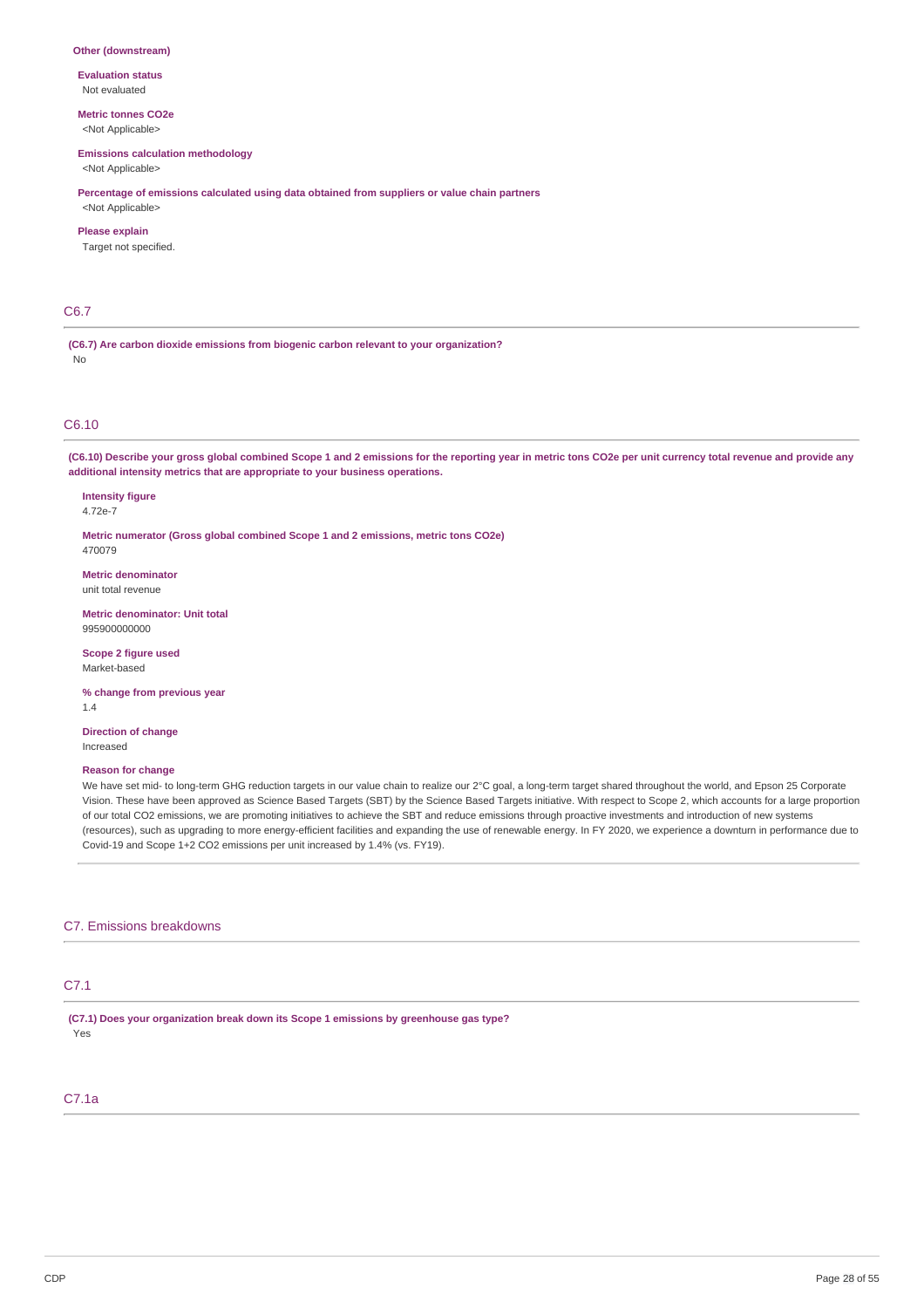## (C7.1a) Break down your total gross global Scope 1 emissions by greenhouse gas type and provide the source of each used greenhouse warming potential **(GWP).**

| Greenhouse gas                      | Scope 1 emissions (metric tons of CO2e) | <b>GWP Reference</b>                          |
|-------------------------------------|-----------------------------------------|-----------------------------------------------|
| CO <sub>2</sub>                     | 69554                                   | IPCC Fifth Assessment Report (AR5 - 100 year) |
| CH <sub>4</sub>                     |                                         | IPCC Fifth Assessment Report (AR5 - 100 year) |
| <b>N2O</b>                          | 1074                                    | IPCC Fifth Assessment Report (AR5 - 100 year) |
| <b>HFCs</b>                         | 6852                                    | IPCC Fifth Assessment Report (AR5 - 100 year) |
| <b>PFCs</b>                         | 26967                                   | IPCC Fifth Assessment Report (AR5 - 100 year) |
| SF <sub>6</sub>                     | 7571                                    | IPCC Fifth Assessment Report (AR5 - 100 year) |
| NF <sub>3</sub>                     | 6051                                    | IPCC Fifth Assessment Report (AR5 - 100 year) |
| Other, please specify (HCFCs, HFEs) | 6860                                    | IPCC Fifth Assessment Report (AR5 - 100 year) |

# C7.2

## **(C7.2) Break down your total gross global Scope 1 emissions by country/region.**

| Country/Region                                       | Scope 1 emissions (metric tons CO2e) |
|------------------------------------------------------|--------------------------------------|
| Brazil                                               | 118                                  |
| China                                                | 3757                                 |
| Indonesia                                            | 857                                  |
| Italy                                                | 220                                  |
| Japan                                                | 109613                               |
| Malaysia                                             | 5858                                 |
| Netherlands                                          | 73                                   |
| Philippines                                          | 1714                                 |
| Singapore                                            | 2008                                 |
| Thailand                                             | 246                                  |
| United Kingdom of Great Britain and Northern Ireland | 438                                  |
| United States of America                             | 25                                   |

## C7.3

## **(C7.3) Indicate which gross global Scope 1 emissions breakdowns you are able to provide.** By business division

# C7.3a

## **(C7.3a) Break down your total gross global Scope 1 emissions by business division.**

| <b>Business division</b> | Scope 1 emissions (metric ton CO2e) |
|--------------------------|-------------------------------------|
| Printing Solutions & IJS | 21293                               |
| Visual Products          | 19982                               |
| Manufacturing Solutions  | 1342                                |
| Wearable Products        | 1555                                |
| Microdevices             | 58037                               |
| Rest                     | 22719                               |

# C7.5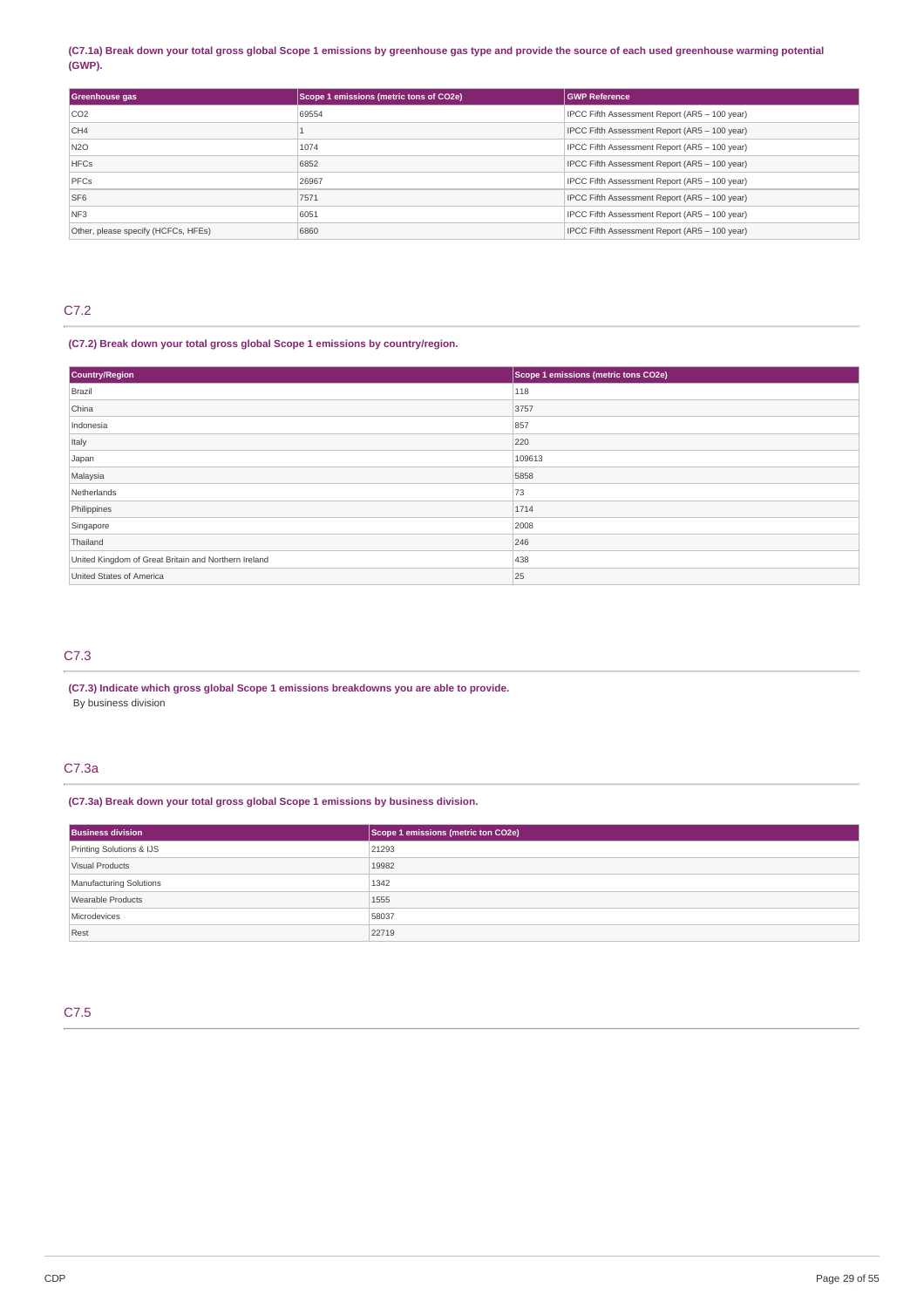## **(C7.5) Break down your total gross global Scope 2 emissions by country/region.**

| Country/Region                                          | Scope 2, location-based<br>(metric tons CO2e) | Scope 2, market-based<br>(metric tons CO2e) | Purchased and consumed electricity,<br>heat, steam or cooling (MWh) | Purchased and consumed low-carbon electricity, heat, steam or cooling<br>accounted for in Scope 2 market-based approach (MWh) |
|---------------------------------------------------------|-----------------------------------------------|---------------------------------------------|---------------------------------------------------------------------|-------------------------------------------------------------------------------------------------------------------------------|
| Australia                                               | 456                                           | 456                                         | 688                                                                 | 44                                                                                                                            |
| Brazil                                                  | 118                                           | 89                                          | 1181                                                                | $\overline{0}$                                                                                                                |
| China                                                   | 48982                                         | 65273                                       | 80062                                                               | 937                                                                                                                           |
| France                                                  | $\overline{0}$                                | $\mathbf 0$                                 | 562                                                                 | 562                                                                                                                           |
| Germany                                                 | 0                                             | $\Omega$                                    | 351                                                                 | 351                                                                                                                           |
| China, Hong Kong Special<br>Administrative Region       | 106                                           | 106                                         | 144                                                                 | $\overline{0}$                                                                                                                |
| Indonesia                                               | 43076                                         | 28532                                       | 56582                                                               | 0                                                                                                                             |
| Italy                                                   | 156                                           | 156                                         | 1042                                                                | 534                                                                                                                           |
| Japan                                                   | 180842                                        | 179890                                      | 518964                                                              | 118974                                                                                                                        |
| Malaysia                                                | 35190                                         | 29801                                       | 53383                                                               | $\circ$                                                                                                                       |
| Netherlands                                             | 0                                             | 0                                           | 194                                                                 | 194                                                                                                                           |
| Philippines                                             | 33032                                         | 2556                                        | 65426                                                               | 18184                                                                                                                         |
| Singapore                                               | 9721                                          | 10509                                       | 25080                                                               | 0                                                                                                                             |
| Spain                                                   | $\overline{0}$                                | 0                                           | 312                                                                 | 312                                                                                                                           |
| Taiwan, Greater China                                   | 162                                           | 162                                         | 291                                                                 | 0                                                                                                                             |
| Thailand                                                | 17521                                         | 25318                                       | 39665                                                               | 3148                                                                                                                          |
| United Kingdom of Great<br>Britain and Northern Ireland | 0                                             | $\Omega$                                    | 7068                                                                | 7068                                                                                                                          |
| United States of America                                | 3039                                          | 2304                                        | 13525                                                               | 6133                                                                                                                          |

## C7.6

**(C7.6) Indicate which gross global Scope 2 emissions breakdowns you are able to provide.** By business division

# C7.6a

## **(C7.6a) Break down your total gross global Scope 2 emissions by business division.**

| <b>Business division</b> | Scope 2, location-based (metric tons CO2e) | Scope 2, market-based (metric tons CO2e) |
|--------------------------|--------------------------------------------|------------------------------------------|
| Printing Solutions & IJS | 114566                                     | 87970                                    |
| Visual Products          | 43401                                      | 37474                                    |
| Manufacturing Solutions  | 2662                                       | 2521                                     |
| Wearable Products        | 22984                                      | 25020                                    |
| Microdevices             | 142422                                     | 146841                                   |
| Rest                     | 46366                                      | 45326                                    |

# C7.9

(C7.9) How do your gross global emissions (Scope 1 and 2 combined) for the reporting year compare to those of the previous reporting year? Decreased

## C7.9a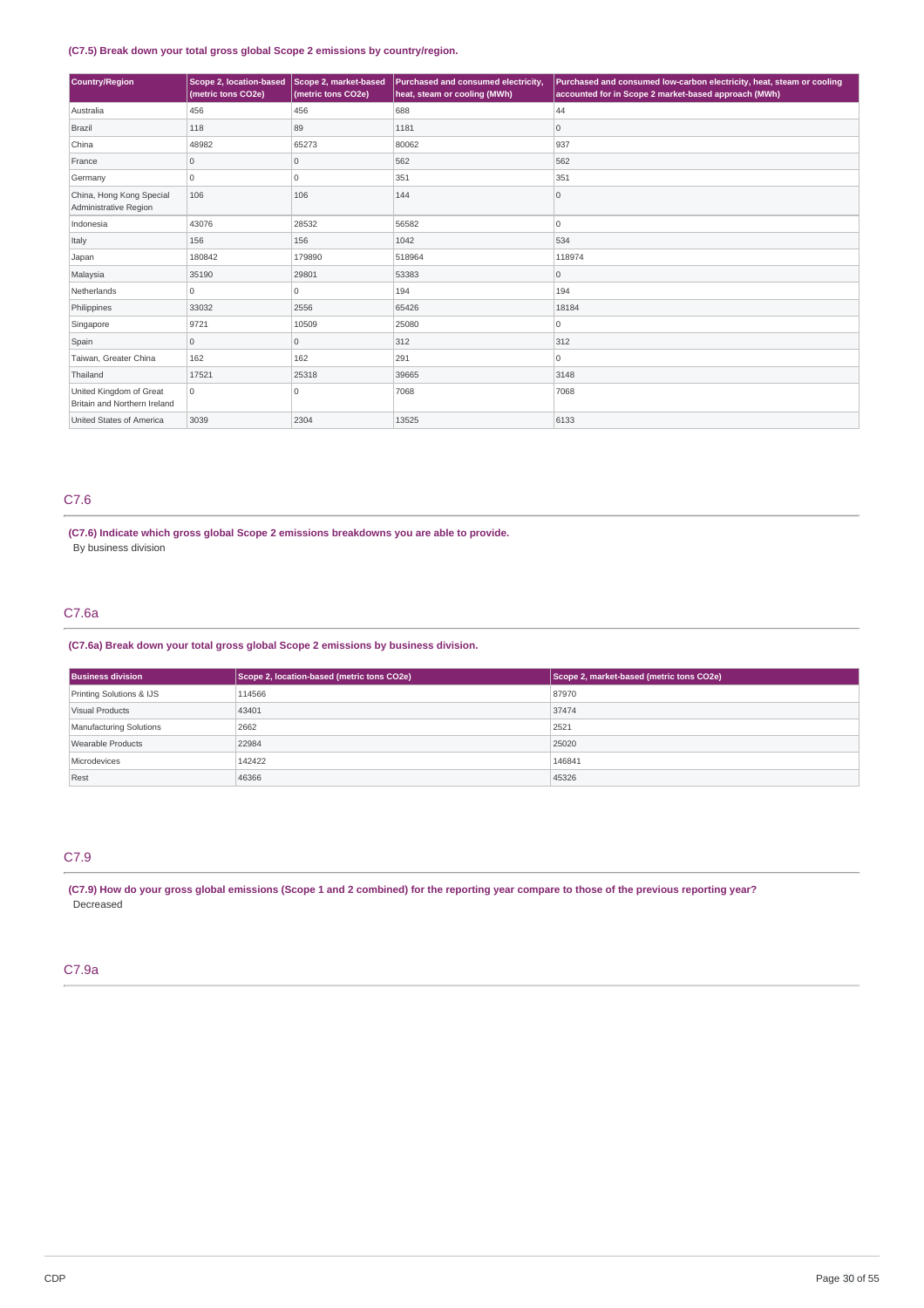## (C7.9a) Identify the reasons for any change in your gross global emissions (Scope 1 and 2 combined), and for each of them specify how your emissions compare **to the previous year.**

|                                            | <b>Change in emissions</b><br>(metric tons CO2e) | <b>Direction</b> | of change (percentage) | Emissions value Please explain calculation                                                                                                                                                                                               |
|--------------------------------------------|--------------------------------------------------|------------------|------------------------|------------------------------------------------------------------------------------------------------------------------------------------------------------------------------------------------------------------------------------------|
| Change in renewable<br>energy consumption  | 2577                                             | Decreased 0.53   |                        | Change in renewable energy consumption from the previous fiscal year (FY20-FY19). 0.53% decreased =(Changes in renewable<br>energy consumption) / (Scope 1+2 in the previous fiscal year (485,753t)) $\times$ 100                        |
| Other emissions<br>reduction activities    | 6913                                             | Decreased 1.42   |                        | Reduce emissions through 81 measures such as renewal of support facilities and introduction of solar PV. 1.42% decreased =<br>(Reduce emissions due to the measures) / (Scope $1+2$ in the previous fiscal year (485,753t)) $\times$ 100 |
| Divestment                                 | $\Omega$                                         | No change $ 0$   |                        |                                                                                                                                                                                                                                          |
| Acquisitions                               | 10                                               | No change $ 0$   |                        |                                                                                                                                                                                                                                          |
| Mergers                                    |                                                  | No change 0      |                        |                                                                                                                                                                                                                                          |
| Change in output                           | 1739                                             | Decreased 0.36   |                        | Reduced emissions due to the suspension of overseas sites due to Covid-19, 0.36% decreased = (Emission reduction due to the<br>suspension of overseas sites) / (Scope 1+2 in the previous fiscal year (485,753t)) ×100                   |
| Change in methodology 0                    |                                                  | No change $ 0$   |                        |                                                                                                                                                                                                                                          |
| Change in boundary                         | 10                                               | No change $ 0$   |                        |                                                                                                                                                                                                                                          |
| Change in physical<br>operating conditions | 3852                                             | Decreased 0.79   |                        | Reduced emissions due to the suspension of operations at some overseas sites. 0.79% decreased = (Emission reduction due to<br>the suspension of overseas sites) / (Scope $1+2$ in the previous (485,753t) fiscal year) $\times 100$      |
| Unidentified                               | $\Omega$                                         | No change 0      |                        |                                                                                                                                                                                                                                          |
| Other                                      | 593                                              | Decreased 0.12   |                        | Reduced emissions due to other reasons such as change in emission factor. 0.12% decreased = (Emission reduction due to other<br>reasons) / (Scope 1+2 in the previous fiscal year (485,753t)) $\times$ 100                               |

## C7.9b

## (C7.9b) Are your emissions performance calculations in C7.9 and C7.9a based on a location-based Scope 2 emissions figure or a market-based Scope 2 **emissions figure?**

Market-based

## C8. Energy

# C8.1

**(C8.1) What percentage of your total operational spend in the reporting year was on energy?** More than 0% but less than or equal to 5%

# C8.2

## **(C8.2) Select which energy-related activities your organization has undertaken.**

|                                                    | Indicate whether your organization undertook this energy-related activity in the reporting year |
|----------------------------------------------------|-------------------------------------------------------------------------------------------------|
| Consumption of fuel (excluding feedstocks)         | Yes                                                                                             |
| Consumption of purchased or acquired electricity   | Yes                                                                                             |
| Consumption of purchased or acquired heat          | N <sub>0</sub>                                                                                  |
| Consumption of purchased or acquired steam         | Yes                                                                                             |
| Consumption of purchased or acquired cooling       | N <sub>0</sub>                                                                                  |
| Generation of electricity, heat, steam, or cooling | Yes                                                                                             |

## C8.2a

**(C8.2a) Report your organization's energy consumption totals (excluding feedstocks) in MWh.**

|                                                         | <b>Heating value</b>            |                           | MWh from renewable sources MWh from non-renewable sources | Total (renewable and non-renewable) MWh |
|---------------------------------------------------------|---------------------------------|---------------------------|-----------------------------------------------------------|-----------------------------------------|
| Consumption of fuel (excluding feedstock)               | HHV (higher heating value) 5444 |                           | 367176                                                    | 372620                                  |
| Consumption of purchased or acquired electricity        | <not applicable=""></not>       | 150997                    | 669088                                                    | 820085                                  |
| Consumption of purchased or acquired heat               | <not applicable=""></not>       | <not applicable=""></not> | <not applicable=""></not>                                 | <not applicable=""></not>               |
| Consumption of purchased or acquired steam              | <not applicable=""></not>       |                           | 2380                                                      | 2380                                    |
| Consumption of purchased or acquired cooling            | <not applicable=""></not>       | <not applicable=""></not> | <not applicable=""></not>                                 | <not applicable=""></not>               |
| Consumption of self-generated non-fuel renewable energy | <not applicable=""></not>       | 5639                      | <not applicable=""></not>                                 | 5639                                    |
| Total energy consumption                                | <not applicable=""></not>       | 162080                    | 1038644                                                   | 1200724                                 |

## C8.2b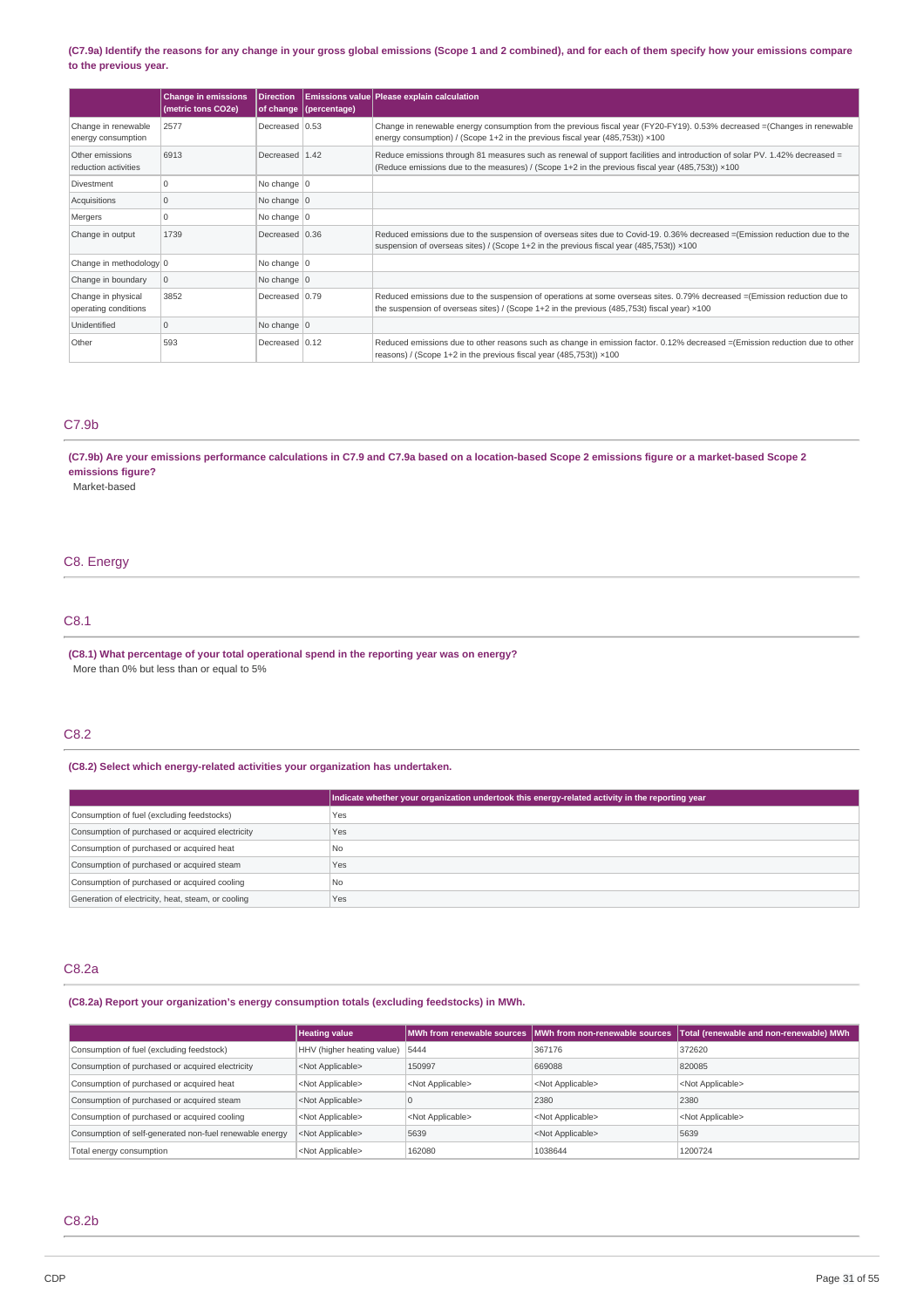#### **(C8.2b) Select the applications of your organization's consumption of fuel.**

|                                                         | Indicate whether your organization undertakes this fuel application |
|---------------------------------------------------------|---------------------------------------------------------------------|
| Consumption of fuel for the generation of electricity   | Yes                                                                 |
| Consumption of fuel for the generation of heat          | N <sub>o</sub>                                                      |
| Consumption of fuel for the generation of steam         | Yes                                                                 |
| Consumption of fuel for the generation of cooling       | N <sub>0</sub>                                                      |
| Consumption of fuel for co-generation or tri-generation | Yes                                                                 |

# C8.2c

**(C8.2c) State how much fuel in MWh your organization has consumed (excluding feedstocks) by fuel type.**

# **Fuels (excluding feedstocks)**

Liquefied Petroleum Gas (LPG)

# **Heating value**

HHV (higher heating value)

#### **Total fuel MWh consumed by the organization** 38900

**MWh fuel consumed for self-generation of electricity**

#### $\Omega$

**MWh fuel consumed for self-generation of heat**  $\Omega$ 

**MWh fuel consumed for self-generation of steam**

## 0

**MWh fuel consumed for self-generation of cooling** <Not Applicable>

**MWh fuel consumed for self-cogeneration or self-trigeneration**

# $\Omega$

**Emission factor** 2.98463

#### **Unit** kg CO2e per metric ton

**Emissions factor source** IPCC 2006 Guidelines for National Greenhouse Gas Inventories

## **Comment**

unit: kg-CO2e/kg

## **Fuels (excluding feedstocks)** Liquefied Natural Gas (LNG)

#### **Heating value**

HHV (higher heating value)

#### **Total fuel MWh consumed by the organization** 7405

**MWh fuel consumed for self-generation of electricity**

- 0
- **MWh fuel consumed for self-generation of heat**

```
0
```
**MWh fuel consumed for self-generation of steam**

0

**MWh fuel consumed for self-generation of cooling** <Not Applicable>

**MWh fuel consumed for self-cogeneration or self-trigeneration**  $\overline{0}$ 

**Emission factor** 2.83764

# **Unit**

metric tons CO2e per Mg

# **Emissions factor source**

IPCC 2006 Guidelines for National Greenhouse Gas Inventories

## **Comment**

unit: kg-CO2e/kg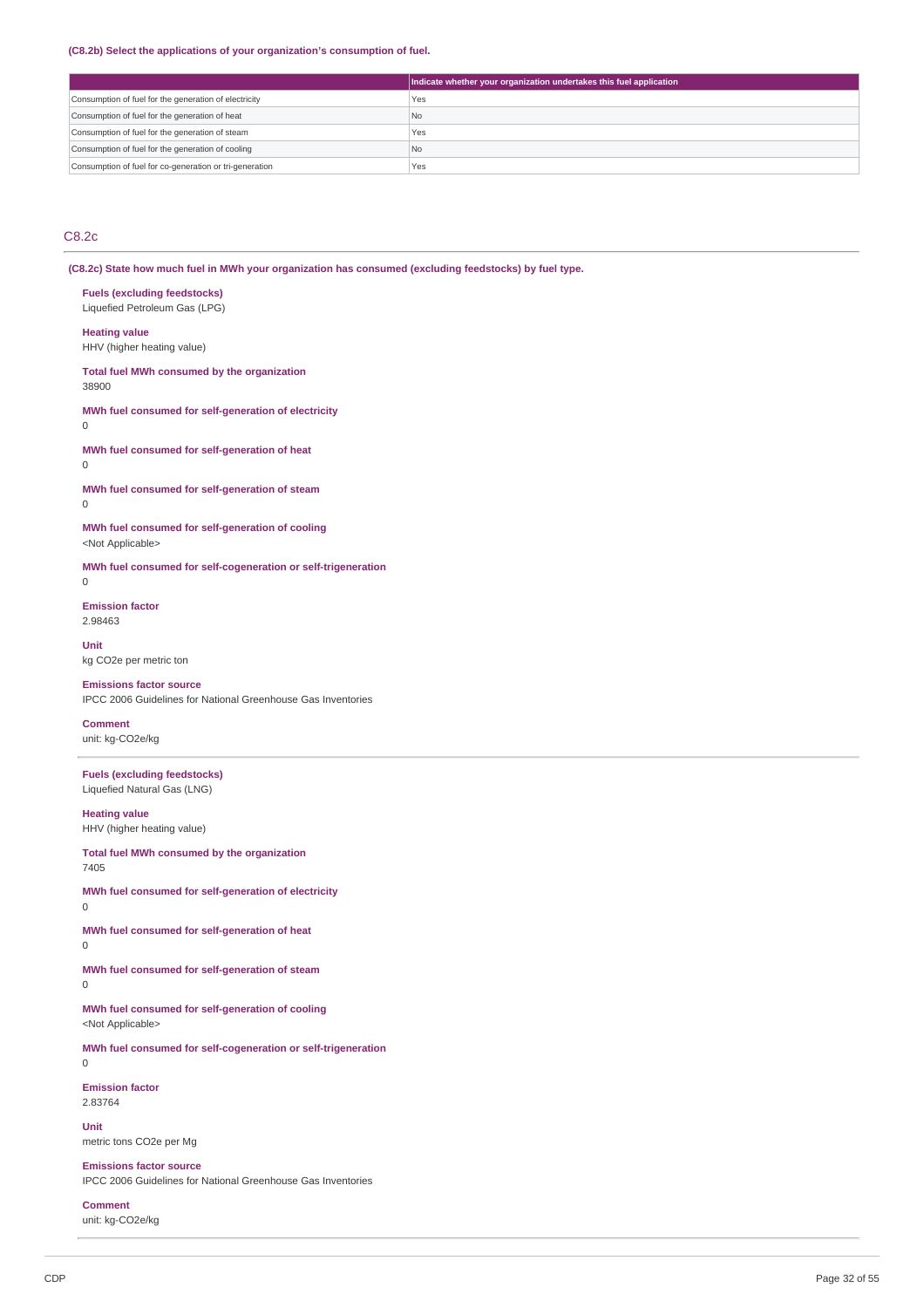#### **Fuels (excluding feedstocks)** Natural Gas

**Heating value**

HHV (higher heating value)

**Total fuel MWh consumed by the organization** 187476

**MWh fuel consumed for self-generation of electricity**  $\Omega$ 

**MWh fuel consumed for self-generation of heat**  $\overline{0}$ 

**MWh fuel consumed for self-generation of steam** 46861

**MWh fuel consumed for self-generation of cooling** <Not Applicable>

**MWh fuel consumed for self-cogeneration or self-trigeneration** 140615

**Emission factor** 1.88496 **Unit**

kg CO2e per m3

**Emissions factor source** IPCC 2006 Guidelines for National Greenhouse Gas Inventories

**Comment**

**Fuels (excluding feedstocks)** Town Gas

**Heating value** HHV (higher heating value)

**Total fuel MWh consumed by the organization** 42120

**MWh fuel consumed for self-generation of electricity** 0

**MWh fuel consumed for self-generation of heat** 0

**MWh fuel consumed for self-generation of steam**  $\theta$ 

**MWh fuel consumed for self-generation of cooling** <Not Applicable>

**MWh fuel consumed for self-cogeneration or self-trigeneration** 0

**Emission factor** 1.88496

**Unit** kg CO2e per m3

**Emissions factor source** IPCC 2006 Guidelines for National Greenhouse Gas Inventories

### **Comment**

**Fuels (excluding feedstocks)** Kerosene

**Heating value** HHV (higher heating value)

**Total fuel MWh consumed by the organization** 51550

**MWh fuel consumed for self-generation of electricity** 0

**MWh fuel consumed for self-generation of heat** 0

**MWh fuel consumed for self-generation of steam** 51550

**MWh fuel consumed for self-generation of cooling** <Not Applicable>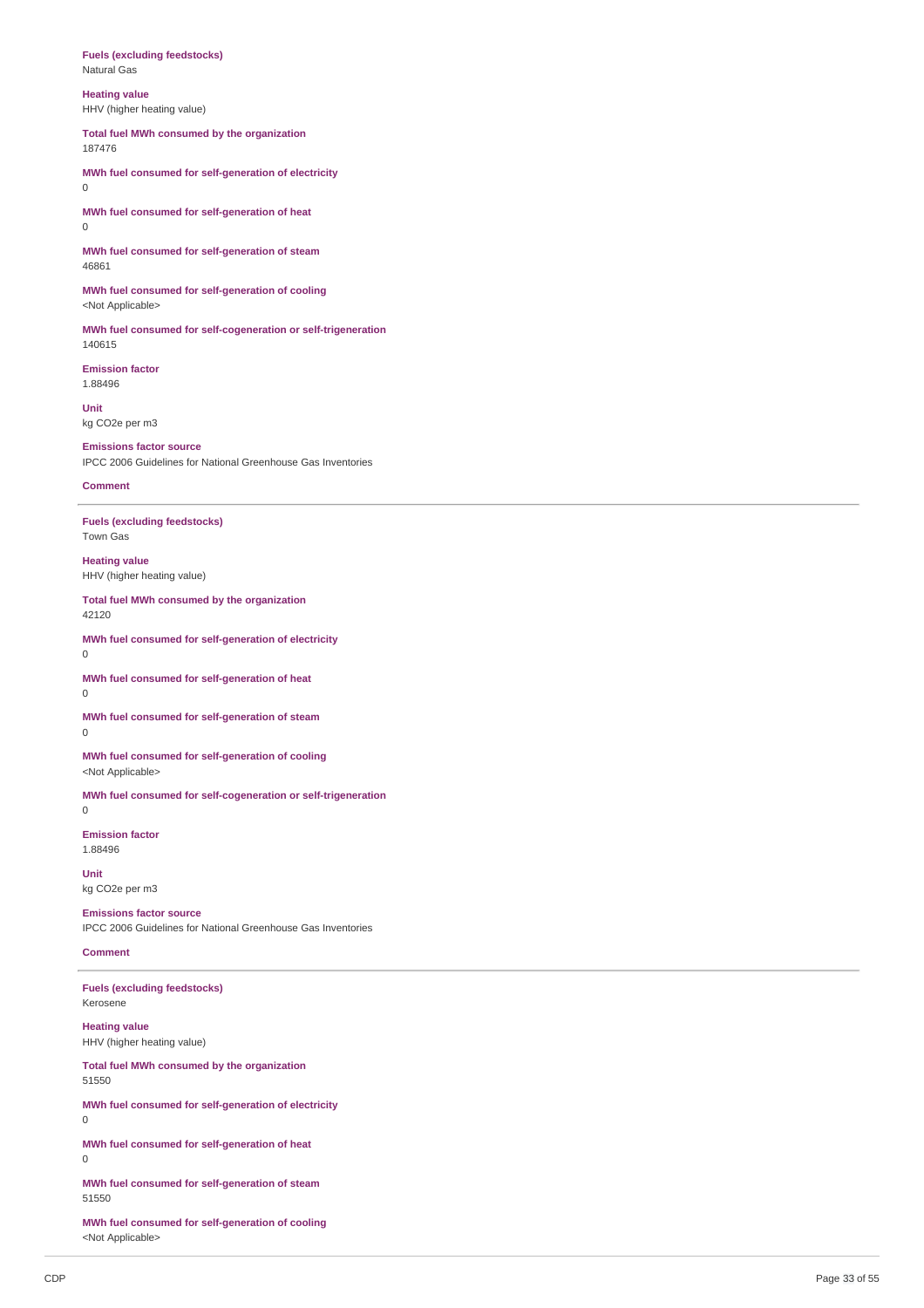**MWh fuel consumed for self-cogeneration or self-trigeneration** 0

**Emission factor** 2.51938

**Unit** kg CO2e per liter

# **Emissions factor source**

IPCC 2006 Guidelines for National Greenhouse Gas Inventories

**Comment**

**Fuels (excluding feedstocks)** Gas Oil

**Heating value** HHV (higher heating value)

**Total fuel MWh consumed by the organization** 7599

**MWh fuel consumed for self-generation of electricity**  $\Omega$ 

**MWh fuel consumed for self-generation of heat** 0

**MWh fuel consumed for self-generation of steam** 0

**MWh fuel consumed for self-generation of cooling** <Not Applicable>

**MWh fuel consumed for self-cogeneration or self-trigeneration**

0

**Emission factor** 2.67649

**Unit** kg CO2e per liter

# **Emissions factor source**

IPCC 2006 Guidelines for National Greenhouse Gas Inventories

## **Comment**

**Fuels (excluding feedstocks)** Petrol

**Heating value** HHV (higher heating value)

**Total fuel MWh consumed by the organization** 2780

**MWh fuel consumed for self-generation of electricity** 0

**MWh fuel consumed for self-generation of heat** 0

**MWh fuel consumed for self-generation of steam** 0

**MWh fuel consumed for self-generation of cooling** <Not Applicable>

**MWh fuel consumed for self-cogeneration or self-trigeneration** 0

**Emission factor** 2.27179

**Unit** kg CO2e per liter

**Emissions factor source** IPCC 2006 Guidelines for National Greenhouse Gas Inventories

## **Comment**

**Fuels (excluding feedstocks)** Other, please specify (Heavy oil)

**Heating value** HHV (higher heating value)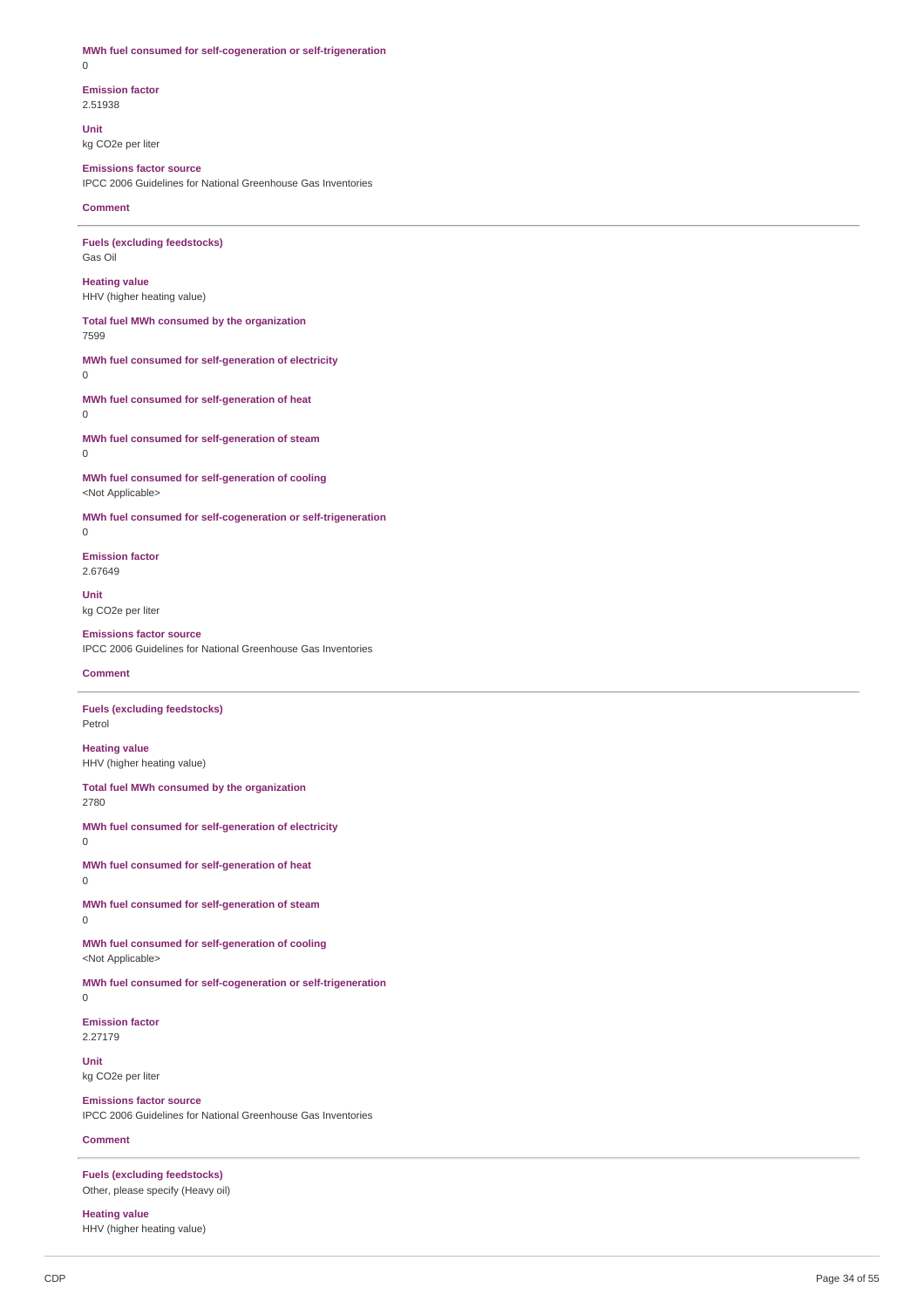**Total fuel MWh consumed by the organization** 32826 **MWh fuel consumed for self-generation of electricity** 0 **MWh fuel consumed for self-generation of heat** 0 **MWh fuel consumed for self-generation of steam** 32826 **MWh fuel consumed for self-generation of cooling** <Not Applicable> **MWh fuel consumed for self-cogeneration or self-trigeneration** 0 **Emission factor** 2.93934 **Unit** kg CO2e per liter **Emissions factor source** IPCC 2006 Guidelines for National Greenhouse Gas Inventories

**Comment**

C8.2d

(C8.2d) Provide details on the electricity, heat, steam, and cooling your organization has generated and consumed in the reporting year.

|                   | (MWh) | Total Gross generation   Generation that is consumed by the<br>organization (MWh) | (MWh) | Gross generation from renewable sources Generation from renewable sources that is consumed by the<br>organization (MWh) |
|-------------------|-------|-----------------------------------------------------------------------------------|-------|-------------------------------------------------------------------------------------------------------------------------|
| Electricity 44123 |       | 44123                                                                             | 5639  | 5639                                                                                                                    |
| Heat              |       |                                                                                   |       |                                                                                                                         |
| Steam             |       |                                                                                   |       |                                                                                                                         |
| Cooling 0         |       |                                                                                   |       |                                                                                                                         |

C8.2e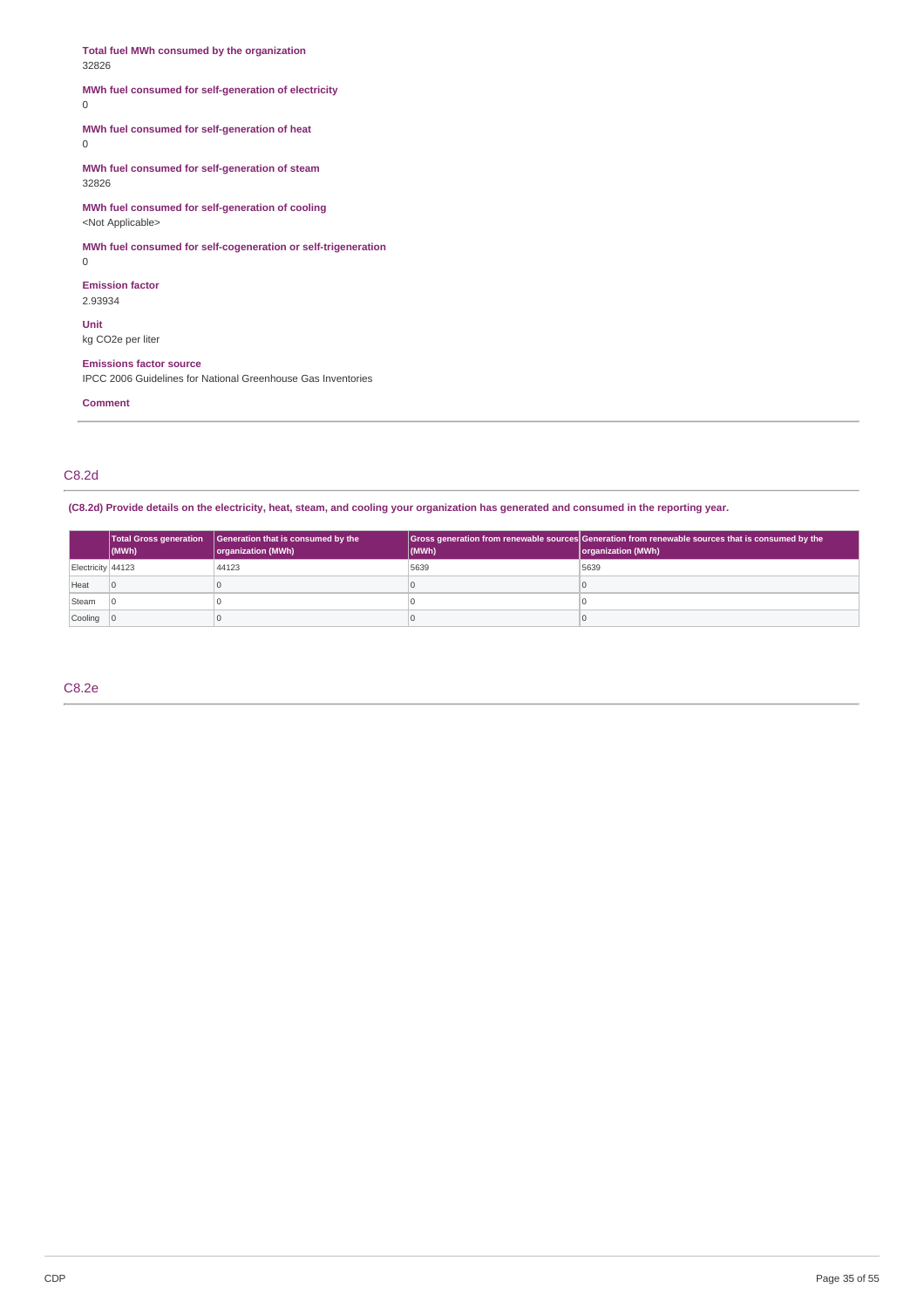(C8.2e) Provide details on the electricity, heat, steam, and/or cooling amounts that were accounted for at a zero emission factor in the market-based Scope 2 **figure reported in C6.3.**

## **Sourcing method**

Green electricity products (e.g. green tariffs) from an energy supplier, supported by energy attribute certificates

**Low-carbon technology type**

Solar

**Country/area of consumption of low-carbon electricity, heat, steam or cooling** Japan

**MWh consumed accounted for at a zero emission factor** 18939

## **Comment**

#### **Sourcing method**

Green electricity products (e.g. green tariffs) from an energy supplier, supported by energy attribute certificates

**Low-carbon technology type** Hydropower

**Country/area of consumption of low-carbon electricity, heat, steam or cooling** Japan

**MWh consumed accounted for at a zero emission factor** 99940

#### **Comment**

## **Sourcing method**

Green electricity products (e.g. green tariffs) from an energy supplier, supported by energy attribute certificates

#### **Low-carbon technology type** Hydropower

**Country/area of consumption of low-carbon electricity, heat, steam or cooling** United States of America

**MWh consumed accounted for at a zero emission factor**

#### **Comment**

2330

#### **Sourcing method**

Green electricity products (e.g. green tariffs) from an energy supplier, supported by energy attribute certificates

## **Low-carbon technology type**

Wind

**Country/area of consumption of low-carbon electricity, heat, steam or cooling** United States of America

## **MWh consumed accounted for at a zero emission factor**

3802

## **Comment**

## **Sourcing method**

Green electricity products (e.g. green tariffs) from an energy supplier, supported by energy attribute certificates

#### **Low-carbon technology type** Wind

**Country/area of consumption of low-carbon electricity, heat, steam or cooling** United Kingdom of Great Britain and Northern Ireland

#### **MWh consumed accounted for at a zero emission factor** 6719

**Comment**

## **Sourcing method**

Green electricity products (e.g. green tariffs) from an energy supplier, supported by energy attribute certificates

#### **Low-carbon technology type** Geothermal

**Country/area of consumption of low-carbon electricity, heat, steam or cooling** Philippines

## **MWh consumed accounted for at a zero emission factor**

16051

## **Comment**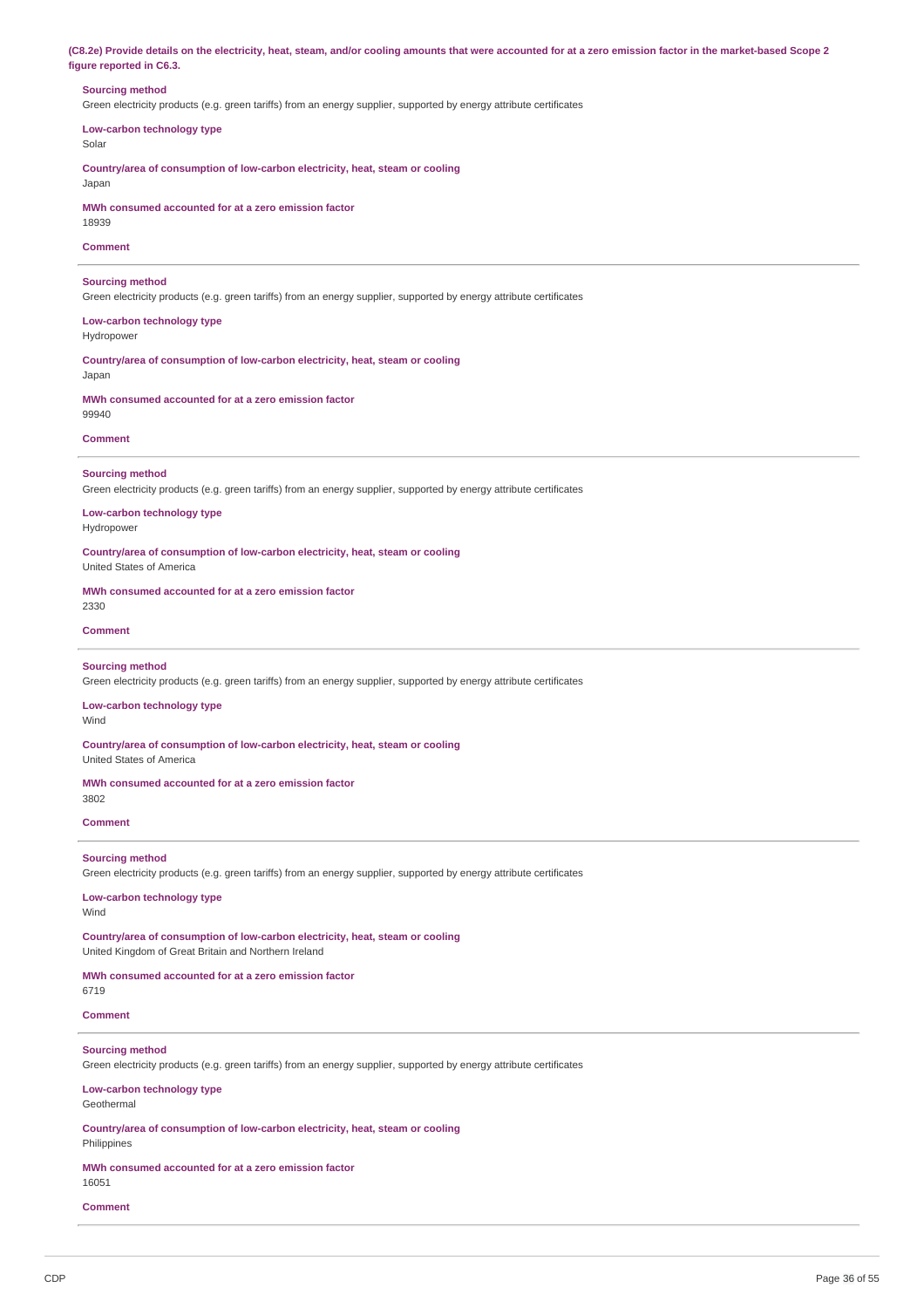## C9.1

**(C9.1) Provide any additional climate-related metrics relevant to your business.**

## C10. Verification

# C10.1

**(C10.1) Indicate the verification/assurance status that applies to your reported emissions.**

|                                          | Verification/assurance status                          |
|------------------------------------------|--------------------------------------------------------|
| Scope 1                                  | Third-party verification or assurance process in place |
| Scope 2 (location-based or market-based) | Third-party verification or assurance process in place |
| Scope 3                                  | Third-party verification or assurance process in place |

## C10.1a

(C10.1a) Provide further details of the verification/assurance undertaken for your Scope 1 emissions, and attach the relevant statements.

**Verification or assurance cycle in place** Annual process

**Status in the current reporting year** Complete

**Type of verification or assurance** Limited assurance

**Attach the statement** Verification Report for Epson.pdf

**Page/ section reference** Page1

**Relevant standard** ISO14064-3

**Proportion of reported emissions verified (%)** 100

# C10.1b

(C10.1b) Provide further details of the verification/assurance undertaken for your Scope 2 emissions and attach the relevant statements.

**Scope 2 approach** Scope 2 market-based

**Verification or assurance cycle in place** Annual process

**Status in the current reporting year** Complete

**Type of verification or assurance** Limited assurance

**Attach the statement** Verification Report for Epson.pdf

**Page/ section reference** Page1

**Relevant standard** ISO14064-3

**Proportion of reported emissions verified (%)** 100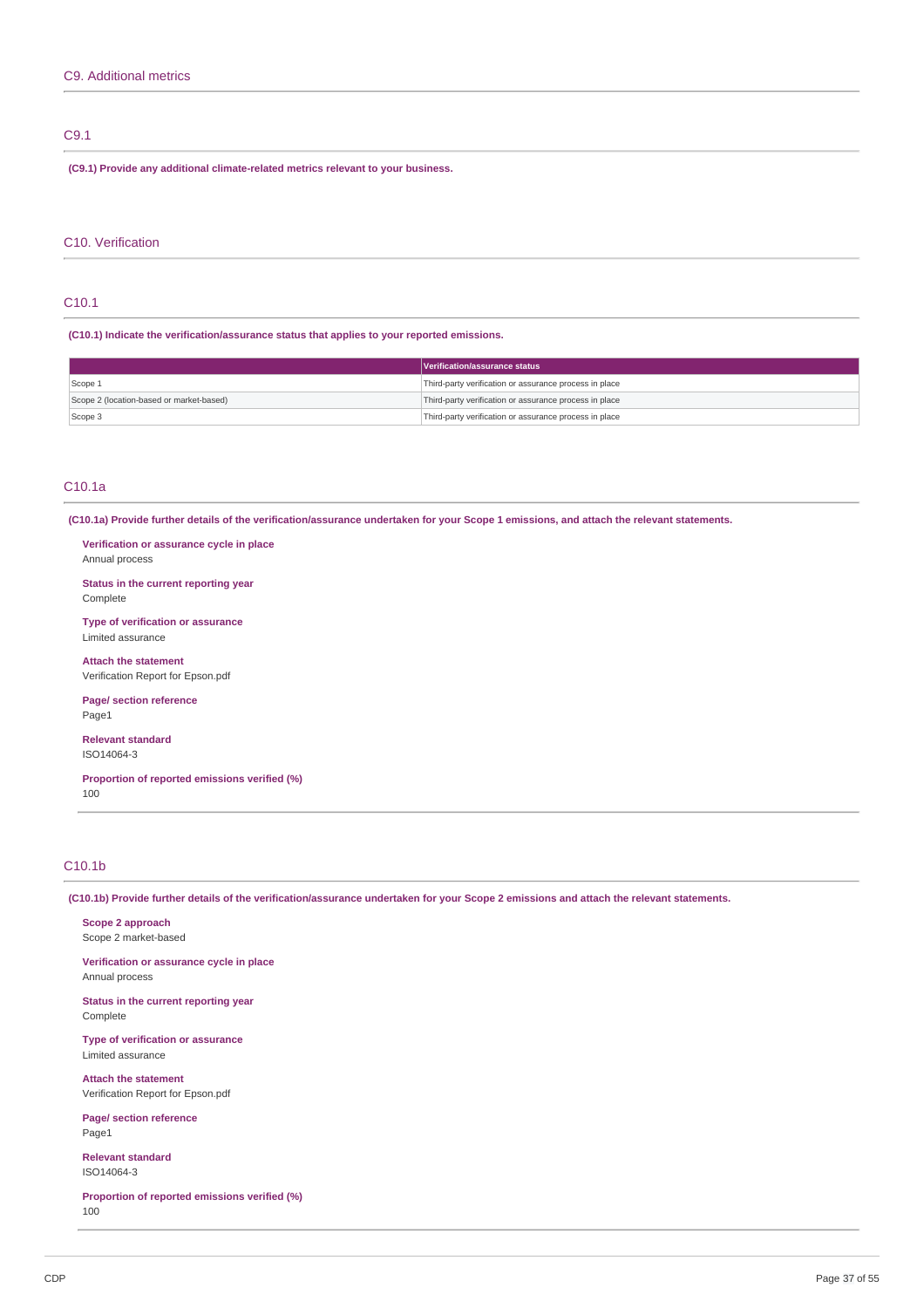# C10.1c

(C10.1c) Provide further details of the verification/assurance undertaken for your Scope 3 emissions and attach the relevant statements.

**Scope 3 category** Scope 3: Purchased goods and services

**Verification or assurance cycle in place** Annual process

**Status in the current reporting year** Complete

**Type of verification or assurance** Limited assurance

**Attach the statement** Verification Report for Epson.pdf

**Page/section reference** Page1

**Relevant standard** ISO14064-3

**Proportion of reported emissions verified (%)** 100

**Scope 3 category** Scope 3: Use of sold products

**Verification or assurance cycle in place** Annual process

**Status in the current reporting year** Complete

**Type of verification or assurance** Limited assurance

**Attach the statement** Verification Report for Epson.pdf

**Page/section reference** Page1

**Relevant standard** ISO14064-3

**Proportion of reported emissions verified (%)** 100

# C10.2

(C10.2) Do you verify any climate-related information reported in your CDP disclosure other than the emissions figures reported in C6.1, C6.3, and C6.5? In progress

## C11. Carbon pricing

# C11.1

(C11.1) Are any of your operations or activities regulated by a carbon pricing system (i.e. ETS, Cap & Trade or Carbon Tax)? Yes

# C11.1a

**(C11.1a) Select the carbon pricing regulation(s) which impacts your operations.** Shenzhen pilot ETS

## C11.1b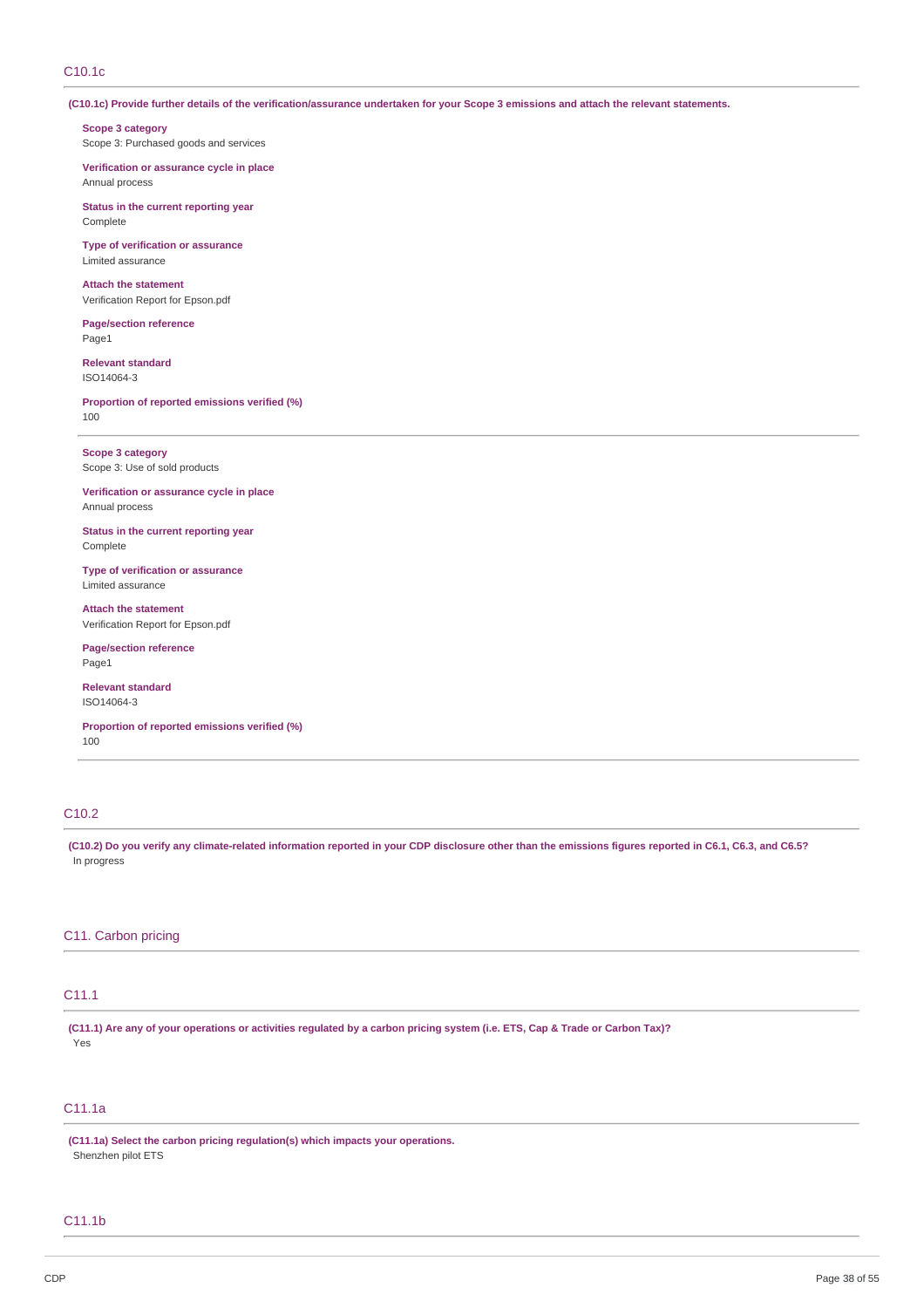**(C11.1b) Complete the following table for each of the emissions trading schemes you are regulated by.**

#### **Shenzhen pilot ETS**

**% of Scope 1 emissions covered by the ETS**

1.54

**% of Scope 2 emissions covered by the ETS**  $\Omega$ 

**Period start date** January 1 2020

**Period end date** December 31 2020

**Allowances allocated** 28185

**Allowances purchased** 4280

**Verified Scope 1 emissions in metric tons CO2e**

32465

**Verified Scope 2 emissions in metric tons CO2e** 0

**Details of ownership** Facilities we own and operate

**Comment**

## C11.1d

(C11.1d) What is your strategy for complying with the systems you are regulated by or anticipate being regulated by?

In March 2021, we revised our Environmental Vision 2050 which describes our vision for where we want to be in 2050.

In this vision, we aim to become carbon negative in Scopes 1, 2, and 3 by 2050 by working to decarbonize and recycle resources, providing products and services that reduce our environmental impact, and developing environmental technologies.

As a strategy, we will change our emission targets for Scopes 1, 2, and 3 from a 2°C scenario to a 1.5°C scenario to promote further emission controls and decarbonization. This strategy includes regulated sites, and promoting the strategy will lead to compliance with the system (Shenzhen pilot ETS) in which we are participating. The main emission reduction measures in this strategy are the use of renewable energy, energy conservation at facilities, and the elimination of greenhouse gases. In FY2020 we built up measures to reduce emissions at regulated sites by more than 500 tons of CO2 in total, including energy conservation at facilities, facility upgrades, and production process improvements.

## C<sub>11.2</sub>

**(C11.2) Has your organization originated or purchased any project-based carbon credits within the reporting period?** No

## C<sub>11.3</sub>

**(C11.3) Does your organization use an internal price on carbon?** Yes

## C11.3a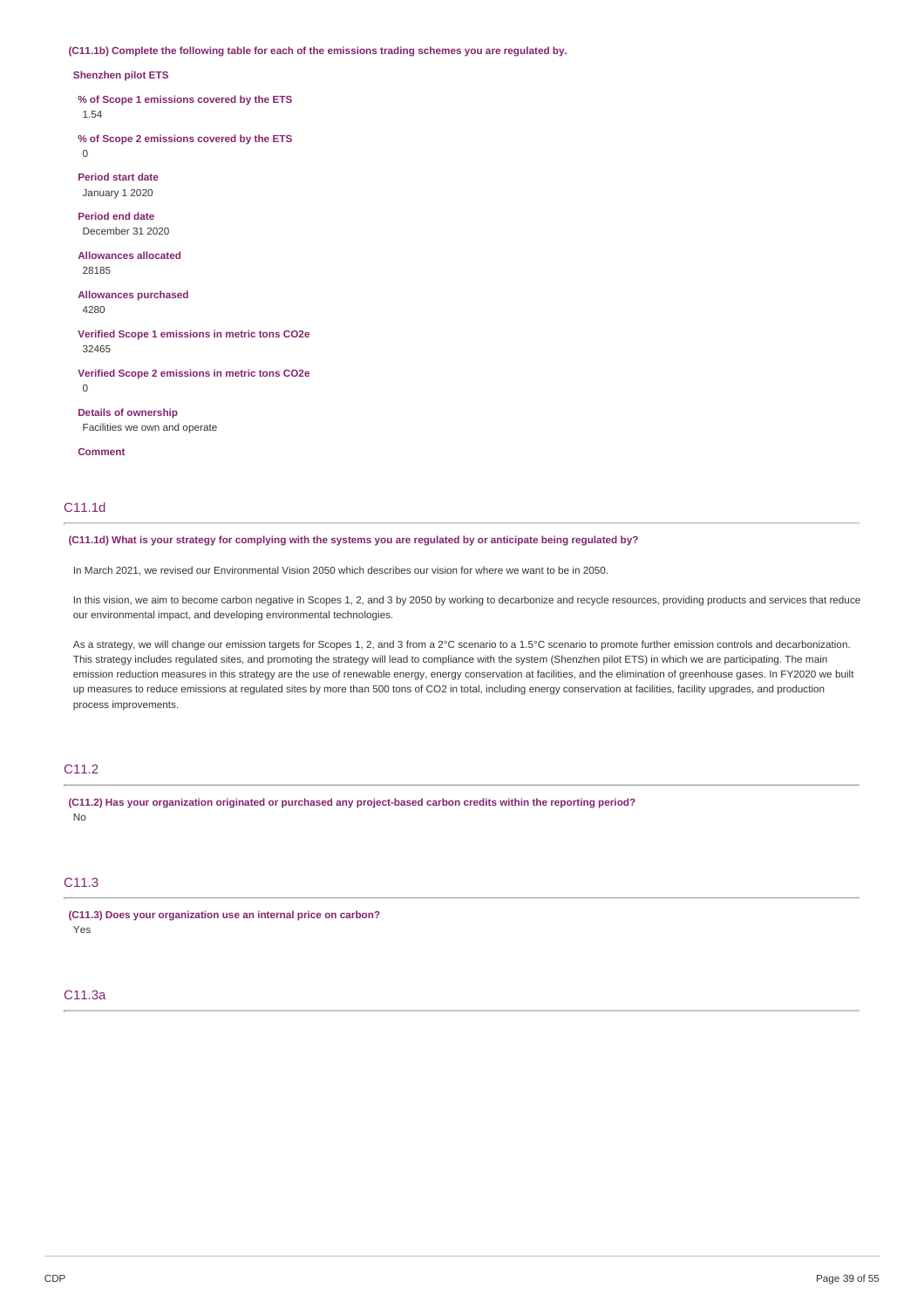#### **(C11.3a) Provide details of how your organization uses an internal price on carbon.**

#### **Objective for implementing an internal carbon price** Navigate GHG regulations Stakeholder expectations Change internal behavior

**GHG Scope**

Scope 2

#### **Application**

Epson uses internal carbon pricing as part of our basis for making investment decisions on environmental measures.

**Actual price(s) used (Currency /metric ton)**

1800

## **Variance of price(s) used**

We regularly review the prices we use with reference to the price of low-carbon electricity, etc. in the countries and region in which we invest.

## **Type of internal carbon price**

Implicit price

## **Impact & implication**

Epson uses internal carbon pricing as part of our basis for making investment decisions on environmental measures. We calculated the cost of procuring low-carbon electricity based on projected electricity usage when we installed new equipment at our Chitose Plant in FY2018, and we used the cost as a reference, together with IRR and investment-return period, in our evaluations. In FY2019, in relation to this, We finished developing environmental investment guidelines and have been officially utilizing these guidelines from FY2020.

## C12. Engagement

## C12.1

**(C12.1) Do you engage with your value chain on climate-related issues?**

Yes, our suppliers

Yes, our customers

Yes, other partners in the value chain

## C12.1a

## **(C12.1a) Provide details of your climate-related supplier engagement strategy.**

#### **Type of engagement**

Information collection (understanding supplier behavior)

#### **Details of engagement**

Collect climate change and carbon information at least annually from suppliers

#### **% of suppliers by number**

17

## **% total procurement spend (direct and indirect)**

80

**% of supplier-related Scope 3 emissions as reported in C6.5**

## **Rationale for the coverage of your engagement**

As part of the Supplier Evaluation Program, Epson collects and evaluates information from key suppliers who account for 80% of our global procurement spend, using a self-assessment questionnaire (SAQ) developed independently by Epson based on the RBA's auditing standards. The SAQ includes questions concerning the environment, such as policies and data tracking of energy consumption and greenhouse gas emissions. This elected suppliers account for 17% of all suppliers. Our suppliers were chosen in consideration of the minimum number necessary for supplier engagement activities to be effective.

### **Impact of engagement, including measures of success**

We have ranked suppliers as low, medium, or high risk based on their responses to the SAQ, and if a supplier is deemed to be high risk (65 points or less), we conduct site checks and provide support for improvement activities. The supplier SAQ survey's medium-term goal (KPI) up until FY2020 is to have no high risk suppliers. By communicating with suppliers and supporting their improvement activities, we are improving our response to environmental management year by year. Continuing on from the previous fiscal year, FY2020 we once again achieved our goal of having no high risk suppliers. Given that, as a survey of key suppliers who account for 80% of our sales, approximately half of the surveyed suppliers were being surveyed for the first time, this is an indicator that lets us measure the stability of our transactions.

#### **Comment**

We joined the RBA in April 2019 and have been collecting environmental information every year since 2018.

# C12.1b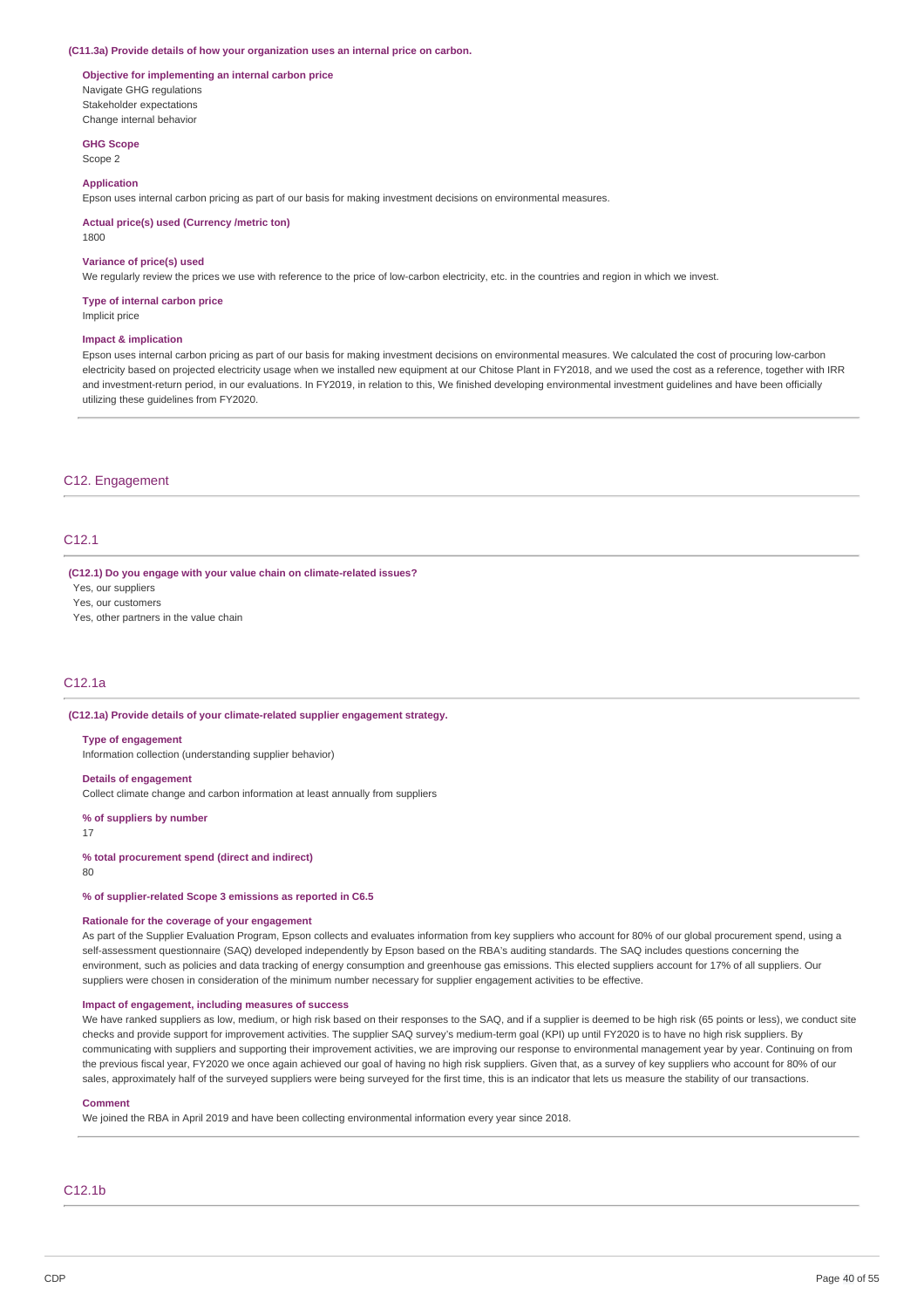#### **(C12.1b) Give details of your climate-related engagement strategy with your customers.**

**Type of engagement**

Education/information sharing

#### **Details of engagement**

Run an engagement campaign to educate customers about the climate change impacts of (using) your products, goods, and/or services

**% of customers by number**

#### 100

**% of customer - related Scope 3 emissions as reported in C6.5**

 $22$ 

**Portfolio coverage (total or outstanding)**

<Not Applicable>

#### **Please explain the rationale for selecting this group of customers and scope of engagement**

Collaboration with customers We engage with our customers to address emissions from use and end of life of our products. Under the Epson 25 Corporate Vision, Epson aims to work with customers to help protect the global environment by suggesting innovative new business processes with our original products and helping customers economically develop with a smaller environmental footprint. For example, we are increasingly offering printers with high-capacity ink packs and ink tanks. Since consumables are replaced less frequently, the CO2 emissions from use and disposal are lower. We also support energy saving measures in offices through the global promotion of our energy-efficient inkjet printers for business that use Heat-Free Technology, which does not require heat to warm up the printer when it is switched on or awakes from sleep . We are in addition establishing take-back and recycling programs. Although this is a global endeavor, each program is customized to the circumstances in the specific country or region. Through this, we are collaborating with customers to ensure proper recycling of end-of-life products. We are 100% committed to working with all our prospective customers, including inkjet printer owners or all those considering a purchase. We have calculated the emissions from ink jet solutions within our scope 3 volumes.

#### **Impact of engagement, including measures of success**

In order to develop products with superior energy-saving capabilities, our inkjet printers are fully compliant with the ENERGY STAR® Ver. 3.0 revisions and meet the strict ENERGY STAR standards (OM and TEC values\*). With respect to TEC, a compliance index for laser printers, we independently measure and publish the TEC for our business inkjet printers which have superior energy-saving capabilities to help offices choose competitive energy-saving equipment. In addition to providing information on our website and in catalogues, we promote our Heat-Free inkjet printers through advertisements and events to effectively promote the superiority of our laser printers to dealers and customers. In FY2020, in addition to the ongoing global promotion of Heat-Free Technology, COVID-19 motivated us to enhance activities such as online reseller training and environmental promotion training for internal sales staff in Europe, and also successfully won large-scale bids for regional associations in Germany and educational institutions in the UK. A measure of success is to reduce Scope 3 emissions to achieve SBT. We calculated the amount of energy consumed when using our products as contributing to an 130,000 ton reduction in CO2 emissions compared to when using laser printers. This is equivalent to approximately 9% of our Category 11 (Use of sold products) of Scope 3, and approximately 4% of total Scope 3 emissions. \* Operation Mode (OM) refers to inkjet printers' sleep mode and the transition time to sleep mode, and laser printers and high-performance IJs (line heads) are specified as Typical Electricity Consumption (TEC) values

#### **Type of engagement**

Education/information sharing

#### **Details of engagement**

Share information about your products and relevant certification schemes (i.e. Energy STAR)

**% of customers by number**

 $21$ 

### **% of customer - related Scope 3 emissions as reported in C6.5**

62

## **Portfolio coverage (total or outstanding)**

<Not Applicable>

## **Please explain the rationale for selecting this group of customers and scope of engagement**

For CO2 emissions from Information devices that run on electrical power, reduction considerations should not be limited to just time-of-operation, but the contribution from standby power should also be taken into account. This is for the revenue return rate of Europe (21% in FY2020) for a partner, given the information provided under ErP Directive Lot 26. We calculated emissions for projectors, ink-jet printers, laser printer within our scope 3 volumes as well.

## **Impact of engagement, including measures of success**

We measure success based on our designs compliance with the ErP Directive and the number of products that provide such information, and support customers' selection of energy-saving products. Information on power consumption during networked standby or during transition times for the all target product category of ErP Directive Lot. 6 was disclosed. This information was made easily available for all European languages via our environmental website. https://www.epson.eu/energy-consumption By providing suitable product information to our customers on this scale, they will select environmentally friendly products, contributing to the reduction of CO2 emissions over the product's usable life.

## C12.1d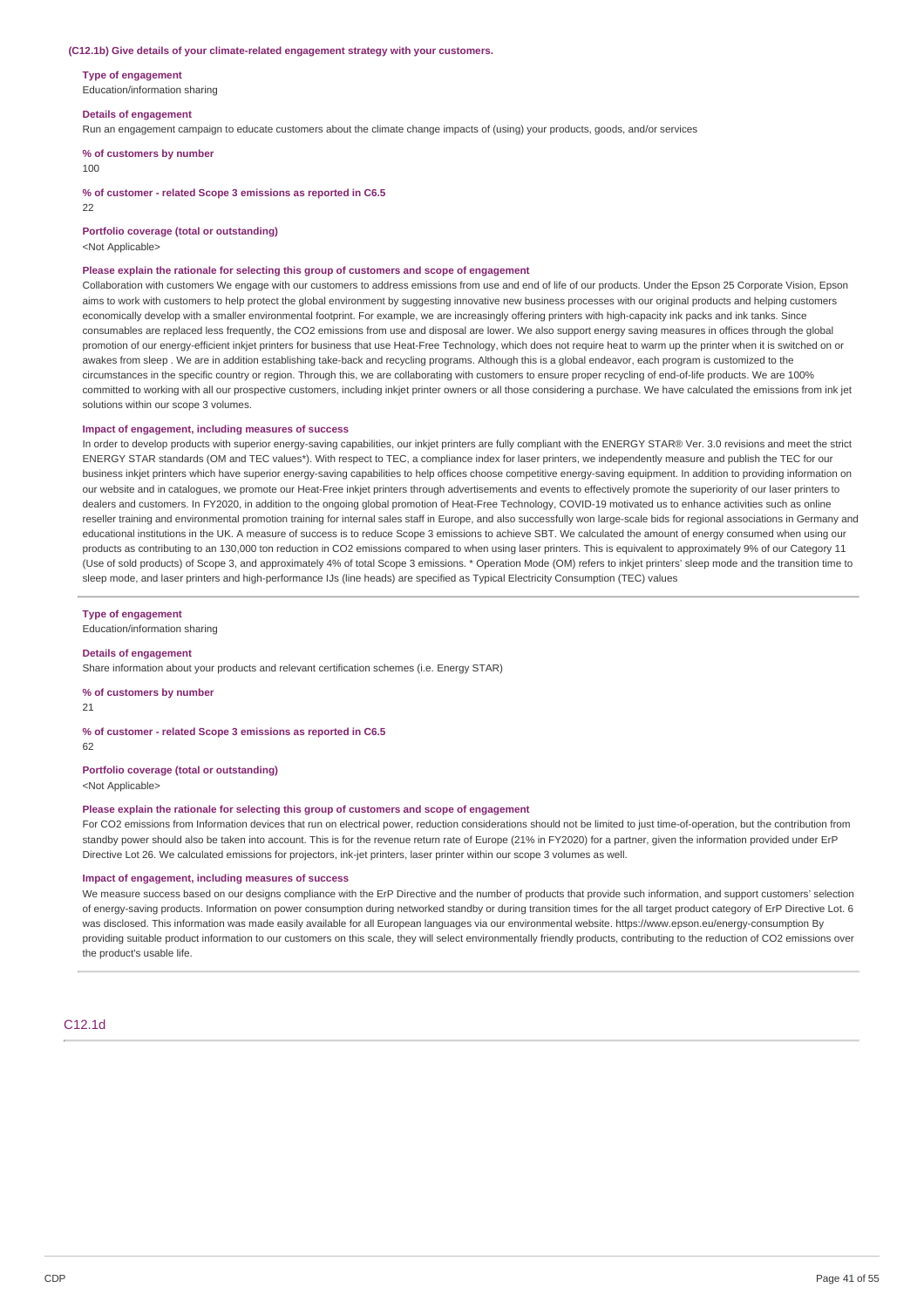#### **(C12.1d) Give details of your climate-related engagement strategy with other partners in the value chain.**

Category 4 (upstream transportation and distribution) is an important item in our Scope 3. Therefore, collaboration with partners is essential to reduce the burden on distribution. We have set distribution cost targets for FY2025 and are promoting activities to reduce Category 4 emissions (FY2019 emissions were in the top 4 and accounted for 6%).

For example, we are promoting the reduction of CO2 emissions in distribution through joint deliveries and joint collections with other companies and round use of containers in collaboration with other companies.

Our joint cartridge collection project in Japan is an ongoing initiative, started over 10 years ago with competitors, to improve recovery rates and transportation efficiency. This project promotes further use of recycled materials and helps reduce CO2 emissions from raw materials. In FY2020 the project recovered 3.65 million cartridges, resulting in a CO2 reduction of 145 t-CO2, and steadily accumulating the effects of the project every year.

We are also collaborating with shipping companies and port companies to improve the export environment by utilizing ports near plants as a way of resolving the increased truck transportation burden caused by congestion around ports.

## $C12.3$

(C12.3) Do you engage in activities that could either directly or indirectly influence public policy on climate-related issues through any of the following? Direct engagement with policy makers

Trade associations

# C12.3a

**(C12.3a) On what issues have you been engaging directly with policy makers?**

|                      |         | Focus of Corporate Details of engagement                                                                                                                                                                                                                                                                                                                                                           | <b>Proposed legislative solution</b>                                                                                                                        |
|----------------------|---------|----------------------------------------------------------------------------------------------------------------------------------------------------------------------------------------------------------------------------------------------------------------------------------------------------------------------------------------------------------------------------------------------------|-------------------------------------------------------------------------------------------------------------------------------------------------------------|
| legislation position |         |                                                                                                                                                                                                                                                                                                                                                                                                    |                                                                                                                                                             |
| Cap and<br>trade     | Support | Epson Engineering (Shenzhen) Ltd. (ESL), one of the printer manufacturing factory, has been participating in Shenzhen's pilot<br>emissions trading scheme since 2012. First, they had to decipher the many different national standards regulating CO2 emissions and<br>understand the emissions trading scheme. Then ESL created their own greenhouse gas control standards and reporting manual. | <b>ESL</b> is wholly supporting the emissions trading<br>scheme run by the Shenzhen municipal<br>government. Our allotments for FY2020 are shown<br>in C11. |

#### C12.3b

## **(C12.3b) Are you on the board of any trade associations or do you provide funding beyond membership?** Yes

## C12.3c

(C12.3c) Enter the details of those trade associations that are likely to take a position on climate change legislation.

#### **Trade association**

Japan Business Machine and Information System Industries Association (JBMIA)

#### **Is your position on climate change consistent with theirs?**

Consistent

#### **Please explain the trade association's position**

JBMIA collaborates with corporations to implement projects relating to environmental protection, product safety and standardization from a broad perspective. One of their visions is to "lead the realization of a low-carbon and recycling society ". The Environment Committee engages in activities, including collecting, analysing and utilizing environmental management information, investigating and responding to environmental laws and regulations and environmental labels for products, investigating and responding to the actual state of recovery and recycling, investigating and responding to the chemical safety of products, and taking measures to prevent global warming.

## **How have you influenced, or are you attempting to influence their position?**

Our president has been appointed chairman of JBMIA for two years from 2016, and after which he became vice chairman. We will make JBMIA more global, aiming to make it an attractive association that meets the requirements of society and industry. We will conduct activities focusing on the following three themes: 1) building a foundation for leading the response to diverse environmental regulations, 2) strengthening cooperation with overseas groups to respond to environmental changes that affect global business, and 3) creating a stronger, more attractive association.

## C12.3f

(C12.3f) What processes do you have in place to ensure that all of your direct and indirect activities that influence policy are consistent with your overall climate **change strategy?**

When the JBMIA submits opinions on environmental regulatory processes in various countries, including Japan, Epson's Head Office environmental affairs department verifies that the climate change strategies of these nations and of the JBMIA are consistent with Epson's long-range vision. Epson's findings are incorporated into opinions via the committees of the JBMIA.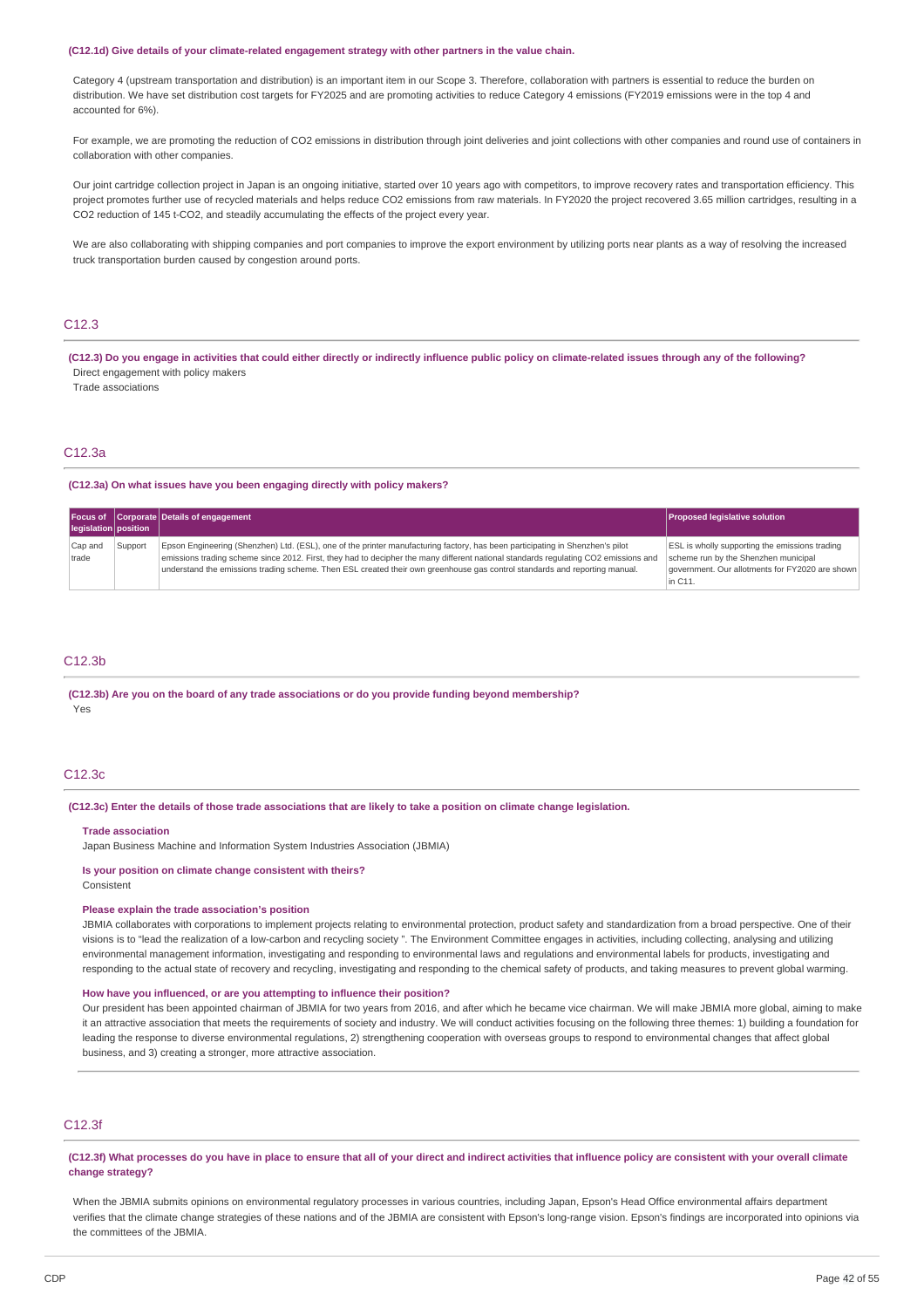# C<sub>12</sub> 4

(C12.4) Have you published information about your organization's response to climate change and GHG emissions performance for this reporting year in places **other than in your CDP response? If so, please attach the publication(s).**

#### **Publication**

In mainstream reports

**Status Complete** 

### **Attach the document**

1\_Annual Report 2021.pdf

#### **Page/Section reference**

・p.16: Risks Related to Epson's Business Operations (9. Epson is vulnerable to environmental risks) ・p.31-36 :"Environmental Vision 2050", "Climate change initiatives and TCFD"

# **Content elements** Strategy Risks & opportunities

Emissions figures Emission targets

#### **Comment**

#### **Publication**

In mainstream reports

**Status** Complete

**Attach the document** 2\_有価証券報告書2021年3月期.pdf

#### **Page/Section reference**

・p.19-22:事業の状況(「環境ビジョン2050」「気候変動への取り組みとTCFD」) ・p.25: 事業等のリスク((9)環境問題について)

#### **Content elements**

Strategy Risks & opportunities Emissions figures Emission targets

## **Comment**

## **Publication**

In mainstream reports, incorporating the TCFD recommendations

#### **Status**

Underway – previous year attached

#### **Attach the document**

3\_Integrated Report 2020.pdf

## **Page/Section reference**

・p.26-29: Responding to TCFD Recommendations ・p.55-56: Value Creation Infrastructure (Risk Management) ・p.59-62:Value Creation Infrastructure (Achieve sustainability in a Circular Economy) · p.71: Non-Financial Highlights

#### **Content elements**

Strategy Risks & opportunities Emissions figures Emission targets Other metrics

## **Comment**

**Publication** In voluntary sustainability report

# **Status**

Underway – previous year attached

#### **Attach the document**

4\_Sustainability Report 2020.pdf

## **Page/Section reference**

・p.21: Key CSR Themes (FY2018 Action Items, Achievements and Results) ・p.27: FY2019 Action Items ・p.52-54: Environmental Vision 2050 ・p.55-59: 2025 Goals (Reducing GHG emissions, Risks & Opportunities) ・p.60: Responding to TCFD ・p.65-95: Products and Services that Reduce Environmental Impacts ・p.99-103: Climate Change/Realizing a Decarbonized Society

## **Content elements**

Strategy Risks & opportunities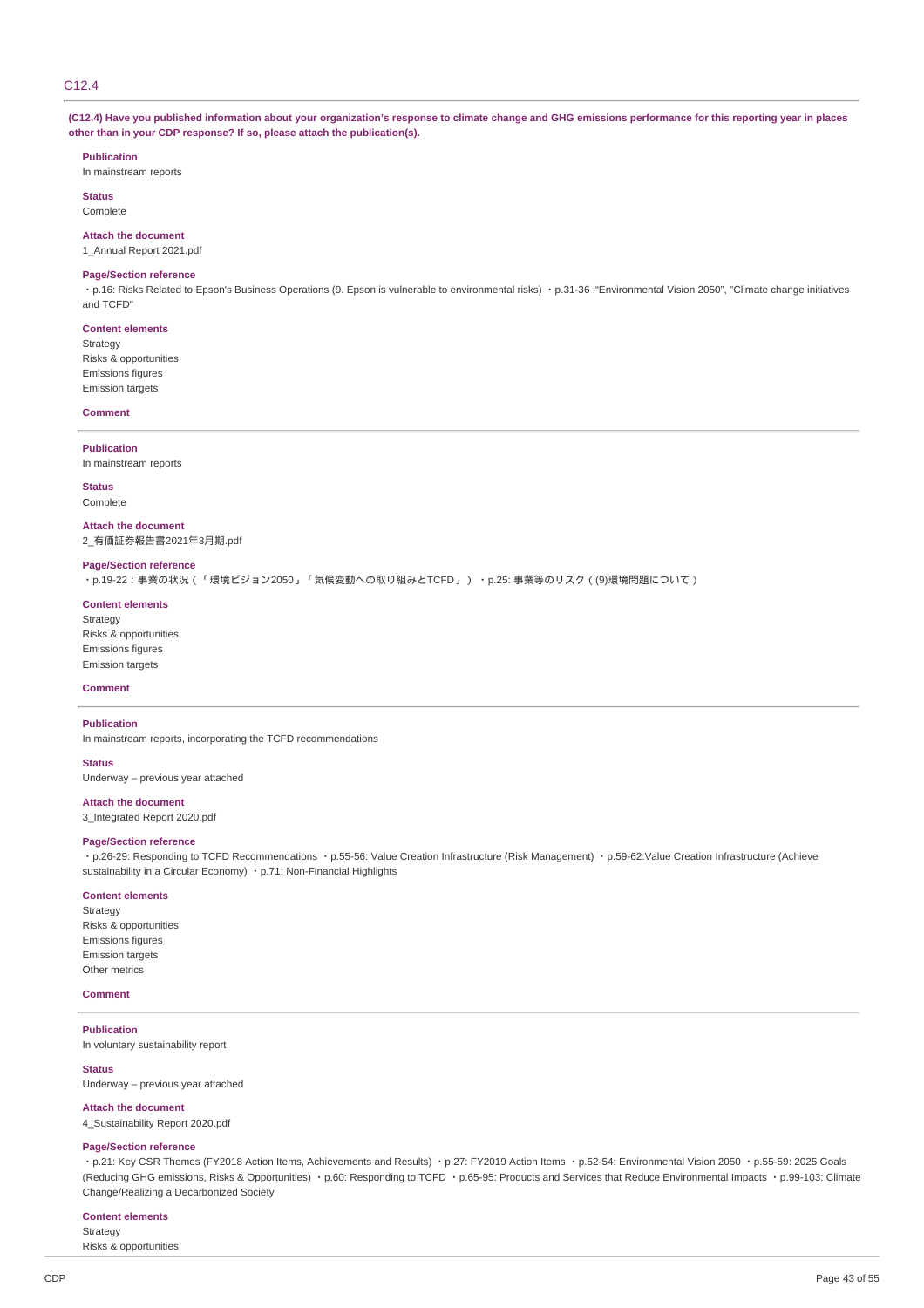## **Comment**

| C <sub>15</sub> . Signoff |  |  |  |
|---------------------------|--|--|--|
|                           |  |  |  |
|                           |  |  |  |

## C-FI

(C-FI) Use this field to provide any additional information or context that you feel is relevant to your organization's response. Please note that this field is optional **and is not scored.**

## C15.1

**(C15.1) Provide details for the person that has signed off (approved) your CDP climate change response.**

|       | <b>Job title</b>           | Corresponding job category |
|-------|----------------------------|----------------------------|
| Row 1 | Corporate Strategy Council | Board/Executive board<br>. |

## SC. Supply chain module

## SC0.0

**(SC0.0) If you would like to do so, please provide a separate introduction to this module.**

## SC0.1

**(SC0.1) What is your company's annual revenue for the stated reporting period?**

|                           | Annual Revenue |
|---------------------------|----------------|
| $\sqrt{2}$ Row $\sqrt{2}$ | ,,,,,<br>.     |
|                           |                |

# SC0.2

**(SC0.2) Do you have an ISIN for your company that you would be willing to share with CDP?** Yes

## SC0.2a

**(SC0.2a) Please use the table below to share your ISIN.**

|      | <b>ISIN country code (2 letters)</b> | <b>ISIN numeric identifier and single check digit (10 numbers overall)</b> |
|------|--------------------------------------|----------------------------------------------------------------------------|
| Row. |                                      | 3414750004                                                                 |

# SC1.1

(SC1.1) Allocate your emissions to your customers listed below according to the goods or services you have sold them in this reporting period.

| <b>Requesting member</b><br>Nokia Group                       |
|---------------------------------------------------------------|
| <b>Scope of emissions</b><br>Scope 1                          |
| <b>Allocation level</b><br>Business unit (subsidiary company) |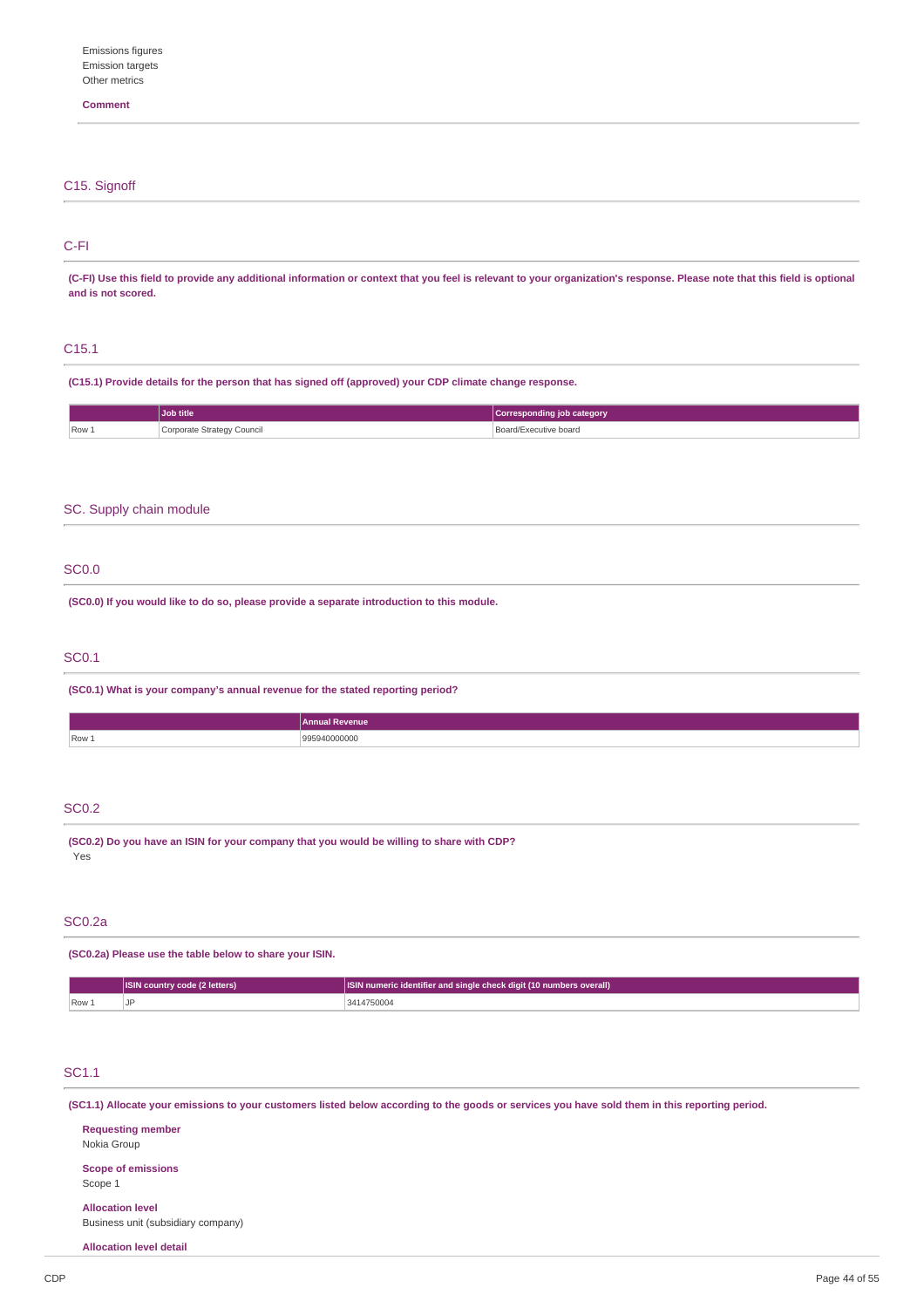Scope 1 emission is allocated based on the sales ratio of the requesting member at the business units that are related to the member.

## **Emissions in metric tonnes of CO2e**

6

**Uncertainty (±%)**

10

#### **Major sources of emissions**

Scope 1 emissions are from use of fuel for air conditioning and the use of greenhouse gases at production facilities.

## **Verified**

No

## **Allocation method**

Allocation based on the market value of products purchased

Please explain how you have identified the GHG source, including major limitations to this process and assumptions made It is specified within the financial control based on the GHG protocol.

**Requesting member** Nokia Group

**Scope of emissions** Scope 2

**Allocation level** Business unit (subsidiary company)

#### **Allocation level detail**

Scope 2 emission is allocated based on the sales ratio of the requesting member at the business units that are related to the member.

**Emissions in metric tonnes of CO2e**

50

# **Uncertainty (±%)**

10

## **Major sources of emissions**

Scope 2 emissions are electricity used to power production lines in factory, lighting in offices.

**Verified**

## No

#### **Allocation method**

Allocation based on the market value of products purchased

Please explain how you have identified the GHG source, including major limitations to this process and assumptions made It is specified within the financial control based on the GHG protocol.

**Requesting member** NEC Corporation

**Scope of emissions** Scope 1

**Allocation level** Business unit (subsidiary company)

## **Allocation level detail**

Scope 1 emission is allocated based on the sales ratio of the requesting member at the business units that are related to the member.

#### **Emissions in metric tonnes of CO2e**

81

## **Uncertainty (±%)**

10

## **Major sources of emissions**

Scope 1 emissions are from use of fuel for air conditioning and the use of greenhouse gases at production facilities.

## **Verified**

No

## **Allocation method**

Allocation based on the market value of products purchased

Please explain how you have identified the GHG source, including major limitations to this process and assumptions made It is specified within the financial control based on the GHG protocol.

#### **Requesting member** NEC Corporation

# **Scope of emissions**

Scope 2

**Allocation level** Business unit (subsidiary company)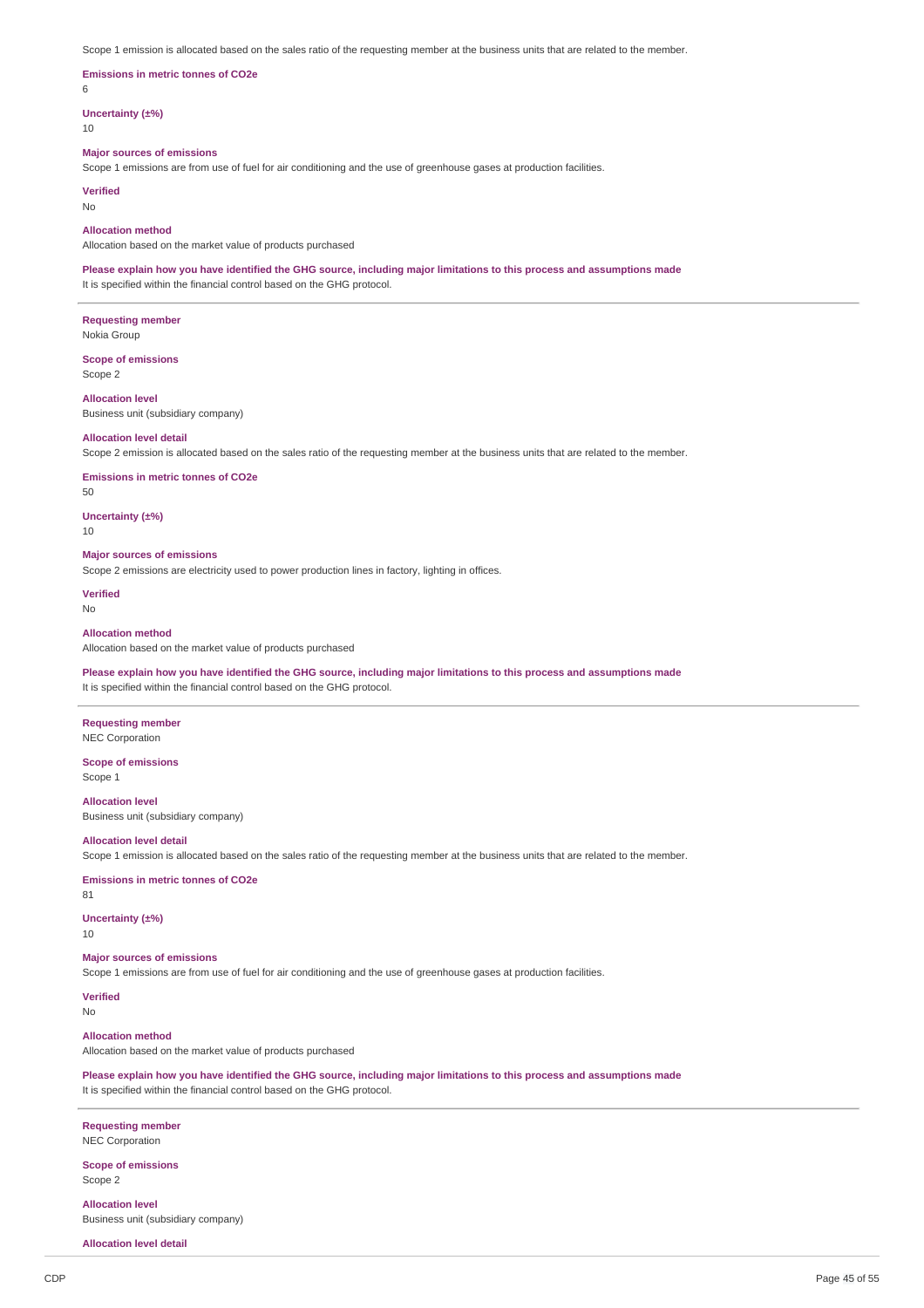Scope 2 emission is allocated based on the sales ratio of the requesting member at the business units that are related to the member.

#### **Emissions in metric tonnes of CO2e** 687

**Uncertainty (±%)**

10

## **Major sources of emissions**

Scope 2 emissions are electricity used to power production lines in factory, lighting in offices.

**Verified**

No

## **Allocation method**

Allocation based on the market value of products purchased

Please explain how you have identified the GHG source, including major limitations to this process and assumptions made It is specified within the financial control based on the GHG protocol.

**Requesting member** Western Digital Corp

**Scope of emissions** Scope 1

**Allocation level** Business unit (subsidiary company)

#### **Allocation level detail**

Scope 1 emission is allocated based on the sales ratio of the requesting member at the business units that are related to the member.

#### **Emissions in metric tonnes of CO2e**

1

**Uncertainty (±%)**

10

#### **Major sources of emissions**

Scope 1 emissions are from use of fuel for air conditioning and the use of greenhouse gases at production facilities.

**Verified**

## No

## **Allocation method**

Allocation based on the market value of products purchased

## Please explain how you have identified the GHG source, including major limitations to this process and assumptions made It is specified within the financial control based on the GHG protocol.

**Requesting member** Western Digital Corp

**Scope of emissions** Scope 2

**Allocation level** Business unit (subsidiary company)

#### **Allocation level detail**

Scope 2 emission is allocated based on the sales ratio of the requesting member at the business units that are related to the member.

## **Emissions in metric tonnes of CO2e**

9

## **Uncertainty (±%)**

10

## **Major sources of emissions**

Scope 2 emissions are electricity used to power production lines in factory, lighting in offices.

## **Verified**

No

## **Allocation method**

Allocation based on the market value of products purchased

Please explain how you have identified the GHG source, including major limitations to this process and assumptions made It is specified within the financial control based on the GHG protocol.

#### **Requesting member** Robert Bosch GmbH

## **Scope of emissions** Scope 1

**Allocation level** Business unit (subsidiary company)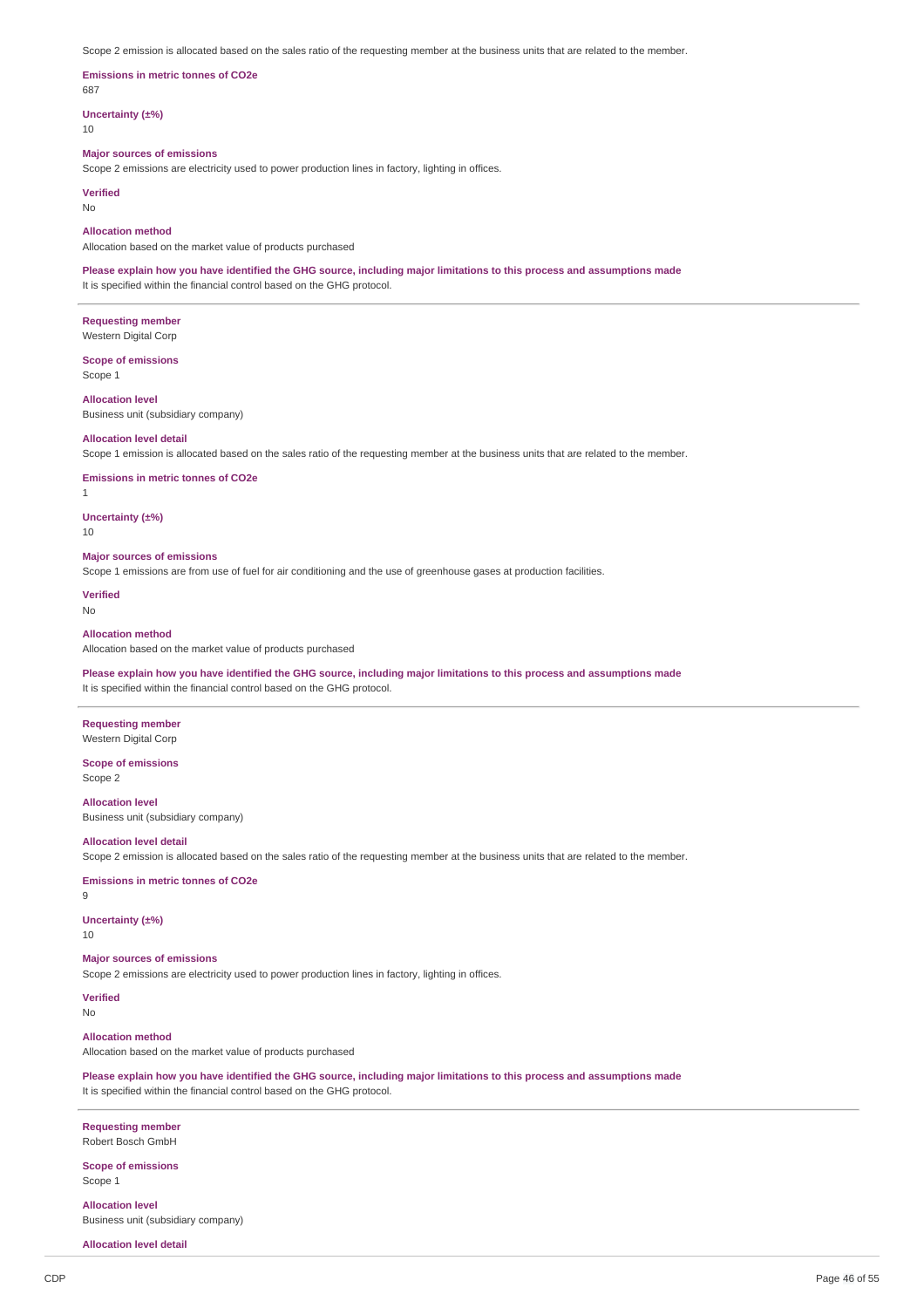Scope 1 emission is allocated based on the sales ratio of the requesting member at the business units that are related to the member.

## **Emissions in metric tonnes of CO2e**

38

## **Uncertainty (±%)**

10

## **Major sources of emissions**

Scope 1 emissions are from use of fuel for air conditioning and the use of greenhouse gases at production facilities.

**Verified**

No

## **Allocation method**

Allocation based on the market value of products purchased

Please explain how you have identified the GHG source, including major limitations to this process and assumptions made It is specified within the financial control based on the GHG protocol

**Requesting member** Robert Bosch GmbH

**Scope of emissions** Scope 2

**Allocation level** Business unit (subsidiary company)

#### **Allocation level detail**

Scope 2 emission is allocated based on the sales ratio of the requesting member at the business units that are related to the member.

**Emissions in metric tonnes of CO2e**

320

**Uncertainty (±%)** 10

## **Major sources of emissions**

Scope 2 emissions are electricity used to power production lines in factory, lighting in offices.

**Verified**

No

## **Allocation method**

Allocation based on the market value of products purchased

Please explain how you have identified the GHG source, including major limitations to this process and assumptions made It is specified within the financial control based on the GHG protocol.

## **Requesting member**

Trimble Inc.

**Scope of emissions** Scope 1

**Allocation level** Business unit (subsidiary company)

#### **Allocation level detail**

Scope 1 emission is allocated based on the sales ratio of the requesting member at the business units that are related to the member.

## **Emissions in metric tonnes of CO2e**

34

## **Uncertainty (±%)**

10

## **Major sources of emissions**

Scope 1 emissions are from use of fuel for air conditioning and the use of greenhouse gases at production facilities.

**Verified**

No

## **Allocation method**

Allocation based on the market value of products purchased

Please explain how you have identified the GHG source, including major limitations to this process and assumptions made It is specified within the financial control based on the GHG protocol.

#### **Requesting member** Trimble Inc.

**Scope of emissions** Scope 2

**Allocation level** Business unit (subsidiary company)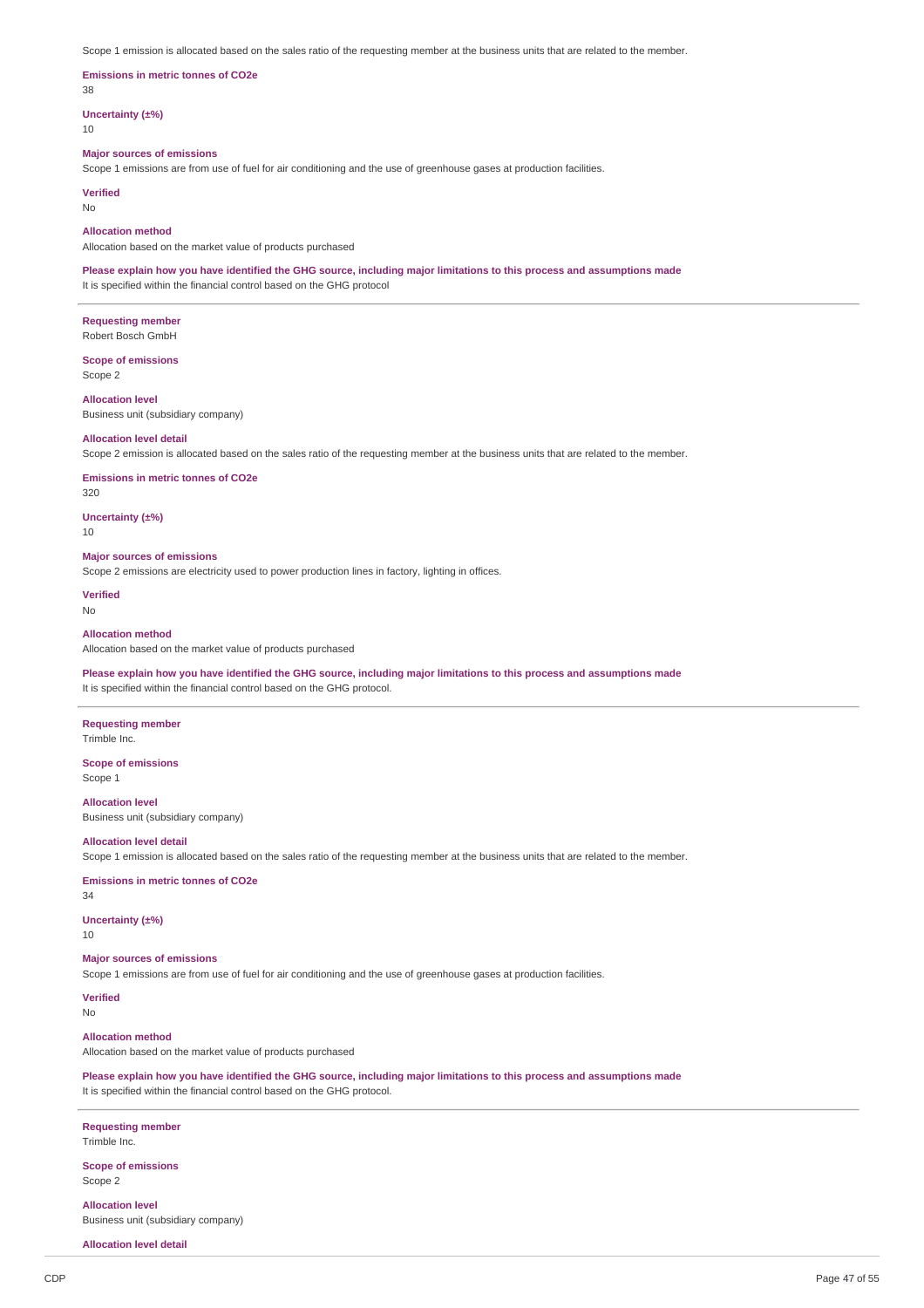Scope 2 emission is allocated based on the sales ratio of the requesting member at the business units that are related to the member.

#### **Emissions in metric tonnes of CO2e** 292

**Uncertainty (±%)**

10

## **Major sources of emissions**

Scope 2 emissions are electricity used to power production lines in factory, lighting in offices.

**Verified**

No

## **Allocation method**

Allocation based on the market value of products purchased

Please explain how you have identified the GHG source, including major limitations to this process and assumptions made It is specified within the financial control based on the GHG protocol.

**Requesting member** Target Corporation

**Scope of emissions** Scope 1

**Allocation level** Business unit (subsidiary company)

#### **Allocation level detail**

Scope 1 emission is allocated based on the sales ratio of the requesting member at the business units that are related to the member.

**Emissions in metric tonnes of CO2e**

112

10

**Uncertainty (±%)**

# **Major sources of emissions**

Scope 1 emissions are from use of fuel for air conditioning and the use of greenhouse gases at production facilities.

**Verified**

No

## **Allocation method**

Allocation based on the market value of products purchased

Please explain how you have identified the GHG source, including major limitations to this process and assumptions made It is specified within the financial control based on the GHG protocol.

**Requesting member** Target Corporation

**Scope of emissions** Scope 2

**Allocation level** Business unit (subsidiary company)

## **Allocation level detail**

Scope 2 emission is allocated based on the sales ratio of the requesting member at the business units that are related to the member.

## **Emissions in metric tonnes of CO2e**

669

## **Uncertainty (±%)**

10

## **Major sources of emissions**

Scope 2 emissions are electricity used to power production lines in factory, lighting in offices.

## **Verified**

No

#### **Allocation method**

Allocation based on the market value of products purchased

Please explain how you have identified the GHG source, including major limitations to this process and assumptions made It is specified within the financial control based on the GHG protocol.

#### **Requesting member** Walmart, Inc.

**Scope of emissions** Scope 1

**Allocation level** Business unit (subsidiary company)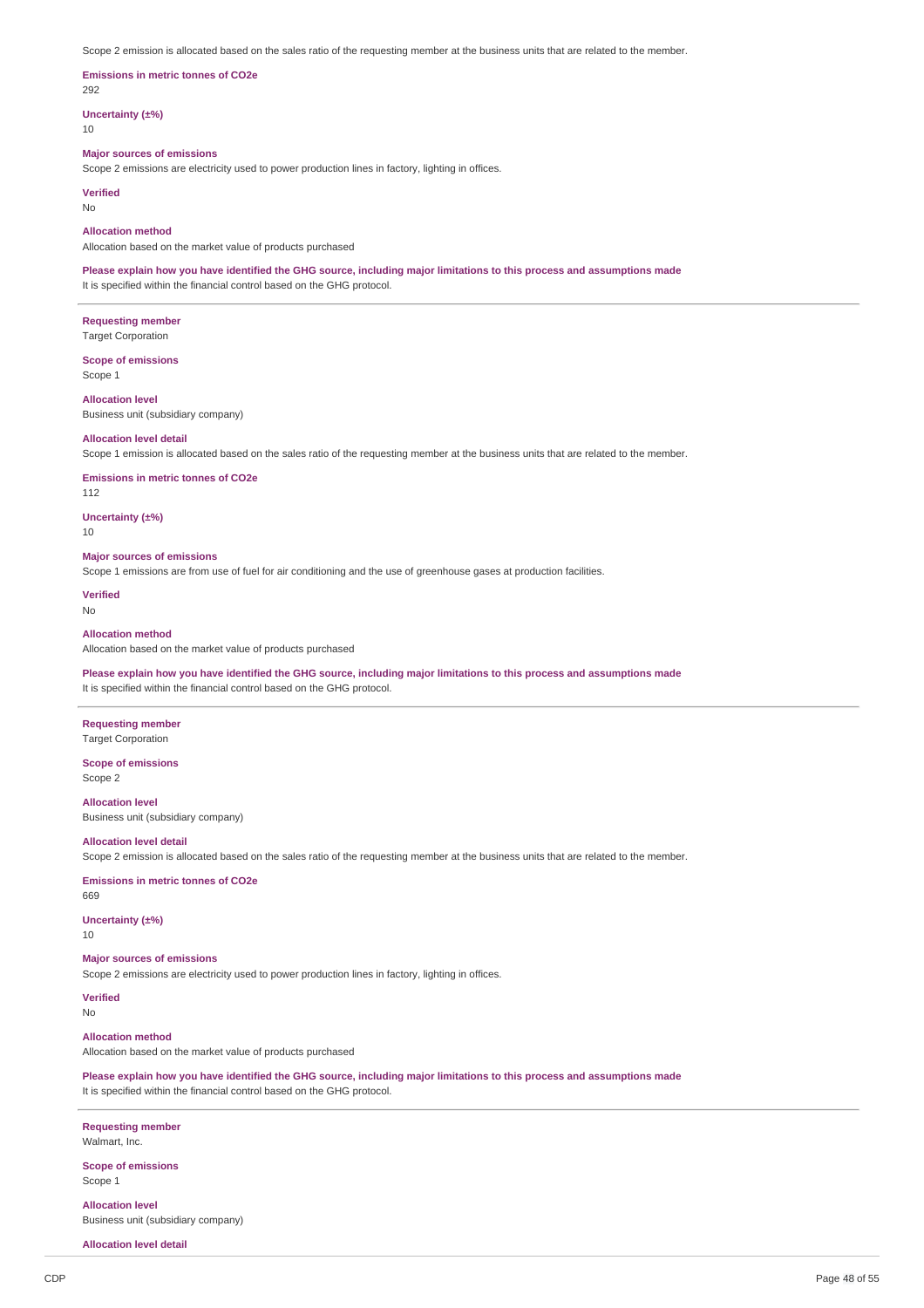Scope 1 emission is allocated based on the sales ratio of the requesting member at the business units that are related to the member.

#### **Emissions in metric tonnes of CO2e**  $196$

**Uncertainty (±%)**

10

## **Major sources of emissions**

Scope 1 emissions are from use of fuel for air conditioning and the use of greenhouse gases at production facilities.

**Verified**

No

## **Allocation method**

Allocation based on the market value of products purchased

Please explain how you have identified the GHG source, including major limitations to this process and assumptions made It is specified within the financial control based on the GHG protocol

**Requesting member** Walmart, Inc.

**Scope of emissions** Scope 2

**Allocation level** Business unit (subsidiary company)

#### **Allocation level detail**

Scope 2 emission is allocated based on the sales ratio of the requesting member at the business units that are related to the member.

**Emissions in metric tonnes of CO2e**

1764

**Uncertainty (±%)** 10

## **Major sources of emissions**

Scope 2 emissions are electricity used to power production lines in factory, lighting in offices.

**Verified**

No

## **Allocation method**

Allocation based on the market value of products purchased

Please explain how you have identified the GHG source, including major limitations to this process and assumptions made It is specified within the financial control based on the GHG protocol.

**Requesting member** Wal Mart de Mexico

**Scope of emissions** Scope 2

**Allocation level** Business unit (subsidiary company)

## **Allocation level detail**

Scope 2 emission is allocated based on the sales ratio of the requesting member at the subsidiary company that are related to the member.

## **Emissions in metric tonnes of CO2e**

16

## **Uncertainty (±%)**

10

## **Major sources of emissions**

Scope 2 emissions are electricity used to lighting and air cinditioning in offices.

## **Verified**

No

## **Allocation method**

Allocation based on the market value of products purchased

Please explain how you have identified the GHG source, including major limitations to this process and assumptions made It is specified within the financial control based on the GHG protocol.

## SC1.2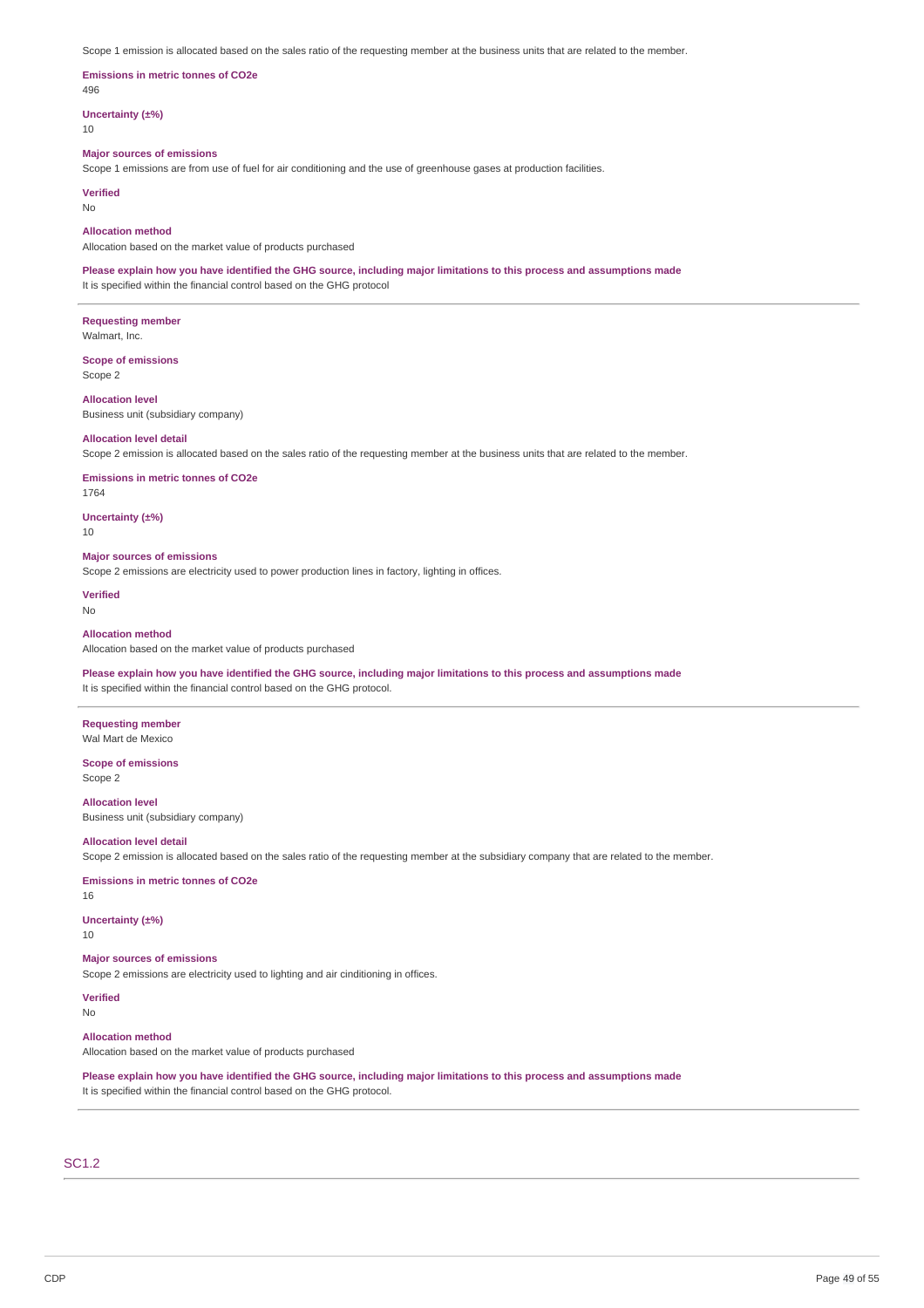#### **(SC1.2) Where published information has been used in completing SC1.1, please provide a reference(s).**

The data in SC1.1 is calculated based on data using sales and GHG emissions by each division. Although sales data for each client company is not open to the public, sales for each division can be confirmed from the link below.

https://global.epson.com/IR/financial\_results/2020/pdf/2020\_full\_presentation\_eng.pdf?202104300845

## SC1.3

(SC1.3) What are the challenges in allocating emissions to different customers, and what would help you to overcome these challenges?

| <b>Allocation challenges</b> | Please explain what would help you overcome these challenges |
|------------------------------|--------------------------------------------------------------|
| We face no challenges        |                                                              |

# SC1.4

**(SC1.4) Do you plan to develop your capabilities to allocate emissions to your customers in the future?** No

## SC1.4b

**(SC1.4b) Explain why you do not plan to develop capabilities to allocate emissions to your customers.**

Our emission data can be allocated based on the sales ratio for each client company.

## SC2.1

(SC2.1) Please propose any mutually beneficial climate-related projects you could collaborate on with specific CDP Supply Chain members.

**Requesting member** NEC Corporation

**Group type of project** New product or service

**Type of project** New product or service that reduces customers operational emissions

**Emissions targeted**

Actions to reduce customers' operational emissions (customer scope 1 & 2)

#### **Estimated timeframe for carbon reductions to be realized**

0-1 year

**Estimated lifetime CO2e savings** 147

**Estimated payback** Cost/saving neutral

#### **Details of proposal**

If you replace your office printer from laser printer (LP-M8170) to business inkjet printer (WorkForce Pro WF-C879R), CO2 emissions will be able to reduced 147kg in the average product lifecycle per unit. This is the comparison of global warming impacts of consumables and their packaging. High-capacity ink packs not only reduce costs but contribute to reducing environmental impact by reducing resource consumption and minimizing waste. They also ease the burden of managing consumables replacement and help reduce downtime.

**Requesting member** Nokia Group

**Group type of project** New product or service

#### **Type of project**

New product or service that reduces customers operational emissions

#### **Emissions targeted**

Actions to reduce customers' operational emissions (customer scope 1 & 2)

#### **Estimated timeframe for carbon reductions to be realized**

0-1 year

**Estimated lifetime CO2e savings** 147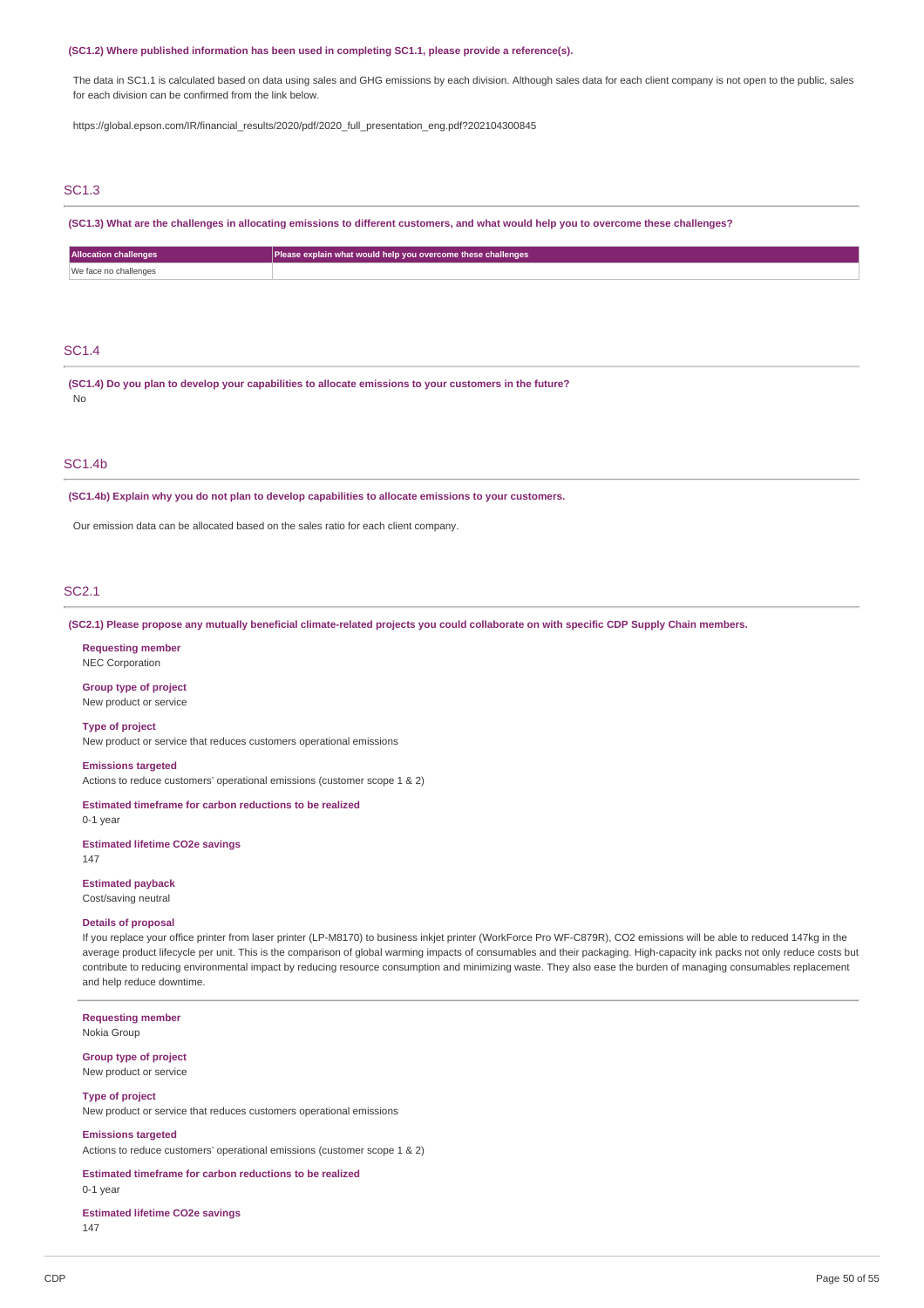#### **Estimated payback**

Cost/saving neutral

## **Details of proposal**

If you replace your office printer from laser printer (LP-M8170) to business inkjet printer (WorkForce Pro WF-C879R), CO2 emissions will be able to reduced 147kg in the average product lifecycle per unit. This is the comparison of global warming impacts of consumables and their packaging. High-capacity ink packs not only reduce costs but contribute to reducing environmental impact by reducing resource consumption and minimizing waste. They also ease the burden of managing consumables replacement and help reduce downtime.

## **Requesting member**

Robert Bosch GmbH

#### **Group type of project** New product or service

**Type of project**

New product or service that reduces customers operational emissions

#### **Emissions targeted**

Actions to reduce customers' operational emissions (customer scope 1 & 2)

**Estimated timeframe for carbon reductions to be realized**  $0-1$  year

**Estimated lifetime CO2e savings** 147

**Estimated payback**

Cost/saving neutral

## **Details of proposal**

If you replace your office printer from laser printer (LP-M8170) to business inkjet printer (WorkForce Pro WF-C879R), CO2 emissions will be able to reduced 147kg in the average product lifecycle per unit. This is the comparison of global warming impacts of consumables and their packaging. High-capacity ink packs not only reduce costs but contribute to reducing environmental impact by reducing resource consumption and minimizing waste. They also ease the burden of managing consumables replacement and help reduce downtime.

## **Requesting member** Target Corporation

#### **Group type of project**

New product or service

## **Type of project**

New product or service that reduces customers operational emissions

#### **Emissions targeted**

Actions to reduce customers' operational emissions (customer scope 1 & 2)

**Estimated timeframe for carbon reductions to be realized** 0-1 year

**Estimated lifetime CO2e savings** 147

**Estimated payback**

Cost/saving neutral

## **Details of proposal**

If you replace your office printer from laser printer (LP-M8170) to business inkjet printer (WorkForce Pro WF-C879R), CO2 emissions will be able to reduced 147kg in the average product lifecycle per unit. This is the comparison of global warming impacts of consumables and their packaging. High-capacity ink packs not only reduce costs but contribute to reducing environmental impact by reducing resource consumption and minimizing waste. They also ease the burden of managing consumables replacement and help reduce downtime.

# **Requesting member**

Trimble Inc.

#### **Group type of project** New product or service

**Type of project** New product or service that reduces customers operational emissions

## **Emissions targeted**

Actions to reduce customers' operational emissions (customer scope 1 & 2)

## **Estimated timeframe for carbon reductions to be realized** 0-1 year

**Estimated lifetime CO2e savings**

147

# **Estimated payback**

Cost/saving neutral

## **Details of proposal**

If you replace your office printer from laser printer (LP-M8170) to business inkjet printer (WorkForce Pro WF-C879R), CO2 emissions will be able to reduced 147kg in the average product lifecycle per unit. This is the comparison of global warming impacts of consumables and their packaging. High-capacity ink packs not only reduce costs but contribute to reducing environmental impact by reducing resource consumption and minimizing waste. They also ease the burden of managing consumables replacement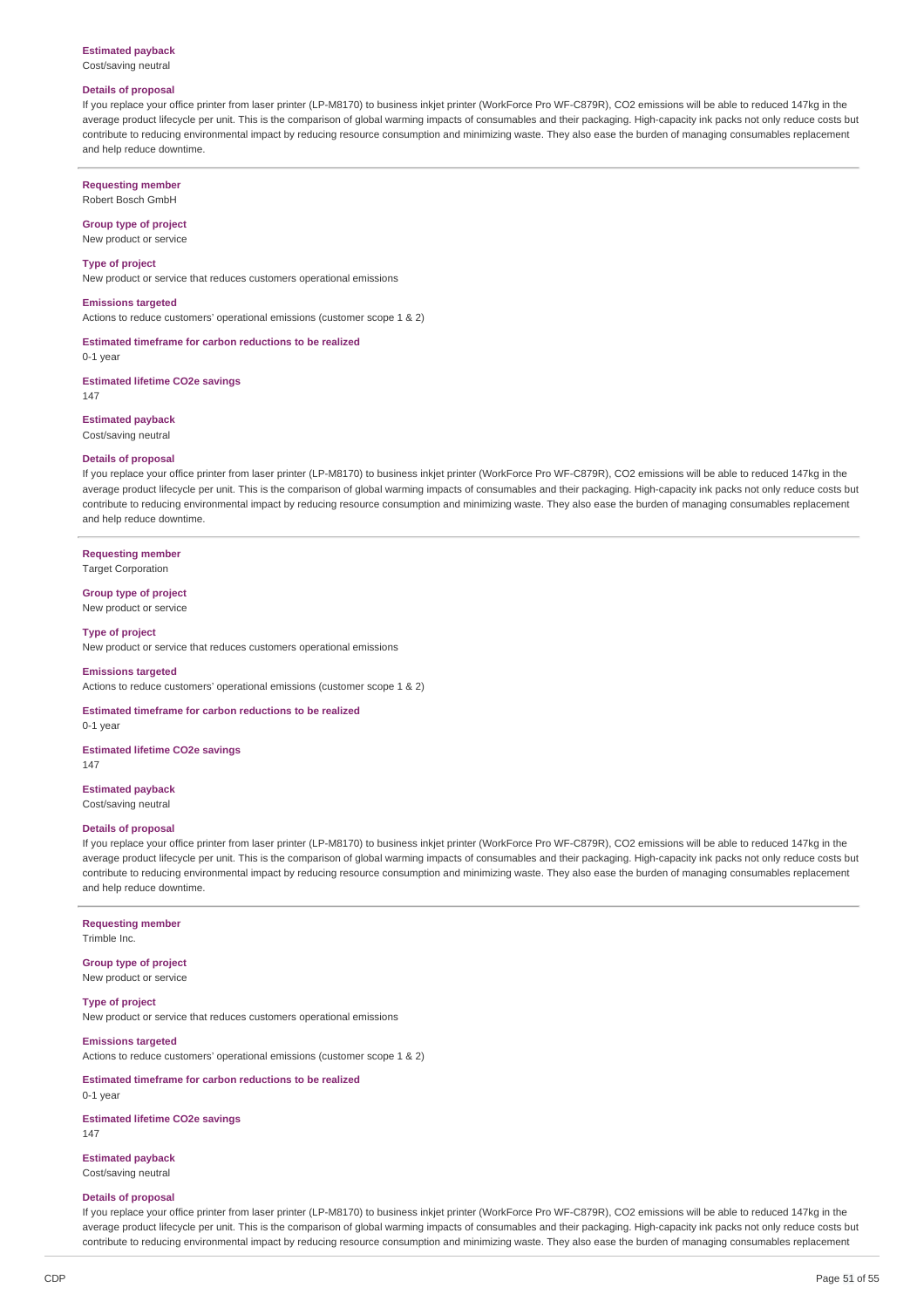#### **Requesting member** Wal Mart de Mexico

**Group type of project** New product or service

#### **Type of project**

New product or service that reduces customers operational emissions

#### **Emissions targeted**

Actions to reduce customers' operational emissions (customer scope 1 & 2)

**Estimated timeframe for carbon reductions to be realized**

0-1 year

**Estimated lifetime CO2e savings** 147

**Estimated payback** Cost/saving neutral

#### **Details of proposal**

If you replace your office printer from laser printer (LP-M8170) to business inkjet printer (WorkForce Pro WF-C879R), CO2 emissions will be able to reduced 147kg in the average product lifecycle per unit. This is the comparison of global warming impacts of consumables and their packaging. High-capacity ink packs not only reduce costs but contribute to reducing environmental impact by reducing resource consumption and minimizing waste. They also ease the burden of managing consumables replacement and help reduce downtime.

## **Requesting member**

Walmart, Inc.

**Group type of project** New product or service

**Type of project** New product or service that reduces customers operational emissions

**Emissions targeted**

Actions to reduce customers' operational emissions (customer scope 1 & 2)

**Estimated timeframe for carbon reductions to be realized** 0-1 year

**Estimated lifetime CO2e savings** 147

## **Estimated payback**

Cost/saving neutral

#### **Details of proposal**

If you replace your office printer from laser printer (LP-M8170) to business inkjet printer (WorkForce Pro WF-C879R), CO2 emissions will be able to reduced 147kg in the average product lifecycle per unit. This is the comparison of global warming impacts of consumables and their packaging. High-capacity ink packs not only reduce costs but contribute to reducing environmental impact by reducing resource consumption and minimizing waste. They also ease the burden of managing consumables replacement and help reduce downtime.

**Requesting member** Western Digital Corp

**Group type of project**

# New product or service

**Type of project** New product or service that reduces customers operational emissions

**Emissions targeted**

Actions to reduce customers' operational emissions (customer scope 1 & 2)

**Estimated timeframe for carbon reductions to be realized**

0-1 year **Estimated lifetime CO2e savings**

147

**Estimated payback** Cost/saving neutral

# **Details of proposal**

If you replace your office printer from laser printer (LP-M8170) to business inkjet printer (WorkForce Pro WF-C879R), CO2 emissions will be able to reduced 147kg in the average product lifecycle per unit. This is the comparison of global warming impacts of consumables and their packaging. High-capacity ink packs not only reduce costs but contribute to reducing environmental impact by reducing resource consumption and minimizing waste. They also ease the burden of managing consumables replacement and help reduce downtime.

SC2.2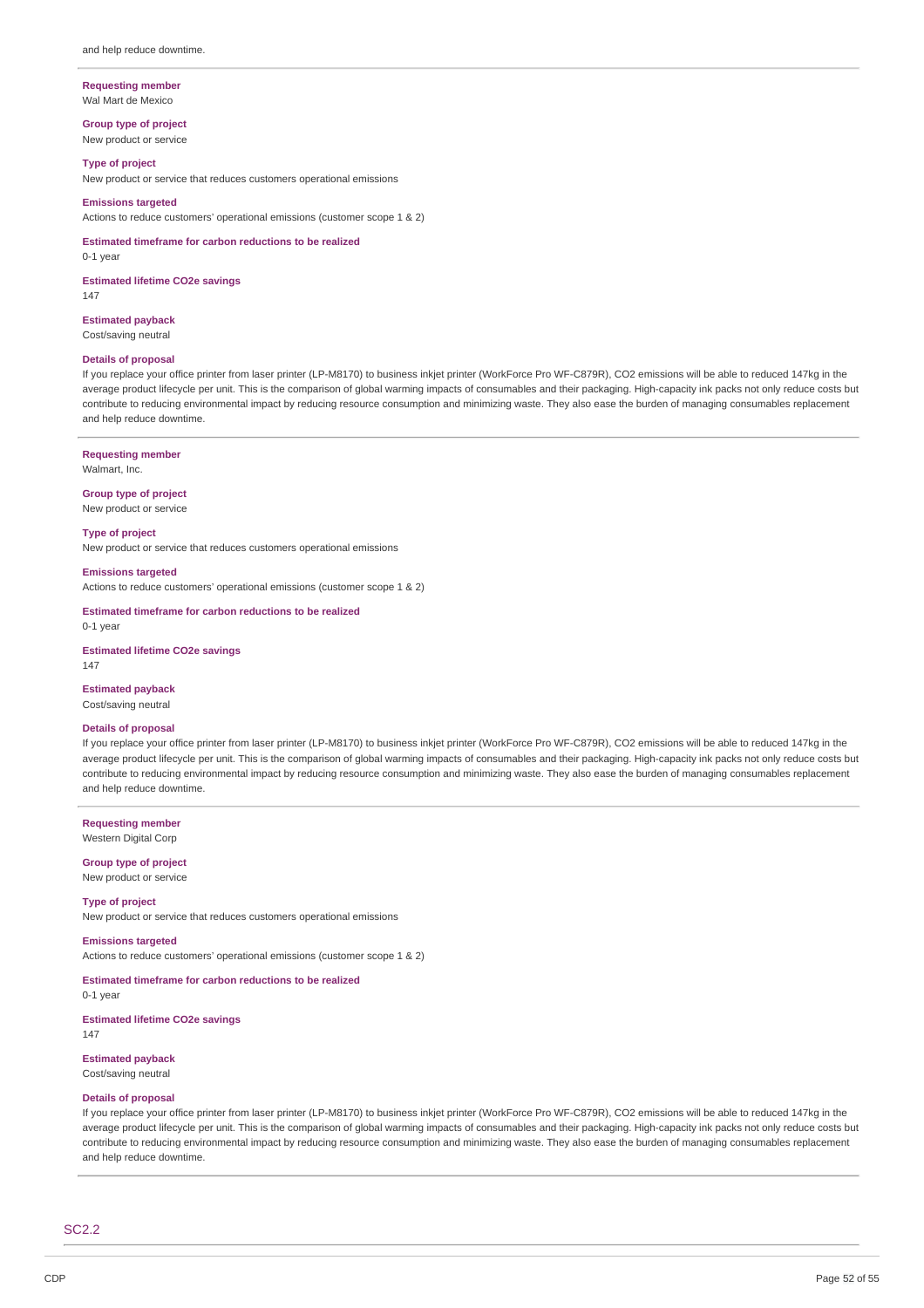(SC2.2) Have requests or initiatives by CDP Supply Chain members prompted your organization to take organizational-level emissions reduction initiatives? No

## SC4.1

**(SC4.1) Are you providing product level data for your organization's goods or services?** Yes, I will provide data

## SC4.1a

(SC4.1a) Give the overall percentage of total emissions, for all Scopes, that are covered by these products.

## SC4.2a

**(SC4.2a) Complete the following table for the goods/services for which you want to provide data.**

#### **Name of good/ service**

WorkForce Enterprise WF-C21000

#### **Description of good/ service**

With built-in PrecisionCore lineheads, the WF-C21000 is a high-speed multi-function inkjet capable of print speeds up to 100 ppm (pages per minute). That's double the output of the typical office laser printer. Enabled by Epson's inkjet technologies, high-speed linehead inkjet multi-function printers (MFPs) take the combination of print performance and energy efficiency to the next level.

**Type of product**

Final

## **SKU (Stock Keeping Unit)**

One

**Total emissions in kg CO2e per unit** 1800

**±% change from previous figure supplied**

#### **Date of previous figure supplied**

#### **Explanation of change**

Since the data for this product is released for the first time in the CDP disclosure, "±% change from previous figure supplied" and "Date of previous figure supplied" are left blank.

**Methods used to estimate lifecycle emissions**

ISO 14040 & 14044

## SC4.2b

**(SC4.2b) Complete the following table with data for lifecycle stages of your goods and/or services.**

## **Name of good/ service**

WorkForce Enterprise WF-C21000

**Please select the scope** Scope 3

## **Please select the lifecycle stage** Material acquisition

**Emissions at the lifecycle stage in kg CO2e per unit**

980

**Is this stage under your ownership or control?** Yes

**Type of data used** Primary

## **Data quality**

**If you are verifying/assuring this product emission data, please tell us how**

It is certified by the EcoLeaf environmental label. As for EcoLeaf, please see the following URL address. https://ecoleaf-label.jp/english/

**Name of good/ service** WorkForce Enterprise WF-C21000

**Please select the scope** Scope 1 & 2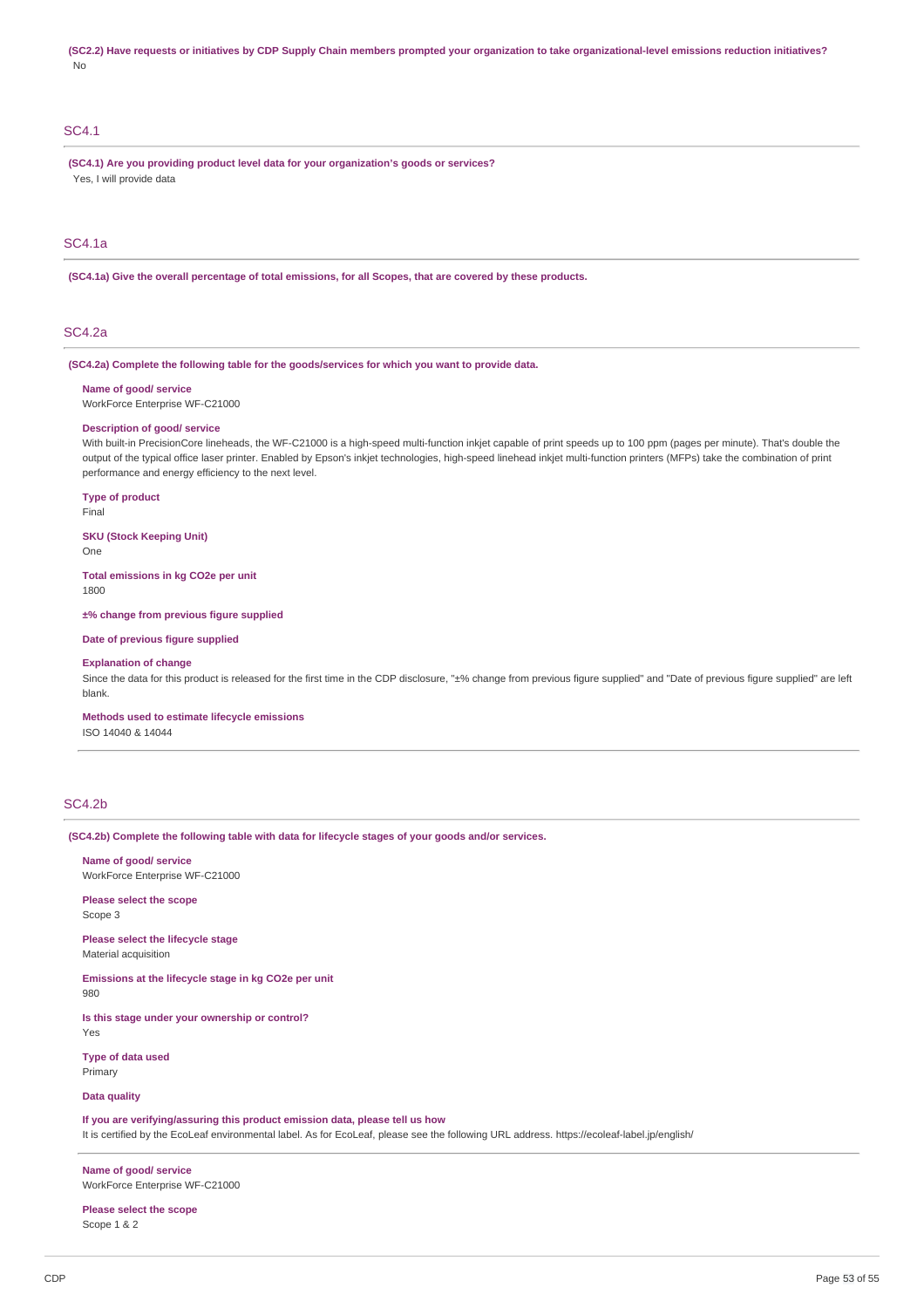#### **Please select the lifecycle stage** Manufacturing

## **Emissions at the lifecycle stage in kg CO2e per unit**

22

## **Is this stage under your ownership or control?**

Yes **Type of data used**

Primary

**Data quality**

## **If you are verifying/assuring this product emission data, please tell us how**

It is certified by the EcoLeaf environmental label. As for EcoLeaf, please see the following URL address. https://ecoleaf-label.jp/english/

**Name of good/ service** WorkForce Enterprise WF-C21000

**Please select the scope** Scope 3

**Please select the lifecycle stage** Transportation

**Emissions at the lifecycle stage in kg CO2e per unit** 240

**Is this stage under your ownership or control?** Yes

**Type of data used** Primary

**Data quality**

**If you are verifying/assuring this product emission data, please tell us how**

It is certified by the EcoLeaf environmental label. As for EcoLeaf, please see the following URL address. https://ecoleaf-label.jp/english/

**Name of good/ service** WorkForce Enterprise WF-C21000

**Please select the scope** Scope 3

**Please select the lifecycle stage** Consumer Use

**Emissions at the lifecycle stage in kg CO2e per unit**

370

**Is this stage under your ownership or control?** Yes

**Type of data used** Primary

**Data quality**

**If you are verifying/assuring this product emission data, please tell us how** It is certified by the EcoLeaf environmental label. As for EcoLeaf, please see the following URL address. https://ecoleaf-label.jp/english/

#### **Name of good/ service** WorkForce Enterprise WF-C21000

**Please select the scope**

Scope 3

**Please select the lifecycle stage** Waste

**Emissions at the lifecycle stage in kg CO2e per unit** 210

**Is this stage under your ownership or control?** Yes

**Type of data used** Primary

**Data quality**

## **If you are verifying/assuring this product emission data, please tell us how**

It is certified by the EcoLeaf environmental label. As for EcoLeaf, please see the following URL address. https://ecoleaf-label.jp/english/